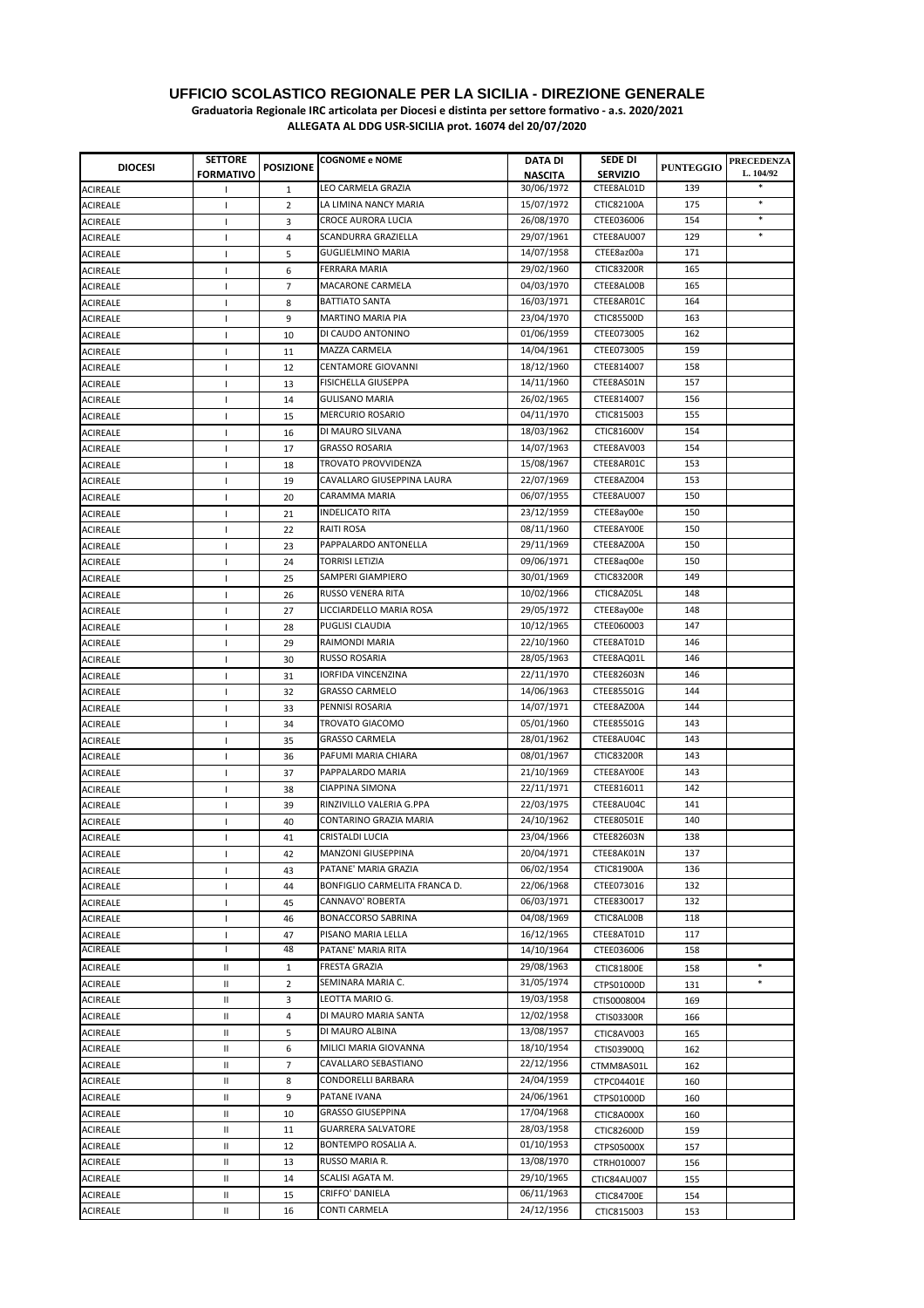| <b>DIOCESI</b>         | <b>SETTORE</b>   | <b>POSIZIONE</b> | <b>COGNOME e NOME</b>        | <b>DATA DI</b>           | SEDE DI         | <b>PUNTEGGIO</b> | <b>PRECEDENZA</b><br>L. 104/92 |
|------------------------|------------------|------------------|------------------------------|--------------------------|-----------------|------------------|--------------------------------|
|                        | <b>FORMATIVO</b> |                  |                              | <b>NASCITA</b>           | <b>SERVIZIO</b> |                  |                                |
| <b>ACIREALE</b>        | Ш                | 17               | MIRAGLIA MARIA CATENA        | 09/11/1962               | CTIS008004      | 153              |                                |
| <b>ACIREALE</b>        | Ш                | 18               | ADAMO SALVATORE              | 28/02/1961               | CTIS01300G      | 147              |                                |
| <b>ACIREALE</b>        | Ш                | 19               | PUGLISI SANTA                | 22/01/1957               | CTIC8AQ00E      | 144              |                                |
| <b>ACIREALE</b>        | Ш                | 20               | NISI MARIA T.                | 04/03/1967               | CTIC8AY00E      | 143              |                                |
| <b>ACIREALE</b>        | Ш                | 21               | DI VITA DILETTA              | 12/07/1972               | CTPS01000D      | 137              |                                |
| <b>ACIREALE</b>        | $\mathsf{I}$     | 22               | <b>TORRISI ROSA</b>          | 10/03/1971               | CTIS01300G      | 131              |                                |
| <b>ACIREALE</b>        | $\sf II$         | 23               | FERRO MARGHERITA R.          | 20/11/1964               | CTPM04000A      | 110              |                                |
| <b>AGRIGENTO</b>       | т.               | $\mathbf{1}$     | <b>GRACI GIUSEPPA</b>        | 06/04/1959               | AGEE833019      | 175              | $\ast$                         |
| AGRIGENTO              | т                | 2                | SCALIA FILIPPINA             | 20/11/1967               | AGEE85701T      | 167              | $\ast$                         |
| AGRIGENTO              | т                | 3                | <b>CACCIATORE ROSA</b>       | 25/05/1967               | AGEE82202X      | 171              | $\ast$                         |
| <b>AGRIGENTO</b>       | T                | 4                | VACCARO MARIA                | 23/01/1966               | AGEE83802D      | 161              | $\ast$                         |
| AGRIGENTO              | 1                | 5                | <b>VOLPE PIERINA</b>         | 05/08/1954               | AGEE83201D      | 160              | $\ast$                         |
| AGRIGENTO              | T                | 6                | ALDUINO GISELLA              | 16/10/1971               | AGEE826016      | 133              | $\ast$                         |
| AGRIGENTO              | п                | $\overline{7}$   | <b>BILLANTI GIUSEPPA</b>     | 13/01/1963               | AGAA81000A      | 237              |                                |
| <b>AGRIGENTO</b>       | J.               | 8                | CORDARO ALESSANDRO F.        | 01/01/1969               | AGEE81001L      | 237              |                                |
| AGRIGENTO              | п                | 9                | DAINA ANGELA MARIA           | 20/02/1960               | AGEE84401Q      | 171              |                                |
| AGRIGENTO              | T                | 10               | SEMINERIO FRANCA             | 10/07/1964               | AGEE821024      | 171              |                                |
| AGRIGENTO              | -1               | 11               | MARABELLA CARMELA            | 07/11/1955               | AGEE84301X      | 170              |                                |
| AGRIGENTO              | J.               | 12               | SANTAMARIA VINCENZA          | 19/11/1960               | AGEE83001T      | 168              |                                |
| AGRIGENTO              | T                | 13               | <b>ONOLFO GIUSEPPINA</b>     | 10/11/1959               | AGEE850013      | 165              |                                |
| AGRIGENTO              | J.               | 14               | ERBA RITA GIOVANNA           | 19/02/1960               | AGEE82801T      | 165              |                                |
| AGRIGENTO              | J.               | 15               | PULETTO LAURA RITA           | 17/03/1971               | AGEE84602C      | 165              |                                |
| AGRIGENTO              | 1                | 16               | SPIRIO MARIA LOREDANA        | 14/05/1969               | AGEE84602C      | 164              |                                |
| AGRIGENTO              | $\mathbf{I}$     | 17               | CINO PATRIZIA ANGELA         | 21/01/1962               | AGEE85101V      | 163              |                                |
| AGRIGENTO              | $\mathbf{I}$     | 18               | ALAIMO MARIA ANTONIETTA      | 18/10/1967               | AGEE863015      | 163              |                                |
| <b>AGRIGENTO</b>       | $\mathbf{I}$     | 19               | MONTALBANO ANNA MARIA        | 28/05/1964               | AGEE84501G      | 162              |                                |
| <b>AGRIGENTO</b>       | T                | 20               | LAURICELLA ANNA MARIA        | 08/01/1959               | AGEE83001T      | 161              |                                |
| AGRIGENTO              | 1                | 21               | DI SALVO LILIANA             | 31/10/1961               | AGEE820017      | 161              |                                |
| AGRIGENTO              | т                | 22               | GIGANTI ROSALIA              | 26/05/1967               | AGEE833019      | 161              |                                |
| AGRIGENTO              | $\mathbf{I}$     | 23               | VACCARO ROSALINDA            | 13/06/1962               | AGEE82202X      | 161              |                                |
| AGRIGENTO              | T                | 24               | MONTALBANO VITA              | 24/09/1955               | AGEE80801L      | 160              |                                |
| AGRIGENTO              | 1                | 25               | LATINO LETIZIA               |                          | AGEE84602C      | 160              |                                |
| AGRIGENTO              | ı                | 26               | BELLANTI MARIA               | 06/04/1958<br>26/11/1959 | AGEE02405Q      | 160              |                                |
| AGRIGENTO              | T                | 27               | ORLANDO MARIA LUISA          |                          | AGEE841018      | 160              |                                |
| AGRIGENTO              | T                | 28               |                              | 06/10/1971               |                 |                  |                                |
|                        | T                | 29               | <b>GUARDINO GIUSEPPA</b>     | 05/06/1954               | AGEE03407C      | 159              |                                |
| AGRIGENTO<br>AGRIGENTO | T                | 30               | <b>GENTILE PAOLINA</b>       | 01/01/1955               | AGEE82402G      | 159              |                                |
| <b>AGRIGENTO</b>       | T                | 31               | DI LEO CARMELA               | 23/08/1955               | AGEE856012      | 159              |                                |
|                        |                  |                  | <b>DENI SANTINA</b>          | 29/05/1970               | AGEE855027      | 159              |                                |
| AGRIGENTO              | п                | 32               | ABBRUSCATO FRANCA TERESA     | 13/11/1954               | AGEE841018      | 158              |                                |
| AGRIGENTO              | ı                | 33               | MOSCATO GERLANDA             | 08/12/1965               | AAGEE864011     | 158              |                                |
| <b>AGRIGENTO</b>       | 1                | 34               | ALESSI MARIA ROSA            | 18/08/1968               | AGEE856012      | 157              |                                |
| AGRIGENTO              | Τ.               | 35               | MANETTA MARINA               | 17/12/1968               | AGEE818017      | 157              |                                |
| AGRIGENTO              | 1                | 36               | <b>CURTO PELLE FILIPPA</b>   | 12/01/1969               | AGEE82902P      | 157              |                                |
| AGRIGENTO              | 1                | 37               | BOSCO LOREDANA               | 07/03/1971               | AGEE01104L      | 157              |                                |
| AGRIGENTO              | 1                | 38               | COSTANZO GERLANDA            | 19/06/1959               | AGEE035012      | 156              |                                |
| AGRIGENTO              | T                | 39               | CUTAIA RITA                  | 17/09/1960               | AGEE83101N      | 156              |                                |
| <b>AGRIGENTO</b>       | T                | 40               | PELONERO ANNA MARIA          | 29/05/1965               | AGEE82902P      | 156              |                                |
| AGRIGENTO              | T                | 41               | AIRO' DOMENICA               | 02/03/1969               | AGEE85801N      | 156              |                                |
| AGRIGENTO              | J.               | 42               | PARISI ANTONELLA             | 07/09/1971               | AGAA846005      | 156              |                                |
| AGRIGENTO              | T                | 43               | DI MINO GIROLAMA             | 24/05/1964               | AGAA832007      | 155              |                                |
| <b>AGRIGENTO</b>       | 1                | 44               | CURTO PELLE LINA             | 24/11/1965               | AGEE85301E      | 155              |                                |
| AGRIGENTO              | $\mathbf{I}$     | 45               | BATTELLO ADELINA             | 11/07/1955               | AGEE82902P      | 154              |                                |
| AGRIGENTO              | T                | 46               | SANTAMARIA ANGELA            | 29/11/1959               | AGEE834015      | 154              |                                |
| <b>AGRIGENTO</b>       | T                | 47               | LO VERME VINCENZA            | 06/12/1962               | AGAA84800L      | 154              |                                |
| <b>AGRIGENTO</b>       | T                | 48               | GUARRAGI MARIA TERESA        | 13/01/1963               | AGEE864011      | 154              |                                |
| <b>AGRIGENTO</b>       | ı                | 49               | PANEPINTO GIUSEPPA           | 28/12/1964               | AGEE827023      | 154              |                                |
| <b>AGRIGENTO</b>       | T                | 50               | CENTINARO NAZARENA           | 03/03/1968               | AGEE827023      | 154              |                                |
| <b>AGRIGENTO</b>       | T                | 51               | DI NATALI VINCENZO           | 24/11/1956               | AGEE82402G      | 153              |                                |
| AGRIGENTO              | т                | 52               | <b>GIDDIO LUCIA ANTONINA</b> | 30/01/1959               | AGEE855027      | 153              |                                |
| <b>AGRIGENTO</b>       | т                | 53               | BAUCINA NUNZIATELLA          | 14/10/1966               | AGEE03407C      | 153              |                                |
| <b>AGRIGENTO</b>       | 1                | 54               | LO PIPARO MARIA ROSA         | 27/12/1966               | AGEE82005B      | 153              |                                |
| <b>AGRIGENTO</b>       | L                | 55               | <b>INGRAO MARIA TERESA</b>   | 05/05/1967               | AGEE02405Q      | 153              |                                |
| AGRIGENTO              | т                | 56               | MORREALE SANTINA             | 26/09/1967               | AGEE85101V      | 153              |                                |
| AGRIGENTO              | ı                | 57               | MORGANTE MARILENA            | 07/05/1971               | AGAA824008      | 153              |                                |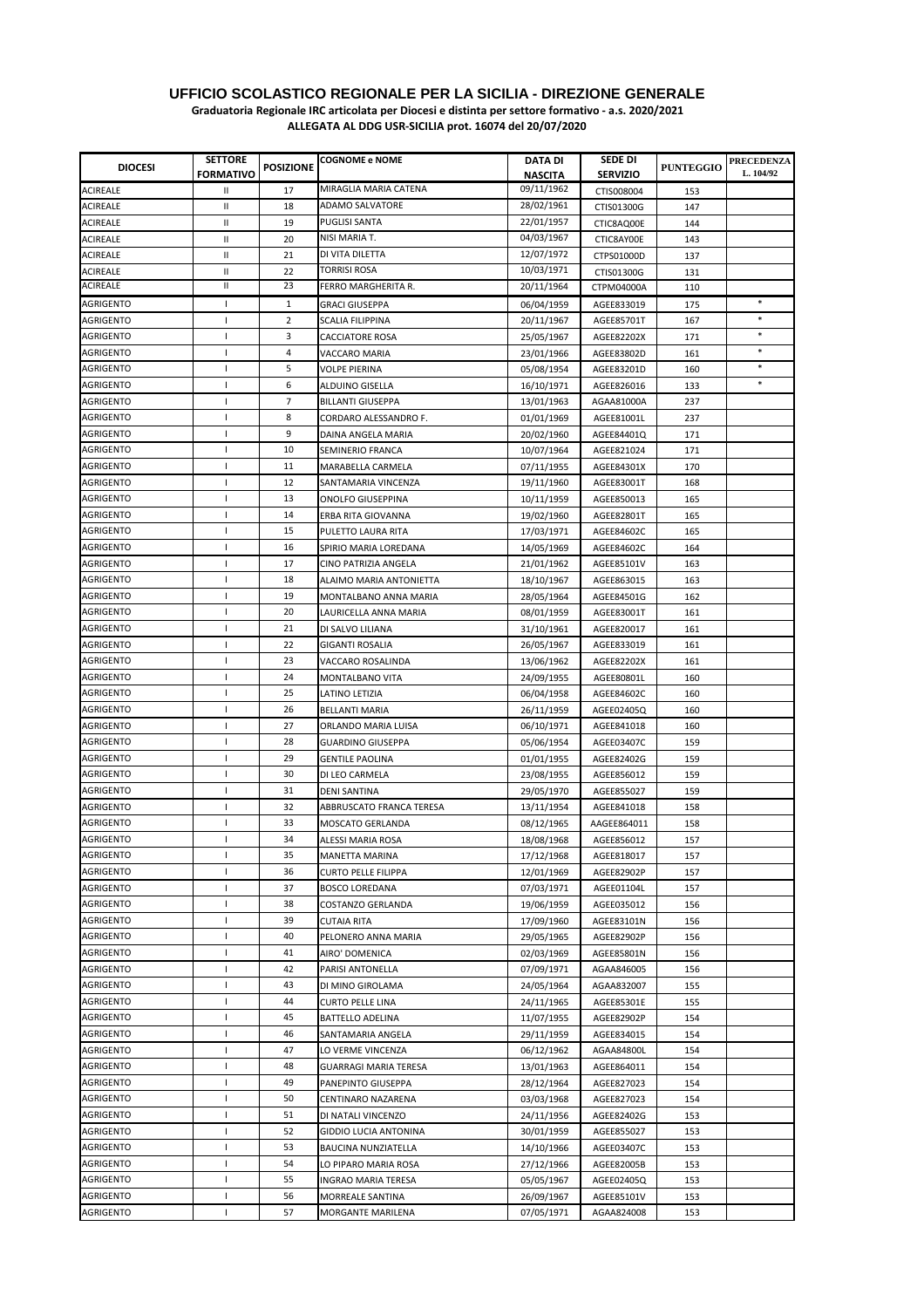| <b>DIOCESI</b>                       | <b>SETTORE</b><br><b>FORMATIVO</b> | <b>POSIZIONE</b> | <b>COGNOME e NOME</b>                                | DATA DI<br><b>NASCITA</b> | SEDE DI<br><b>SERVIZIO</b> | <b>PUNTEGGIO</b> | <b>PRECEDENZA</b><br>L. 104/92 |
|--------------------------------------|------------------------------------|------------------|------------------------------------------------------|---------------------------|----------------------------|------------------|--------------------------------|
| <b>AGRIGENTO</b>                     | J.                                 | 58               | VACCARO EDDA MARIA                                   | 10/06/1971                | AGEE85201P                 | 153              |                                |
| AGRIGENTO                            | т                                  | 59               | LA PIANA CARMELINDA                                  | 11/09/1974                | AGEE818017                 | 153              |                                |
| AGRIGENTO                            | ı                                  | 60               | CARACAPPA LORELLA                                    | 04/11/1962                | AGEE035012                 | 151              |                                |
| AGRIGENTO                            | J.                                 | 61               | ALBA CINZIA                                          | 25/04/1973                | AGEE85801N                 | 151              |                                |
| AGRIGENTO                            | J.                                 | 62               | <b>BUGGEA ANNA</b>                                   | 08/03/1961                | AGEE85901D                 | 149              |                                |
| AGRIGENTO                            | T                                  | 63               | CUSCHERA VALERIA                                     | 22/11/1965                | AGEE01104L                 | 149              |                                |
| AGRIGENTO                            | п                                  | 64               | CALA' MARIA                                          | 28/11/1974                | AGEE80801L                 | 149              |                                |
| <b>AGRIGENTO</b>                     | $\overline{\phantom{a}}$           | 65               | <b>GAMBINO CONCETTA</b>                              | 16/10/1961                | AGEE84901V                 | 148              |                                |
| AGRIGENTO                            | -1                                 | 66               | <b>BUSCEMI CLAUDIA</b>                               | 23/09/1967                | AGEE83805B                 | 148              |                                |
| AGRIGENTO                            | ı                                  | 67               | RANCATORE FILIPPA                                    | 23/12/1962                | AGEE821024                 | 147              |                                |
| <b>AGRIGENTO</b>                     | 1                                  | 68               | MONACA MARIA LUISA                                   | 26/05/1970                | AGAA011007                 | 147              |                                |
| AGRIGENTO                            | J.                                 | 69               | <b>BONITO GIOVANNA</b>                               | 25/09/1960                | AGEE86101D                 | 146              |                                |
| AGRIGENTO                            | T                                  | 70               | TANNORELLA PIETRA                                    | 03/05/1972                | AGAA85000R                 | 146              |                                |
| AGRIGENTO                            | J.                                 | 71               | LAURICELLA ELENA                                     | 20/08/1972                | AGEE82902P                 | 145              |                                |
| <b>AGRIGENTO</b>                     | J.                                 | 72               | <b>MARINO MARIA</b>                                  | 13/01/1974                | AGEE826016                 | 145              |                                |
| <b>AGRIGENTO</b>                     | $\mathbf{I}$                       | 73               | MARCHESE RAGONA CONCETTA                             | 11/07/1970                | AGEE82801T                 | 144              |                                |
| AGRIGENTO                            | $\mathbf{I}$                       | 74               | VACCARO CALOGERA                                     | 16/05/1959                | AGEE855027                 | 143              |                                |
| <b>AGRIGENTO</b>                     | $\mathbf{I}$                       | 75               |                                                      |                           |                            |                  |                                |
| <b>AGRIGENTO</b>                     | $\mathbf{I}$                       | 76               | VINTI ANTONINA<br>CAVALERI CALOGERA                  | 02/12/1968                | AGEE85401A<br>AGEE863067   | 143<br>142       |                                |
| AGRIGENTO                            | T                                  | 77               | PECORARO MARIA                                       | 23/08/1959<br>26/11/1959  | AGAA85800B                 | 142              |                                |
|                                      |                                    |                  |                                                      |                           |                            |                  |                                |
| AGRIGENTO<br>AGRIGENTO               | 1<br>ı                             | 78<br>79         | MAGRI' GIUSEPPE                                      | 22/02/1960                | AGEE85201P                 | 142<br>142       |                                |
|                                      |                                    |                  | TUZZOLINO GIUSEPPE                                   | 06/06/1970                | AGEE85301E                 |                  |                                |
| <b>AGRIGENTO</b><br>AGRIGENTO        | T<br>T                             | 80<br>81         | CAMMALLERI DOMENICA                                  | 04/02/1971                | AGAA848001                 | 142              |                                |
|                                      |                                    |                  | PARISI ANTONELLA                                     | 28/07/1974                | AGAA85500X                 | 142              |                                |
| AGRIGENTO                            | 1<br>$\overline{1}$                | 82               | LA ROCCA MARIA                                       | 24/01/1971                | AGAA01900T                 | 140              |                                |
| AGRIGENTO                            | $\mathbf{I}$                       | 83               | LO PRESTI ALFONSO                                    | 06/04/1963                | AGEE863015                 | 139              |                                |
| <b>AGRIGENTO</b>                     |                                    | 84               | <b>SCIORTINO GIOVANNA</b>                            | 01/11/1973                | AGEE85901D                 | 138              |                                |
| <b>AGRIGENTO</b>                     | 1                                  | 85               | CINO PAGLIARELLO ORIANA                              | 22/06/1970                | AGAA02800L                 | 137              |                                |
| AGRIGENTO                            | ı                                  | 86               | LICATA ANNA MARIA                                    | 09/09/1956                | AGEE84001C                 | 130              |                                |
| AGRIGENTO                            | п                                  | 87               | LIUZZA GIOVANNA                                      | 29/05/1968                | AGAA853008                 | 122              |                                |
| AGRIGENTO                            | T                                  | 88               | IOVINO GIUSEPPINA                                    | 03/12/1968                | AGEE02405Q                 | 120              |                                |
| AGRIGENTO                            | п                                  | 89               | PAPIA ANTONIA                                        | 29/09/1961                | AGEE86101D                 | 117              |                                |
| AGRIGENTO<br>AGRIGENTO               | п<br>I                             | 90<br>91         | LUPARELLO SILVANA                                    | 21/04/1971                | AGEE820017                 | 116              |                                |
|                                      |                                    |                  | <b>CURTO PELLE ANTONIETTA</b><br>PETROTTA MARIA RITA | 03/01/1975<br>26/01/1966  | AGAA01100G<br>AGIC82200R   | 113<br>146       | $\ast$                         |
| <b>AGRIGENTO</b>                     | Ш                                  | $\mathbf{1}$     | ROMANO MARIA ASSUNTA                                 | 05/02/1959                | <b>AGIC85100R</b>          | 180              | $\ast$                         |
| AGRIGENTO                            | Ш                                  | 2                | <b>FAVATA MARIA</b>                                  | 06/07/1958                | AGIC82800Q                 | 170              | $\ast$                         |
| AGRIGENTO                            | Ш                                  | 3                | CANDIDO FRANCA                                       | 14/05/1959                | AGPS03000A                 | 169              | $\ast$                         |
| AGRIGENTO                            | Ш                                  | 4                | MINNELLA CONCETTA                                    | 20/03/1959                | AGPC060002                 | 150              | $\ast$                         |
| <b>AGRIGENTO</b>                     | Ш                                  | 5                | <b>CIANCIMINO MARIA SANTA</b>                        | 01/05/1956                | AGIC84300T                 | 188              |                                |
| <b>AGRIGENTO</b>                     | Ш                                  | 6                | <b>GUGGINO IGNAZIO</b>                               | 25/02/1956                | AGIS01700D                 | 182              |                                |
| <b>AGRIGENTO</b>                     | Ш                                  | $\overline{7}$   | POLIMENO NICOLO'                                     | 29/09/1954                | AGIS01600N                 | 174              |                                |
| <b>AGRIGENTO</b>                     | Ш                                  | 8                | PARLA ANNA RITA                                      | 23/01/1959                | AGIS00100X                 | 174              |                                |
| <b>AGRIGENTO</b>                     | Ш                                  | 9                | MONTALBANO MARIA ANTONIA                             | 20/09/1959                | AGIS01600N                 | 173              |                                |
| <b>AGRIGENTO</b>                     | Ш                                  | 10               | MICHELON ROSALBA                                     | 11/10/1960                | AGIC846009                 | 173              |                                |
| <b>AGRIGENTO</b>                     | Ш                                  | 11               | SCIABICA ANTONIO                                     | 01/12/1955                | AGIC821001                 | 172              |                                |
| <b>AGRIGENTO</b>                     | $\sf II$                           | 12               |                                                      | 23/10/1957                | AGIS00800P                 |                  |                                |
| <b>AGRIGENTO</b>                     | Ш                                  | 13               | <b>DIMINO MARIA</b><br>VITA GIUSEPPINA               | 01/03/1961                | AGIC85900B                 | 172<br>172       |                                |
| <b>AGRIGENTO</b><br><b>AGRIGENTO</b> | Ш                                  | 14               | SPARACINO CALOGERA MARIA                             | 25/03/1966                | AGPS02000P                 | 172              |                                |
|                                      | Ш                                  | 15               | CACCIATORE MADDALENA                                 | 25/10/1956                | AGPC010001                 | 171              |                                |
| AGRIGENTO                            | Ш                                  | 16               | CAPIZZI GIOACHINO                                    | 01/01/1959                | AGIS027004                 | 171              |                                |
| AGRIGENTO                            | Ш                                  | 17               | <b>COSENTINO GIUSEPPA</b>                            | 02/02/1959                | AGIS013006                 | 170              |                                |
| AGRIGENTO                            | Ш                                  | 18               | DI PUMA FILOMENA RITA                                | 27/01/1957                | AGIC81500N                 | 169              |                                |
| AGRIGENTO                            | Ш                                  | 19               | CACCIATORE GIOVANNA MARIA                            | 31/07/1962                | AGPS030009                 |                  |                                |
| AGRIGENTO                            | Ш                                  | 20               |                                                      |                           |                            | 169              |                                |
| AGRIGENTO                            | Ш                                  | 21               | MULE' SILVANA<br>DISPENZA CARMELA MARIA              | 08/02/1960<br>09/09/1957  | AGIS021005                 | 168<br>167       |                                |
| AGRIGENTO                            | Ш                                  | 22               |                                                      |                           | AGIS02300R<br>AGIS00100X   |                  |                                |
| <b>AGRIGENTO</b>                     | $\mathsf{I}$                       | 23               | <b>BELLAVIA PIETRA</b>                               | 15/04/2060                |                            | 166              |                                |
| AGRIGENTO                            | $\mathsf{I}$                       | 24               | PACI MARIA                                           | 07/07/1958                | AGTD09000R                 | 165              |                                |
| <b>AGRIGENTO</b>                     | $\mathsf{I}$                       | 25               | <b>RUSSO ROSALIA</b>                                 | 18/07/1962                | AGIS021005                 | 165              |                                |
| AGRIGENTO                            | Ш                                  | 26               | CORBO GIUSEPPINA MARIA RITA                          | 28/10/1965                | AGPS02000P                 | 165              |                                |
| <b>AGRIGENTO</b>                     | Ш                                  | 27               | ALI' GIOVANNA                                        | 30/09/1955                | AGIS026008                 | 163              |                                |
| <b>AGRIGENTO</b>                     | Ш                                  | 28               | FALANGA ANNUNZIATINA                                 | 22/07/1963                | AGMM83101L                 | 161              |                                |
| AGRIGENTO                            | Ш                                  | 29               | BELLANTI MARIA                                       | 26/11/1959                | AGIC847005                 | 160              |                                |
| AGRIGENTO                            | Ш                                  | 30               | VITELLO CONCETTINA                                   | 25/10/1965                | AGMM83001R                 | 159              |                                |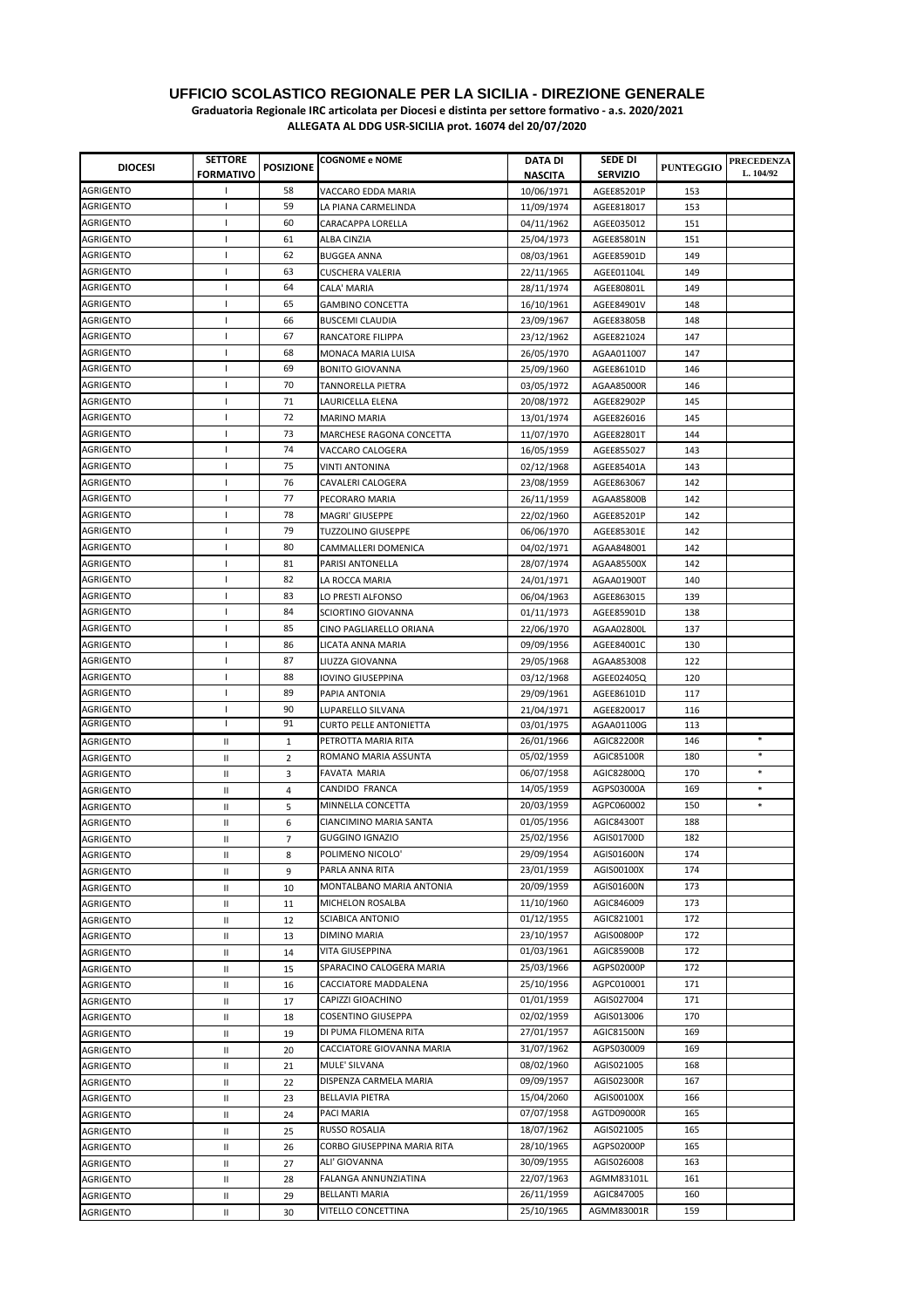**Graduatoria Regionale IRC articolata per Diocesi e distinta per settore formativo - a.s. 2020/2021**

| <b>DIOCESI</b>     | <b>SETTORE</b><br><b>FORMATIVO</b> | <b>POSIZIONE</b> | <b>COGNOME e NOME</b>        | <b>DATA DI</b><br><b>NASCITA</b> | SEDE DI<br><b>SERVIZIO</b> | <b>PUNTEGGIO</b> | <b>PRECEDENZA</b><br>L. 104/92 |
|--------------------|------------------------------------|------------------|------------------------------|----------------------------------|----------------------------|------------------|--------------------------------|
| <b>AGRIGENTO</b>   | Ш                                  | 31               | LEONARDI CARMELA             | 02/12/1957                       | AGIS014002                 | 156              |                                |
| <b>AGRIGENTO</b>   | Ш                                  | 32               | SALADINO SALVATORE GIUSEPPPE | 04/05/1966                       | AGIS01200A                 | 155              |                                |
| <b>AGRIGENTO</b>   | Ш                                  | 33               | <b>INGRAO MARIA TERESA</b>   | 05/05/1967                       | AGIC847005                 | 153              |                                |
| <b>AGRIGENTO</b>   | Ш                                  | 34               | SAMMARTINO MARIA ASSUNTA     | 06/06/1963                       | AGIS018009                 | 150              |                                |
| <b>AGRIGENTO</b>   | Ш                                  | 35               | OLIVA DONATELLA              | 30/05/1965                       | AGPS030009                 | 150              |                                |
| <b>AGRIGENTO</b>   | Ш                                  | 36               | <b>MELI CARMELA</b>          | 17/02/1954                       | AGIS027004                 | 149              |                                |
| <b>AGRIGENTO</b>   | Ш                                  | 37               | <b>DISTEFANO MARIA</b>       | 19/07/1963                       | AGMM84001B                 | 149              |                                |
| AGRIGENTO          | Ш                                  | 38               | CASALICCHIO MARIA STELLA     | 29/06/1962                       | AGPS030009                 | 146              |                                |
| <b>AGRIGENTO</b>   | Ш                                  | 39               | MONTAPERTO SALVATORE SAVERIO | 23/07/1964                       | AGRH02000C                 | 142              |                                |
| CALTAGIRONE        | т.                                 | $\mathbf{1}$     | DRAGO MARIA ROSA             | 26/01/1964                       | CTEE822018                 | 157              | $\ast$                         |
| CALTAGIRONE        | T                                  | 2                | CARAPEZZA MARIA              | 18/08/1967                       | CTIC80900Q                 | 154              | $\ast$                         |
| CALTAGIRONE        | -1                                 | 3                | PRIVITERA ANGELA             | 23/11/1964                       | CTEE8A5015                 | 163              | $\ast$                         |
| CALTAGIRONE        | -1                                 | 4                | PEPE CONCETTA                | 30/10/1964                       | CTIC8AN003                 | 150              | $\ast$                         |
| CALTAGIRONE        | J.                                 | 5                | SCARCIOFALO ANTONELLA        | 04/06/1973                       | CTIC822006                 | 142              | $\ast$                         |
| CALTAGIRONE        | J.                                 | 6                | RAZZA CINZIA                 | 25/04/1973                       | <b>CTIC82500N</b>          | 123              | $\ast$                         |
| CALTAGIRONE        | J.                                 | $\overline{7}$   | <b>GUCCIONE MARIA</b>        | 28/02/1966                       | CTIC8AJ00Q                 | 166              |                                |
| CALTAGIRONE        | $\mathbf{I}$                       | 8                | PARRINELLO GESUALDA          | 16/09/1968                       | CTIC8AX01R                 | 165              |                                |
| CALTAGIRONE        | -1                                 | 9                | <b>RUSSO MARIA</b>           | 18/03/1969                       | CTIC80900Q                 | 164              |                                |
| CALTAGIRONE        | -1                                 | 10               | CASSISI MARIA GRAZIA         | 16/05/1961                       | CTEE823002                 | 163              |                                |
| CALTAGIRONE        | T                                  | 11               | SIMILI MARIA                 | 05/11/1968                       | CTIC81100Q                 | 163              |                                |
| CALTAGIRONE        | J.                                 | 12               | <b>BUSA' CECILIA</b>         | 20/07/1966                       | CTIC8AW011                 | 162              |                                |
| CALTAGIRONE        | -1                                 | 13               | <b>CASTORINA ROSARIA</b>     | 16/11/1956                       | CTIC8AX00P                 | 159              |                                |
| CALTAGIRONE        | $\mathbf{I}$                       | 14               | BENENATI CONCETTA            | 29/11/1965                       | <b>CTIC82500N</b>          | 159              |                                |
| CALTAGIRONE        | T                                  | 15               | VINCENZINO MARIA             | 06/02/1966                       | <b>CTIC80800X</b>          | 159              |                                |
| CALTAGIRONE        | -1                                 | 16               | AMATO TIZIANA                | 27/07/1973                       | CTIC8AJ00Q                 | 159              |                                |
| CALTAGIRONE        | -1                                 | 17               | <b>GROSSO ANGELA MARIA</b>   | 17/08/1963                       | <b>CTIC85900R</b>          | 158              |                                |
| CALTAGIRONE        | T                                  | 18               | <b>TULLIO GESUALDA</b>       | 31/07/1966                       | <b>CTIC80800X</b>          | 158              |                                |
| CALTAGIRONE        | ı                                  | 19               | <b>MOLINARO TERESA</b>       | 30/06/1966                       | <b>CTIC80300R</b>          | 156              |                                |
| CALTAGIRONE        | $\mathbf{I}$                       | 20               | SPATOLA ADRIANA              | 28/12/1967                       | CTIC8AX01R                 | 156              |                                |
| CALTAGIRONE        | J.                                 | 21               | ALEO LUISA                   | 23/02/1973                       | CTIC823002                 | 155              |                                |
| CALTAGIRONE        | $\mathbf{I}$                       | 22               | ROCCUZZO SALVATORE           | 20/01/1969                       | CTIC89100L                 | 154              |                                |
| CALTAGIRONE        | $\mathbf{I}$                       | 23               | SPATOLA ANTONELLA            | 16/05/1971                       | CTIC89100L                 | 154              |                                |
| CALTAGIRONE        | $\mathbf{I}$                       | 24               | DI BENEDETTO GIOVANNA        | 12/09/1970                       | CTIC8AJ00Q                 | 152              |                                |
| CALTAGIRONE        | -1                                 | 25               | COLOMBA ROSA                 | 04/10/1968                       | CTIC8A5003                 | 150              |                                |
| CALTAGIRONE        | -1                                 | 26               | SOLLIMA FRANCESCA            | 06/09/1967                       | CTIC89100L                 | 148              |                                |
| CALTAGIRONE        | -1                                 | 27               | DIGERONIMO ANGELA MARIA      | 26/08/1969                       | CTIC89100L                 | 147              |                                |
| CALTAGIRONE        | J.                                 | 28               | PISTORIO SALVATRICE          | 09/04/1971                       | CTIC80301V                 | 146              |                                |
| CALTAGIRONE        | -1                                 | 29               | <b>GIARRUSSO MARIA</b>       | 08/06/1970                       | CTIC822006                 | 143              |                                |
| CALTAGIRONE        | $\mathbf{I}$                       | 30               | MODICA MARIA                 | 26/12/1963                       | <b>CTEE85902X</b>          | 141              |                                |
| CALTAGIRONE        | J.                                 | 31               | <b>GIANDINOTO SANTA</b>      | 11/02/1964                       | CTEE8AP01R                 | 141              |                                |
| CALTAGIRONE        | $\mathbf{I}$                       | 32               | <b>GRIMALDI MARISA</b>       | 16/11/1969                       | CTEE8AN015                 | 139              |                                |
| CALTAGIRONE        | H                                  | 33               | MESSINA GIULIA               | 26/11/1969                       | <b>CTIC835008</b>          | 138              |                                |
| CALTAGIRONE        | -1                                 | 34               | <b>GRECO MARIA CARMELA</b>   | 06/10/1963                       | CTEE83501A                 | 133              |                                |
| <b>CALTAGIRONE</b> | $\mathbf{I}$                       | 35               | PAPPALARDO GIOVANNI          | 09/09/1973                       | CTEE80301V                 | 132              |                                |
| CALTAGIRONE        | Ш                                  | $\mathbf{1}$     | <b>BIFFARA PALMA</b>         | 06/08/1960                       | CTIC822006                 | 152              | $\ast$                         |
| CALTAGIRONE        | Ш                                  | $\overline{2}$   | LIGAMA GIACOMA               | 25/10/1965                       | CTIC8AJ00Q                 | 151              | $\ast$                         |
| CALTAGIRONE        | Ш                                  | 3                | <b>VECCHIO ROCCO</b>         | 27/05/1964                       | <b>CTIS04800E</b>          | 143              | $\ast$                         |
| CALTAGIRONE        | Ш                                  | 4                | <b>BIFFARA PALMA</b>         | 08/12/1960                       | CTIC822006                 | 161              |                                |
| CALTAGIRONE        | Ш                                  | 5                | SINATRA MARIA                | 26/05/1964                       | CTIS04700P                 | 159              |                                |
| CALTAGIRONE        | Ш                                  | 6                | <b>BARONE SUSANNA</b>        | 16/10/1965                       | CTIS04900A                 | 157              |                                |
| CALTAGIRONE        | Ш                                  | $\overline{7}$   | <b>ASCANIO FRANCESCA</b>     | 20/03/1964                       | CTIS04700P                 | 155              |                                |
| CALTAGIRONE        | Ш                                  | 8                | NAVARRA MARIA                | 09/11/1963                       | CTIS024002                 | 151              |                                |
| CALTAGIRONE        | Ш                                  | 9                | <b>GURRISI GIOVANNI</b>      | 05/03/1962                       | CTIS04200G                 | 149              |                                |
| CALTAGIRONE        | Ш                                  | 10               | ALBERGAMO ROSA               | 13/02/1964                       | <b>CTIC82500N</b>          | 149              |                                |
| CALTAGIRONE        | Ш                                  | 11               | AGOSTA GIUSEPPINA            | 03/10/1967                       | CTIS04900A                 | 148              |                                |
| CALTAGIRONE        | Ш                                  | 12               | MURGO FRANCESCO              | 14/10/1964                       | CTIS00400R                 | 147              |                                |
| CALTAGIRONE        | Ш                                  | 13               | <b>ASTI ALBERTO</b>          | 21/07/1965                       | CTIS04800E                 | 146              |                                |
| CALTAGIRONE        | Ш                                  | 14               | DILIBERTO MARIA              | 14/05/1966                       | CTIS00400R                 | 143              |                                |
| CALTAGIRONE        | Ш                                  | 15               | <b>FARINATO SALVATORE</b>    | 09/10/1971                       | CTIS04900A                 | 143              |                                |
| CALTAGIRONE        | Ш                                  | 16               | CARFI' MARIA                 | 24/02/1963                       | CTIC8AP00P                 | 141              |                                |
| CALTAGIRONE        | Ш                                  | 17               | <b>SCUTO LORENA</b>          | 07/07/1962                       | CTIS04700P                 | 138              |                                |
| CALTAGIRONE        | Ш                                  | 18               | MARCHESE MARGHERITA          | 06/10/1971                       | CTIC823002                 | 136              |                                |
| CALTANISSETTA      | J.                                 | $\mathbf{1}$     | PALUMBO GIUSEPPA MARIA       | 15/08/1960                       | CLIC815002                 | 165              |                                |
| CALTANISSETTA      | J.                                 | $\overline{2}$   | PILATO GRAZIA ANTONELLA      | 21/03/1963                       | CLEE02400V                 | 159              |                                |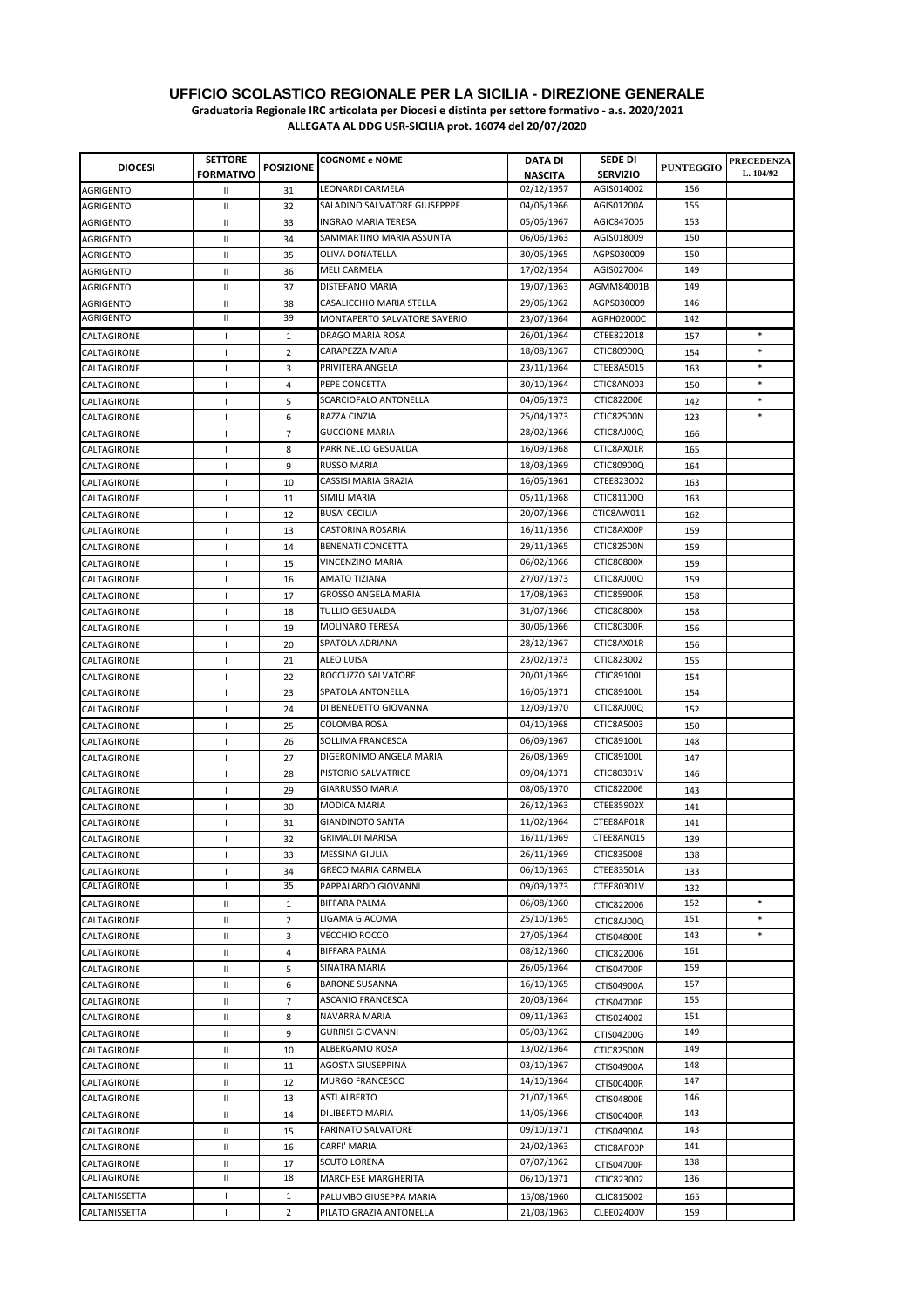**Graduatoria Regionale IRC articolata per Diocesi e distinta per settore formativo - a.s. 2020/2021**

| CALTANISSETTA<br>3<br>$\mathbf{I}$<br><b>MEO FORTUNATA</b><br>14/07/1967<br><b>CLEE02400V</b><br>155<br>CALTANISSETTA<br>4<br>$\mathbf{I}$<br>FOTI LETTERIA ANGELA<br>17/05/1960<br><b>CLIC82500L</b><br>149<br>CALTANISSETTA<br>5<br>$\mathbf{I}$<br>SCANNELLA CARMELINA<br>20/01/1972<br>CLIC819009<br>148<br>6<br>CALTANISSETTA<br>-1<br><b>EMMA AGNESE</b><br>15/01/1967<br><b>CLEE02400V</b><br>145<br>7<br>CALTANISSETTA<br>т<br>135<br><b>NARO TERESA</b><br>31/01/1958<br>CLEE02500P<br>FALDUZZI MARIA CATALDA<br>01/05/1962<br>$\ast$<br>CALTANISSETTA<br>$\mathbf{H}$<br>$\mathbf{1}$<br>CLMM029001<br>160<br><b>CURATOLO MARIA</b><br>11/07/1962<br>$\ast$<br>CALTANISSETTA<br>Ш<br>$\overline{2}$<br><b>CLRI01000N</b><br>155<br>DI CARO LOREDANA MARIA<br>09/08/1965<br>Ш<br>3<br><b>CLIC80900P</b><br>CALTANISSETTA<br>137<br>01/05/1958<br><b>BARONE SALVATORE</b><br>CALTANISSETTA<br>Ш<br>4<br><b>CLPC02000X</b><br>175<br><b>CALI' ROSA</b><br>01/03/1956<br>5<br>CALTANISSETTA<br>Ш<br><b>CLIS01400A</b><br>171<br><b>LIPARI FRANCESCO</b><br>08/02/1956<br>CALTANISSETTA<br>Ш<br><b>CLIS01200P</b><br>168<br>6<br>GIULIANA VINCENZO<br>15/09/1967<br>CALTANISSETTA<br>Ш<br>7<br><b>CLIS01200P</b><br>159<br><b>NOTO LORETO</b><br>30/10/1963<br>CALTANISSETTA<br>Ш<br>8<br>CLIC819009<br>158<br>VICARI NUNZIA MARIA<br>09/03/1964<br>9<br>CALTANISSETTA<br>Ш<br><b>CLIS00900V</b><br>157<br>MAURO ANTONELLA FLORA<br>10/12/1962<br>CALTANISSETTA<br>Ш<br>10<br>CLIC815002<br>157<br>01/04/1961<br>PIAZZA TERESA<br>CALTANISSETTA<br>Ш<br>11<br><b>CLIS01900D</b><br>157<br><b>MEO TERESA MARIA</b><br>12/02/1966<br>CALTANISSETTA<br>Ш<br>12<br><b>CLIS00900V</b><br>155<br>13/04/1957<br><b>RIGGI SALVATORE</b><br>CALTANISSETTA<br>Ш<br>13<br><b>CLRI01000N</b><br>153<br>MAIRA GRAZIA MARIA<br>12/01/1961<br>CALTANISSETTA<br>Ш<br>14<br>CLMM029001<br>151<br>01/08/1964<br>PETIX GIOVANNI<br>CALTANISSETTA<br>Ш<br>15<br>CLPS01901X<br>150<br>24/02/1964<br>LA MARCA MARIA ASSUNTA<br>CALTANISSETTA<br>Ш<br>16<br>CLTD090005<br>147<br>ANZALONE GIUSEPPE<br>26/01/1963<br>CALTANISSETTA<br>Ш<br>17<br><b>CLIS01900D</b><br>145<br><b>GALLO SALVATORE</b><br>15/02/1971<br>CALTANISSETTA<br>Ш<br>18<br>CLIC821009<br>143<br>DI CARO ROSALBA RITA<br>06/12/1955<br>$\mathsf{I}$<br>CALTANISSETTA<br>19<br>CLIC828004<br>143<br>CALTANISSETTA<br>Ш<br>20<br><b>TERRANA ANTONELLA</b><br>10/07/1962<br>CLIC830004<br>139<br>DI GIUSEPPE MARIA RITA<br>17/02/1972<br>CTIC8AM007<br>$\ast$<br>165<br>CATANIA<br>$\mathbf{1}$<br>$\mathbf{I}$<br>$\ast$<br><b>BIVONA CARMELA</b><br>05/01/1960<br>CTEE8A200G<br>$\overline{2}$<br>151<br>CATANIA<br>$\overline{\phantom{a}}$<br>$\ast$<br>SANTONOCITO CONCETTA<br>21/05/1975<br>CTIC8AB00G<br>3<br>143<br>CATANIA<br>$\overline{\phantom{a}}$<br>ARENA CARMELO<br>26/06/1969<br>CTEE852036<br>$\ast$<br>CATANIA<br>4<br>118<br>$\mathbf{I}$<br>MANSUETO CONCETTA G.PPA<br>19/03/1970<br>CTIC894004<br>$\ast$<br>CATANIA<br>5<br>171<br>$\mathbf{I}$<br>CTEE06100V<br>$\ast$<br><b>FAZIO GIUSEPPINA</b><br>11/11/1968<br>6<br>166<br>CATANIA<br>$\mathbf{I}$<br>25/09/1967<br>$\ast$<br>$\overline{7}$<br><b>MANGIAGLI MARIA</b><br>CTIC857005<br>164<br>CATANIA<br>$\mathbf{I}$<br>06/06/1967<br>$\ast$<br><b>GUGLIUZZO NUNZIATA</b><br>CTIC83800Q<br>CATANIA<br>$\mathsf{I}$<br>8<br>162<br>ZUCCARELLO CATERINA<br>30/04/1969<br>CTEE8AG00P<br>$\ast$<br>9<br>160<br>CATANIA<br>$\mathbf{I}$<br>TROVATO ANNA MARIA<br>02/01/1957<br><b>CTIC89200C</b><br>10<br>159<br>CATANIA<br>$\mathbf{I}$<br><b>CORSARO BARBARA</b><br>29/12/1961<br>CTEE06900D<br>$\ast$<br>CATANIA<br>11<br>159<br>$\mathbf{I}$<br>28/06/1964<br><b>CTEE04800C</b><br>DI FAZIO GIUSEPPA<br>$\ast$<br>CATANIA<br>$\mathsf{I}$<br>12<br>158<br>02/11/1966<br><b>CUNSOLO CONCETTA</b><br>CTEE8A100Q<br>$\ast$<br>13<br>158<br>CATANIA<br>$\mathbf{I}$<br>30/06/1971<br>DI MAURO GRESI<br>CTEE857017<br>$\ast$<br>14<br>157<br>CATANIA<br>$\mathbf{I}$<br>07/04/1973<br>$\ast$<br><b>INDELICATO MATTIA</b><br>CTIC8AC00B<br>CATANIA<br>15<br>156<br>$\mathbf{I}$<br>$\ast$<br>FINOCCHIARO MARIA CRISTINA<br>21/09/1968<br>CTEE84001T<br>CATANIA<br>16<br>153<br>$\mathbf{I}$<br>13/08/1964<br>TRIPI VINCENZA<br><b>CTIC88900L</b><br>CATANIA<br>17<br>149<br>$\mathbf{I}$<br>28/12/1960<br>GRANATA RITA MARIA PIA<br>CTEE008002<br>$\ast$<br>CATANIA<br>18<br>147<br>$\mathbf{I}$<br>05/05/1968<br>VITELLINO LUISA CLAUDIA M.<br>CTIC83700X<br>$\ast$<br>CATANIA<br>19<br>145<br>$\mathbf{I}$<br>SCIARRATTA DANIELA<br>06/06/1974<br>CTIC8AE003<br>$\ast$<br>20<br>CATANIA<br>145<br>$\mathbf{I}$<br>06/09/1959<br>CTIC894004<br>$\ast$<br>RUBINO NUNZIO<br>CATANIA<br>21<br>144<br>$\mathbf{I}$<br>20/02/1961<br><b>SCIACCA ROSA</b><br>ctic83600l<br>$\ast$<br>CATANIA<br>22<br>140<br><b>BRUNO GIUSEPPA</b><br>27/06/1965<br>CTIC89700G<br>$\ast$<br>CATANIA<br>$\mathsf{I}$<br>23<br>139<br>LO CICERO CARMELA<br>05/04/1967<br>CTEE01701T<br>$\ast$<br>CATANIA<br>24<br>135<br>$\mathbf{I}$<br>15/08/1969<br>RONSISVALLE ANTONINO<br>CTEE04201E<br>CATANIA<br>25<br>134<br>27/07/1974<br>SPINOLA CINZIA<br>CTIC8AH00E<br>$\ast$<br>CATANIA<br>26<br>133<br>LEONARDI CARMELO<br>30/05/1964<br>CTIC86700Q<br>$\ast$<br>CATANIA<br>27<br>132<br>1<br>CAVALLARO CARMELA MARIA<br>13/09/1966<br>CTEE85001C<br>$\ast$<br>CATANIA<br>28<br>134<br>RIZZO LOREDANA<br>27/10/1966<br>CTIC85000A<br>29<br>CATANIA<br>173<br>$\mathbf{I}$<br>SABELLA MARIA ROSA<br>16/11/1968<br>CTEE022008<br>172<br>CATANIA<br>30<br>21/03/1961<br>CTEE044005<br>DI MAURO LUCIA<br>CATANIA<br>31<br>170<br><b>MARCHESE ALFIA</b><br>06/02/1956<br><b>CTIC89000R</b><br>32<br>CATANIA<br>166<br>$\overline{\phantom{a}}$<br>FERRANTE CESARE EMANUELE<br>15/06/1966<br><b>CTEE06700T</b><br>33<br>CATANIA<br>166<br>$\mathbf{I}$<br>07/05/1970<br>CTIC83400C<br>PAPPALARDO ANNA MARIA<br>CATANIA<br>34<br>166<br>$\mathbf{I}$<br>ZAPPALA' LUCIA<br>23/11/1961<br><b>CTEE06800N</b><br>CATANIA<br>35<br>165<br>$\mathbf{I}$<br>LEONARDI LOREDANA<br>05/04/1965<br>CTEE087003<br>CATANIA<br>165<br>36<br>$\mathbf{I}$<br>30/05/1969<br>MUSARRA AMATO MARIA<br>CTEE04700L<br>37<br>CATANIA<br>164<br>$\mathbf{I}$<br>02/12/1970<br>CTEE06700T<br>CRAXI MARIA ANTONIETTA<br>38<br>164<br>CATANIA<br>24/08/1966<br>CTIC8AD007<br><b>GANGEMI FRANCESCA</b><br>CATANIA<br>$\mathsf{I}$<br>39<br>163 | <b>DIOCESI</b> | <b>SETTORE</b><br><b>FORMATIVO</b> | <b>POSIZIONE</b> | <b>COGNOME e NOME</b> | DATA DI<br><b>NASCITA</b> | <b>SEDE DI</b><br><b>SERVIZIO</b> | <b>PUNTEGGIO</b> | <b>PRECEDENZA</b><br>L. 104/92 |
|----------------------------------------------------------------------------------------------------------------------------------------------------------------------------------------------------------------------------------------------------------------------------------------------------------------------------------------------------------------------------------------------------------------------------------------------------------------------------------------------------------------------------------------------------------------------------------------------------------------------------------------------------------------------------------------------------------------------------------------------------------------------------------------------------------------------------------------------------------------------------------------------------------------------------------------------------------------------------------------------------------------------------------------------------------------------------------------------------------------------------------------------------------------------------------------------------------------------------------------------------------------------------------------------------------------------------------------------------------------------------------------------------------------------------------------------------------------------------------------------------------------------------------------------------------------------------------------------------------------------------------------------------------------------------------------------------------------------------------------------------------------------------------------------------------------------------------------------------------------------------------------------------------------------------------------------------------------------------------------------------------------------------------------------------------------------------------------------------------------------------------------------------------------------------------------------------------------------------------------------------------------------------------------------------------------------------------------------------------------------------------------------------------------------------------------------------------------------------------------------------------------------------------------------------------------------------------------------------------------------------------------------------------------------------------------------------------------------------------------------------------------------------------------------------------------------------------------------------------------------------------------------------------------------------------------------------------------------------------------------------------------------------------------------------------------------------------------------------------------------------------------------------------------------------------------------------------------------------------------------------------------------------------------------------------------------------------------------------------------------------------------------------------------------------------------------------------------------------------------------------------------------------------------------------------------------------------------------------------------------------------------------------------------------------------------------------------------------------------------------------------------------------------------------------------------------------------------------------------------------------------------------------------------------------------------------------------------------------------------------------------------------------------------------------------------------------------------------------------------------------------------------------------------------------------------------------------------------------------------------------------------------------------------------------------------------------------------------------------------------------------------------------------------------------------------------------------------------------------------------------------------------------------------------------------------------------------------------------------------------------------------------------------------------------------------------------------------------------------------------------------------------------------------------------------------------------------------------------------------------------------------------------------------------------------------------------------------------------------------------------------------------------------------------------------------------------------------------------------------------------------------------------------------------------------------------------------------------------------------------------------------------------------------------------------------------------------------------------------------------------------------------------------------------------------------------------------------------------------------------------------------------------------------------------------------------------------------------------------------------------------------------------------------------------------------------------------------------------------------------------------------------------------------------------------------------------------------------------------------------------------------------------------------------------------------------------------------------------------------------------------------------------------------------------------------------------------------------------------------------------------------------------------------------------------------------------------------------------------------------------------------------------------------------------------------------------------------------------------------------------------------------------------|----------------|------------------------------------|------------------|-----------------------|---------------------------|-----------------------------------|------------------|--------------------------------|
|                                                                                                                                                                                                                                                                                                                                                                                                                                                                                                                                                                                                                                                                                                                                                                                                                                                                                                                                                                                                                                                                                                                                                                                                                                                                                                                                                                                                                                                                                                                                                                                                                                                                                                                                                                                                                                                                                                                                                                                                                                                                                                                                                                                                                                                                                                                                                                                                                                                                                                                                                                                                                                                                                                                                                                                                                                                                                                                                                                                                                                                                                                                                                                                                                                                                                                                                                                                                                                                                                                                                                                                                                                                                                                                                                                                                                                                                                                                                                                                                                                                                                                                                                                                                                                                                                                                                                                                                                                                                                                                                                                                                                                                                                                                                                                                                                                                                                                                                                                                                                                                                                                                                                                                                                                                                                                                                                                                                                                                                                                                                                                                                                                                                                                                                                                                                                                                                                                                                                                                                                                                                                                                                                                                                                                                                                                                                                                                                          |                |                                    |                  |                       |                           |                                   |                  |                                |
|                                                                                                                                                                                                                                                                                                                                                                                                                                                                                                                                                                                                                                                                                                                                                                                                                                                                                                                                                                                                                                                                                                                                                                                                                                                                                                                                                                                                                                                                                                                                                                                                                                                                                                                                                                                                                                                                                                                                                                                                                                                                                                                                                                                                                                                                                                                                                                                                                                                                                                                                                                                                                                                                                                                                                                                                                                                                                                                                                                                                                                                                                                                                                                                                                                                                                                                                                                                                                                                                                                                                                                                                                                                                                                                                                                                                                                                                                                                                                                                                                                                                                                                                                                                                                                                                                                                                                                                                                                                                                                                                                                                                                                                                                                                                                                                                                                                                                                                                                                                                                                                                                                                                                                                                                                                                                                                                                                                                                                                                                                                                                                                                                                                                                                                                                                                                                                                                                                                                                                                                                                                                                                                                                                                                                                                                                                                                                                                                          |                |                                    |                  |                       |                           |                                   |                  |                                |
|                                                                                                                                                                                                                                                                                                                                                                                                                                                                                                                                                                                                                                                                                                                                                                                                                                                                                                                                                                                                                                                                                                                                                                                                                                                                                                                                                                                                                                                                                                                                                                                                                                                                                                                                                                                                                                                                                                                                                                                                                                                                                                                                                                                                                                                                                                                                                                                                                                                                                                                                                                                                                                                                                                                                                                                                                                                                                                                                                                                                                                                                                                                                                                                                                                                                                                                                                                                                                                                                                                                                                                                                                                                                                                                                                                                                                                                                                                                                                                                                                                                                                                                                                                                                                                                                                                                                                                                                                                                                                                                                                                                                                                                                                                                                                                                                                                                                                                                                                                                                                                                                                                                                                                                                                                                                                                                                                                                                                                                                                                                                                                                                                                                                                                                                                                                                                                                                                                                                                                                                                                                                                                                                                                                                                                                                                                                                                                                                          |                |                                    |                  |                       |                           |                                   |                  |                                |
|                                                                                                                                                                                                                                                                                                                                                                                                                                                                                                                                                                                                                                                                                                                                                                                                                                                                                                                                                                                                                                                                                                                                                                                                                                                                                                                                                                                                                                                                                                                                                                                                                                                                                                                                                                                                                                                                                                                                                                                                                                                                                                                                                                                                                                                                                                                                                                                                                                                                                                                                                                                                                                                                                                                                                                                                                                                                                                                                                                                                                                                                                                                                                                                                                                                                                                                                                                                                                                                                                                                                                                                                                                                                                                                                                                                                                                                                                                                                                                                                                                                                                                                                                                                                                                                                                                                                                                                                                                                                                                                                                                                                                                                                                                                                                                                                                                                                                                                                                                                                                                                                                                                                                                                                                                                                                                                                                                                                                                                                                                                                                                                                                                                                                                                                                                                                                                                                                                                                                                                                                                                                                                                                                                                                                                                                                                                                                                                                          |                |                                    |                  |                       |                           |                                   |                  |                                |
|                                                                                                                                                                                                                                                                                                                                                                                                                                                                                                                                                                                                                                                                                                                                                                                                                                                                                                                                                                                                                                                                                                                                                                                                                                                                                                                                                                                                                                                                                                                                                                                                                                                                                                                                                                                                                                                                                                                                                                                                                                                                                                                                                                                                                                                                                                                                                                                                                                                                                                                                                                                                                                                                                                                                                                                                                                                                                                                                                                                                                                                                                                                                                                                                                                                                                                                                                                                                                                                                                                                                                                                                                                                                                                                                                                                                                                                                                                                                                                                                                                                                                                                                                                                                                                                                                                                                                                                                                                                                                                                                                                                                                                                                                                                                                                                                                                                                                                                                                                                                                                                                                                                                                                                                                                                                                                                                                                                                                                                                                                                                                                                                                                                                                                                                                                                                                                                                                                                                                                                                                                                                                                                                                                                                                                                                                                                                                                                                          |                |                                    |                  |                       |                           |                                   |                  |                                |
|                                                                                                                                                                                                                                                                                                                                                                                                                                                                                                                                                                                                                                                                                                                                                                                                                                                                                                                                                                                                                                                                                                                                                                                                                                                                                                                                                                                                                                                                                                                                                                                                                                                                                                                                                                                                                                                                                                                                                                                                                                                                                                                                                                                                                                                                                                                                                                                                                                                                                                                                                                                                                                                                                                                                                                                                                                                                                                                                                                                                                                                                                                                                                                                                                                                                                                                                                                                                                                                                                                                                                                                                                                                                                                                                                                                                                                                                                                                                                                                                                                                                                                                                                                                                                                                                                                                                                                                                                                                                                                                                                                                                                                                                                                                                                                                                                                                                                                                                                                                                                                                                                                                                                                                                                                                                                                                                                                                                                                                                                                                                                                                                                                                                                                                                                                                                                                                                                                                                                                                                                                                                                                                                                                                                                                                                                                                                                                                                          |                |                                    |                  |                       |                           |                                   |                  |                                |
|                                                                                                                                                                                                                                                                                                                                                                                                                                                                                                                                                                                                                                                                                                                                                                                                                                                                                                                                                                                                                                                                                                                                                                                                                                                                                                                                                                                                                                                                                                                                                                                                                                                                                                                                                                                                                                                                                                                                                                                                                                                                                                                                                                                                                                                                                                                                                                                                                                                                                                                                                                                                                                                                                                                                                                                                                                                                                                                                                                                                                                                                                                                                                                                                                                                                                                                                                                                                                                                                                                                                                                                                                                                                                                                                                                                                                                                                                                                                                                                                                                                                                                                                                                                                                                                                                                                                                                                                                                                                                                                                                                                                                                                                                                                                                                                                                                                                                                                                                                                                                                                                                                                                                                                                                                                                                                                                                                                                                                                                                                                                                                                                                                                                                                                                                                                                                                                                                                                                                                                                                                                                                                                                                                                                                                                                                                                                                                                                          |                |                                    |                  |                       |                           |                                   |                  |                                |
|                                                                                                                                                                                                                                                                                                                                                                                                                                                                                                                                                                                                                                                                                                                                                                                                                                                                                                                                                                                                                                                                                                                                                                                                                                                                                                                                                                                                                                                                                                                                                                                                                                                                                                                                                                                                                                                                                                                                                                                                                                                                                                                                                                                                                                                                                                                                                                                                                                                                                                                                                                                                                                                                                                                                                                                                                                                                                                                                                                                                                                                                                                                                                                                                                                                                                                                                                                                                                                                                                                                                                                                                                                                                                                                                                                                                                                                                                                                                                                                                                                                                                                                                                                                                                                                                                                                                                                                                                                                                                                                                                                                                                                                                                                                                                                                                                                                                                                                                                                                                                                                                                                                                                                                                                                                                                                                                                                                                                                                                                                                                                                                                                                                                                                                                                                                                                                                                                                                                                                                                                                                                                                                                                                                                                                                                                                                                                                                                          |                |                                    |                  |                       |                           |                                   |                  |                                |
|                                                                                                                                                                                                                                                                                                                                                                                                                                                                                                                                                                                                                                                                                                                                                                                                                                                                                                                                                                                                                                                                                                                                                                                                                                                                                                                                                                                                                                                                                                                                                                                                                                                                                                                                                                                                                                                                                                                                                                                                                                                                                                                                                                                                                                                                                                                                                                                                                                                                                                                                                                                                                                                                                                                                                                                                                                                                                                                                                                                                                                                                                                                                                                                                                                                                                                                                                                                                                                                                                                                                                                                                                                                                                                                                                                                                                                                                                                                                                                                                                                                                                                                                                                                                                                                                                                                                                                                                                                                                                                                                                                                                                                                                                                                                                                                                                                                                                                                                                                                                                                                                                                                                                                                                                                                                                                                                                                                                                                                                                                                                                                                                                                                                                                                                                                                                                                                                                                                                                                                                                                                                                                                                                                                                                                                                                                                                                                                                          |                |                                    |                  |                       |                           |                                   |                  |                                |
|                                                                                                                                                                                                                                                                                                                                                                                                                                                                                                                                                                                                                                                                                                                                                                                                                                                                                                                                                                                                                                                                                                                                                                                                                                                                                                                                                                                                                                                                                                                                                                                                                                                                                                                                                                                                                                                                                                                                                                                                                                                                                                                                                                                                                                                                                                                                                                                                                                                                                                                                                                                                                                                                                                                                                                                                                                                                                                                                                                                                                                                                                                                                                                                                                                                                                                                                                                                                                                                                                                                                                                                                                                                                                                                                                                                                                                                                                                                                                                                                                                                                                                                                                                                                                                                                                                                                                                                                                                                                                                                                                                                                                                                                                                                                                                                                                                                                                                                                                                                                                                                                                                                                                                                                                                                                                                                                                                                                                                                                                                                                                                                                                                                                                                                                                                                                                                                                                                                                                                                                                                                                                                                                                                                                                                                                                                                                                                                                          |                |                                    |                  |                       |                           |                                   |                  |                                |
|                                                                                                                                                                                                                                                                                                                                                                                                                                                                                                                                                                                                                                                                                                                                                                                                                                                                                                                                                                                                                                                                                                                                                                                                                                                                                                                                                                                                                                                                                                                                                                                                                                                                                                                                                                                                                                                                                                                                                                                                                                                                                                                                                                                                                                                                                                                                                                                                                                                                                                                                                                                                                                                                                                                                                                                                                                                                                                                                                                                                                                                                                                                                                                                                                                                                                                                                                                                                                                                                                                                                                                                                                                                                                                                                                                                                                                                                                                                                                                                                                                                                                                                                                                                                                                                                                                                                                                                                                                                                                                                                                                                                                                                                                                                                                                                                                                                                                                                                                                                                                                                                                                                                                                                                                                                                                                                                                                                                                                                                                                                                                                                                                                                                                                                                                                                                                                                                                                                                                                                                                                                                                                                                                                                                                                                                                                                                                                                                          |                |                                    |                  |                       |                           |                                   |                  |                                |
|                                                                                                                                                                                                                                                                                                                                                                                                                                                                                                                                                                                                                                                                                                                                                                                                                                                                                                                                                                                                                                                                                                                                                                                                                                                                                                                                                                                                                                                                                                                                                                                                                                                                                                                                                                                                                                                                                                                                                                                                                                                                                                                                                                                                                                                                                                                                                                                                                                                                                                                                                                                                                                                                                                                                                                                                                                                                                                                                                                                                                                                                                                                                                                                                                                                                                                                                                                                                                                                                                                                                                                                                                                                                                                                                                                                                                                                                                                                                                                                                                                                                                                                                                                                                                                                                                                                                                                                                                                                                                                                                                                                                                                                                                                                                                                                                                                                                                                                                                                                                                                                                                                                                                                                                                                                                                                                                                                                                                                                                                                                                                                                                                                                                                                                                                                                                                                                                                                                                                                                                                                                                                                                                                                                                                                                                                                                                                                                                          |                |                                    |                  |                       |                           |                                   |                  |                                |
|                                                                                                                                                                                                                                                                                                                                                                                                                                                                                                                                                                                                                                                                                                                                                                                                                                                                                                                                                                                                                                                                                                                                                                                                                                                                                                                                                                                                                                                                                                                                                                                                                                                                                                                                                                                                                                                                                                                                                                                                                                                                                                                                                                                                                                                                                                                                                                                                                                                                                                                                                                                                                                                                                                                                                                                                                                                                                                                                                                                                                                                                                                                                                                                                                                                                                                                                                                                                                                                                                                                                                                                                                                                                                                                                                                                                                                                                                                                                                                                                                                                                                                                                                                                                                                                                                                                                                                                                                                                                                                                                                                                                                                                                                                                                                                                                                                                                                                                                                                                                                                                                                                                                                                                                                                                                                                                                                                                                                                                                                                                                                                                                                                                                                                                                                                                                                                                                                                                                                                                                                                                                                                                                                                                                                                                                                                                                                                                                          |                |                                    |                  |                       |                           |                                   |                  |                                |
|                                                                                                                                                                                                                                                                                                                                                                                                                                                                                                                                                                                                                                                                                                                                                                                                                                                                                                                                                                                                                                                                                                                                                                                                                                                                                                                                                                                                                                                                                                                                                                                                                                                                                                                                                                                                                                                                                                                                                                                                                                                                                                                                                                                                                                                                                                                                                                                                                                                                                                                                                                                                                                                                                                                                                                                                                                                                                                                                                                                                                                                                                                                                                                                                                                                                                                                                                                                                                                                                                                                                                                                                                                                                                                                                                                                                                                                                                                                                                                                                                                                                                                                                                                                                                                                                                                                                                                                                                                                                                                                                                                                                                                                                                                                                                                                                                                                                                                                                                                                                                                                                                                                                                                                                                                                                                                                                                                                                                                                                                                                                                                                                                                                                                                                                                                                                                                                                                                                                                                                                                                                                                                                                                                                                                                                                                                                                                                                                          |                |                                    |                  |                       |                           |                                   |                  |                                |
|                                                                                                                                                                                                                                                                                                                                                                                                                                                                                                                                                                                                                                                                                                                                                                                                                                                                                                                                                                                                                                                                                                                                                                                                                                                                                                                                                                                                                                                                                                                                                                                                                                                                                                                                                                                                                                                                                                                                                                                                                                                                                                                                                                                                                                                                                                                                                                                                                                                                                                                                                                                                                                                                                                                                                                                                                                                                                                                                                                                                                                                                                                                                                                                                                                                                                                                                                                                                                                                                                                                                                                                                                                                                                                                                                                                                                                                                                                                                                                                                                                                                                                                                                                                                                                                                                                                                                                                                                                                                                                                                                                                                                                                                                                                                                                                                                                                                                                                                                                                                                                                                                                                                                                                                                                                                                                                                                                                                                                                                                                                                                                                                                                                                                                                                                                                                                                                                                                                                                                                                                                                                                                                                                                                                                                                                                                                                                                                                          |                |                                    |                  |                       |                           |                                   |                  |                                |
|                                                                                                                                                                                                                                                                                                                                                                                                                                                                                                                                                                                                                                                                                                                                                                                                                                                                                                                                                                                                                                                                                                                                                                                                                                                                                                                                                                                                                                                                                                                                                                                                                                                                                                                                                                                                                                                                                                                                                                                                                                                                                                                                                                                                                                                                                                                                                                                                                                                                                                                                                                                                                                                                                                                                                                                                                                                                                                                                                                                                                                                                                                                                                                                                                                                                                                                                                                                                                                                                                                                                                                                                                                                                                                                                                                                                                                                                                                                                                                                                                                                                                                                                                                                                                                                                                                                                                                                                                                                                                                                                                                                                                                                                                                                                                                                                                                                                                                                                                                                                                                                                                                                                                                                                                                                                                                                                                                                                                                                                                                                                                                                                                                                                                                                                                                                                                                                                                                                                                                                                                                                                                                                                                                                                                                                                                                                                                                                                          |                |                                    |                  |                       |                           |                                   |                  |                                |
|                                                                                                                                                                                                                                                                                                                                                                                                                                                                                                                                                                                                                                                                                                                                                                                                                                                                                                                                                                                                                                                                                                                                                                                                                                                                                                                                                                                                                                                                                                                                                                                                                                                                                                                                                                                                                                                                                                                                                                                                                                                                                                                                                                                                                                                                                                                                                                                                                                                                                                                                                                                                                                                                                                                                                                                                                                                                                                                                                                                                                                                                                                                                                                                                                                                                                                                                                                                                                                                                                                                                                                                                                                                                                                                                                                                                                                                                                                                                                                                                                                                                                                                                                                                                                                                                                                                                                                                                                                                                                                                                                                                                                                                                                                                                                                                                                                                                                                                                                                                                                                                                                                                                                                                                                                                                                                                                                                                                                                                                                                                                                                                                                                                                                                                                                                                                                                                                                                                                                                                                                                                                                                                                                                                                                                                                                                                                                                                                          |                |                                    |                  |                       |                           |                                   |                  |                                |
|                                                                                                                                                                                                                                                                                                                                                                                                                                                                                                                                                                                                                                                                                                                                                                                                                                                                                                                                                                                                                                                                                                                                                                                                                                                                                                                                                                                                                                                                                                                                                                                                                                                                                                                                                                                                                                                                                                                                                                                                                                                                                                                                                                                                                                                                                                                                                                                                                                                                                                                                                                                                                                                                                                                                                                                                                                                                                                                                                                                                                                                                                                                                                                                                                                                                                                                                                                                                                                                                                                                                                                                                                                                                                                                                                                                                                                                                                                                                                                                                                                                                                                                                                                                                                                                                                                                                                                                                                                                                                                                                                                                                                                                                                                                                                                                                                                                                                                                                                                                                                                                                                                                                                                                                                                                                                                                                                                                                                                                                                                                                                                                                                                                                                                                                                                                                                                                                                                                                                                                                                                                                                                                                                                                                                                                                                                                                                                                                          |                |                                    |                  |                       |                           |                                   |                  |                                |
|                                                                                                                                                                                                                                                                                                                                                                                                                                                                                                                                                                                                                                                                                                                                                                                                                                                                                                                                                                                                                                                                                                                                                                                                                                                                                                                                                                                                                                                                                                                                                                                                                                                                                                                                                                                                                                                                                                                                                                                                                                                                                                                                                                                                                                                                                                                                                                                                                                                                                                                                                                                                                                                                                                                                                                                                                                                                                                                                                                                                                                                                                                                                                                                                                                                                                                                                                                                                                                                                                                                                                                                                                                                                                                                                                                                                                                                                                                                                                                                                                                                                                                                                                                                                                                                                                                                                                                                                                                                                                                                                                                                                                                                                                                                                                                                                                                                                                                                                                                                                                                                                                                                                                                                                                                                                                                                                                                                                                                                                                                                                                                                                                                                                                                                                                                                                                                                                                                                                                                                                                                                                                                                                                                                                                                                                                                                                                                                                          |                |                                    |                  |                       |                           |                                   |                  |                                |
|                                                                                                                                                                                                                                                                                                                                                                                                                                                                                                                                                                                                                                                                                                                                                                                                                                                                                                                                                                                                                                                                                                                                                                                                                                                                                                                                                                                                                                                                                                                                                                                                                                                                                                                                                                                                                                                                                                                                                                                                                                                                                                                                                                                                                                                                                                                                                                                                                                                                                                                                                                                                                                                                                                                                                                                                                                                                                                                                                                                                                                                                                                                                                                                                                                                                                                                                                                                                                                                                                                                                                                                                                                                                                                                                                                                                                                                                                                                                                                                                                                                                                                                                                                                                                                                                                                                                                                                                                                                                                                                                                                                                                                                                                                                                                                                                                                                                                                                                                                                                                                                                                                                                                                                                                                                                                                                                                                                                                                                                                                                                                                                                                                                                                                                                                                                                                                                                                                                                                                                                                                                                                                                                                                                                                                                                                                                                                                                                          |                |                                    |                  |                       |                           |                                   |                  |                                |
|                                                                                                                                                                                                                                                                                                                                                                                                                                                                                                                                                                                                                                                                                                                                                                                                                                                                                                                                                                                                                                                                                                                                                                                                                                                                                                                                                                                                                                                                                                                                                                                                                                                                                                                                                                                                                                                                                                                                                                                                                                                                                                                                                                                                                                                                                                                                                                                                                                                                                                                                                                                                                                                                                                                                                                                                                                                                                                                                                                                                                                                                                                                                                                                                                                                                                                                                                                                                                                                                                                                                                                                                                                                                                                                                                                                                                                                                                                                                                                                                                                                                                                                                                                                                                                                                                                                                                                                                                                                                                                                                                                                                                                                                                                                                                                                                                                                                                                                                                                                                                                                                                                                                                                                                                                                                                                                                                                                                                                                                                                                                                                                                                                                                                                                                                                                                                                                                                                                                                                                                                                                                                                                                                                                                                                                                                                                                                                                                          |                |                                    |                  |                       |                           |                                   |                  |                                |
|                                                                                                                                                                                                                                                                                                                                                                                                                                                                                                                                                                                                                                                                                                                                                                                                                                                                                                                                                                                                                                                                                                                                                                                                                                                                                                                                                                                                                                                                                                                                                                                                                                                                                                                                                                                                                                                                                                                                                                                                                                                                                                                                                                                                                                                                                                                                                                                                                                                                                                                                                                                                                                                                                                                                                                                                                                                                                                                                                                                                                                                                                                                                                                                                                                                                                                                                                                                                                                                                                                                                                                                                                                                                                                                                                                                                                                                                                                                                                                                                                                                                                                                                                                                                                                                                                                                                                                                                                                                                                                                                                                                                                                                                                                                                                                                                                                                                                                                                                                                                                                                                                                                                                                                                                                                                                                                                                                                                                                                                                                                                                                                                                                                                                                                                                                                                                                                                                                                                                                                                                                                                                                                                                                                                                                                                                                                                                                                                          |                |                                    |                  |                       |                           |                                   |                  |                                |
|                                                                                                                                                                                                                                                                                                                                                                                                                                                                                                                                                                                                                                                                                                                                                                                                                                                                                                                                                                                                                                                                                                                                                                                                                                                                                                                                                                                                                                                                                                                                                                                                                                                                                                                                                                                                                                                                                                                                                                                                                                                                                                                                                                                                                                                                                                                                                                                                                                                                                                                                                                                                                                                                                                                                                                                                                                                                                                                                                                                                                                                                                                                                                                                                                                                                                                                                                                                                                                                                                                                                                                                                                                                                                                                                                                                                                                                                                                                                                                                                                                                                                                                                                                                                                                                                                                                                                                                                                                                                                                                                                                                                                                                                                                                                                                                                                                                                                                                                                                                                                                                                                                                                                                                                                                                                                                                                                                                                                                                                                                                                                                                                                                                                                                                                                                                                                                                                                                                                                                                                                                                                                                                                                                                                                                                                                                                                                                                                          |                |                                    |                  |                       |                           |                                   |                  |                                |
|                                                                                                                                                                                                                                                                                                                                                                                                                                                                                                                                                                                                                                                                                                                                                                                                                                                                                                                                                                                                                                                                                                                                                                                                                                                                                                                                                                                                                                                                                                                                                                                                                                                                                                                                                                                                                                                                                                                                                                                                                                                                                                                                                                                                                                                                                                                                                                                                                                                                                                                                                                                                                                                                                                                                                                                                                                                                                                                                                                                                                                                                                                                                                                                                                                                                                                                                                                                                                                                                                                                                                                                                                                                                                                                                                                                                                                                                                                                                                                                                                                                                                                                                                                                                                                                                                                                                                                                                                                                                                                                                                                                                                                                                                                                                                                                                                                                                                                                                                                                                                                                                                                                                                                                                                                                                                                                                                                                                                                                                                                                                                                                                                                                                                                                                                                                                                                                                                                                                                                                                                                                                                                                                                                                                                                                                                                                                                                                                          |                |                                    |                  |                       |                           |                                   |                  |                                |
|                                                                                                                                                                                                                                                                                                                                                                                                                                                                                                                                                                                                                                                                                                                                                                                                                                                                                                                                                                                                                                                                                                                                                                                                                                                                                                                                                                                                                                                                                                                                                                                                                                                                                                                                                                                                                                                                                                                                                                                                                                                                                                                                                                                                                                                                                                                                                                                                                                                                                                                                                                                                                                                                                                                                                                                                                                                                                                                                                                                                                                                                                                                                                                                                                                                                                                                                                                                                                                                                                                                                                                                                                                                                                                                                                                                                                                                                                                                                                                                                                                                                                                                                                                                                                                                                                                                                                                                                                                                                                                                                                                                                                                                                                                                                                                                                                                                                                                                                                                                                                                                                                                                                                                                                                                                                                                                                                                                                                                                                                                                                                                                                                                                                                                                                                                                                                                                                                                                                                                                                                                                                                                                                                                                                                                                                                                                                                                                                          |                |                                    |                  |                       |                           |                                   |                  |                                |
|                                                                                                                                                                                                                                                                                                                                                                                                                                                                                                                                                                                                                                                                                                                                                                                                                                                                                                                                                                                                                                                                                                                                                                                                                                                                                                                                                                                                                                                                                                                                                                                                                                                                                                                                                                                                                                                                                                                                                                                                                                                                                                                                                                                                                                                                                                                                                                                                                                                                                                                                                                                                                                                                                                                                                                                                                                                                                                                                                                                                                                                                                                                                                                                                                                                                                                                                                                                                                                                                                                                                                                                                                                                                                                                                                                                                                                                                                                                                                                                                                                                                                                                                                                                                                                                                                                                                                                                                                                                                                                                                                                                                                                                                                                                                                                                                                                                                                                                                                                                                                                                                                                                                                                                                                                                                                                                                                                                                                                                                                                                                                                                                                                                                                                                                                                                                                                                                                                                                                                                                                                                                                                                                                                                                                                                                                                                                                                                                          |                |                                    |                  |                       |                           |                                   |                  |                                |
|                                                                                                                                                                                                                                                                                                                                                                                                                                                                                                                                                                                                                                                                                                                                                                                                                                                                                                                                                                                                                                                                                                                                                                                                                                                                                                                                                                                                                                                                                                                                                                                                                                                                                                                                                                                                                                                                                                                                                                                                                                                                                                                                                                                                                                                                                                                                                                                                                                                                                                                                                                                                                                                                                                                                                                                                                                                                                                                                                                                                                                                                                                                                                                                                                                                                                                                                                                                                                                                                                                                                                                                                                                                                                                                                                                                                                                                                                                                                                                                                                                                                                                                                                                                                                                                                                                                                                                                                                                                                                                                                                                                                                                                                                                                                                                                                                                                                                                                                                                                                                                                                                                                                                                                                                                                                                                                                                                                                                                                                                                                                                                                                                                                                                                                                                                                                                                                                                                                                                                                                                                                                                                                                                                                                                                                                                                                                                                                                          |                |                                    |                  |                       |                           |                                   |                  |                                |
|                                                                                                                                                                                                                                                                                                                                                                                                                                                                                                                                                                                                                                                                                                                                                                                                                                                                                                                                                                                                                                                                                                                                                                                                                                                                                                                                                                                                                                                                                                                                                                                                                                                                                                                                                                                                                                                                                                                                                                                                                                                                                                                                                                                                                                                                                                                                                                                                                                                                                                                                                                                                                                                                                                                                                                                                                                                                                                                                                                                                                                                                                                                                                                                                                                                                                                                                                                                                                                                                                                                                                                                                                                                                                                                                                                                                                                                                                                                                                                                                                                                                                                                                                                                                                                                                                                                                                                                                                                                                                                                                                                                                                                                                                                                                                                                                                                                                                                                                                                                                                                                                                                                                                                                                                                                                                                                                                                                                                                                                                                                                                                                                                                                                                                                                                                                                                                                                                                                                                                                                                                                                                                                                                                                                                                                                                                                                                                                                          |                |                                    |                  |                       |                           |                                   |                  |                                |
|                                                                                                                                                                                                                                                                                                                                                                                                                                                                                                                                                                                                                                                                                                                                                                                                                                                                                                                                                                                                                                                                                                                                                                                                                                                                                                                                                                                                                                                                                                                                                                                                                                                                                                                                                                                                                                                                                                                                                                                                                                                                                                                                                                                                                                                                                                                                                                                                                                                                                                                                                                                                                                                                                                                                                                                                                                                                                                                                                                                                                                                                                                                                                                                                                                                                                                                                                                                                                                                                                                                                                                                                                                                                                                                                                                                                                                                                                                                                                                                                                                                                                                                                                                                                                                                                                                                                                                                                                                                                                                                                                                                                                                                                                                                                                                                                                                                                                                                                                                                                                                                                                                                                                                                                                                                                                                                                                                                                                                                                                                                                                                                                                                                                                                                                                                                                                                                                                                                                                                                                                                                                                                                                                                                                                                                                                                                                                                                                          |                |                                    |                  |                       |                           |                                   |                  |                                |
|                                                                                                                                                                                                                                                                                                                                                                                                                                                                                                                                                                                                                                                                                                                                                                                                                                                                                                                                                                                                                                                                                                                                                                                                                                                                                                                                                                                                                                                                                                                                                                                                                                                                                                                                                                                                                                                                                                                                                                                                                                                                                                                                                                                                                                                                                                                                                                                                                                                                                                                                                                                                                                                                                                                                                                                                                                                                                                                                                                                                                                                                                                                                                                                                                                                                                                                                                                                                                                                                                                                                                                                                                                                                                                                                                                                                                                                                                                                                                                                                                                                                                                                                                                                                                                                                                                                                                                                                                                                                                                                                                                                                                                                                                                                                                                                                                                                                                                                                                                                                                                                                                                                                                                                                                                                                                                                                                                                                                                                                                                                                                                                                                                                                                                                                                                                                                                                                                                                                                                                                                                                                                                                                                                                                                                                                                                                                                                                                          |                |                                    |                  |                       |                           |                                   |                  |                                |
|                                                                                                                                                                                                                                                                                                                                                                                                                                                                                                                                                                                                                                                                                                                                                                                                                                                                                                                                                                                                                                                                                                                                                                                                                                                                                                                                                                                                                                                                                                                                                                                                                                                                                                                                                                                                                                                                                                                                                                                                                                                                                                                                                                                                                                                                                                                                                                                                                                                                                                                                                                                                                                                                                                                                                                                                                                                                                                                                                                                                                                                                                                                                                                                                                                                                                                                                                                                                                                                                                                                                                                                                                                                                                                                                                                                                                                                                                                                                                                                                                                                                                                                                                                                                                                                                                                                                                                                                                                                                                                                                                                                                                                                                                                                                                                                                                                                                                                                                                                                                                                                                                                                                                                                                                                                                                                                                                                                                                                                                                                                                                                                                                                                                                                                                                                                                                                                                                                                                                                                                                                                                                                                                                                                                                                                                                                                                                                                                          |                |                                    |                  |                       |                           |                                   |                  |                                |
|                                                                                                                                                                                                                                                                                                                                                                                                                                                                                                                                                                                                                                                                                                                                                                                                                                                                                                                                                                                                                                                                                                                                                                                                                                                                                                                                                                                                                                                                                                                                                                                                                                                                                                                                                                                                                                                                                                                                                                                                                                                                                                                                                                                                                                                                                                                                                                                                                                                                                                                                                                                                                                                                                                                                                                                                                                                                                                                                                                                                                                                                                                                                                                                                                                                                                                                                                                                                                                                                                                                                                                                                                                                                                                                                                                                                                                                                                                                                                                                                                                                                                                                                                                                                                                                                                                                                                                                                                                                                                                                                                                                                                                                                                                                                                                                                                                                                                                                                                                                                                                                                                                                                                                                                                                                                                                                                                                                                                                                                                                                                                                                                                                                                                                                                                                                                                                                                                                                                                                                                                                                                                                                                                                                                                                                                                                                                                                                                          |                |                                    |                  |                       |                           |                                   |                  |                                |
|                                                                                                                                                                                                                                                                                                                                                                                                                                                                                                                                                                                                                                                                                                                                                                                                                                                                                                                                                                                                                                                                                                                                                                                                                                                                                                                                                                                                                                                                                                                                                                                                                                                                                                                                                                                                                                                                                                                                                                                                                                                                                                                                                                                                                                                                                                                                                                                                                                                                                                                                                                                                                                                                                                                                                                                                                                                                                                                                                                                                                                                                                                                                                                                                                                                                                                                                                                                                                                                                                                                                                                                                                                                                                                                                                                                                                                                                                                                                                                                                                                                                                                                                                                                                                                                                                                                                                                                                                                                                                                                                                                                                                                                                                                                                                                                                                                                                                                                                                                                                                                                                                                                                                                                                                                                                                                                                                                                                                                                                                                                                                                                                                                                                                                                                                                                                                                                                                                                                                                                                                                                                                                                                                                                                                                                                                                                                                                                                          |                |                                    |                  |                       |                           |                                   |                  |                                |
|                                                                                                                                                                                                                                                                                                                                                                                                                                                                                                                                                                                                                                                                                                                                                                                                                                                                                                                                                                                                                                                                                                                                                                                                                                                                                                                                                                                                                                                                                                                                                                                                                                                                                                                                                                                                                                                                                                                                                                                                                                                                                                                                                                                                                                                                                                                                                                                                                                                                                                                                                                                                                                                                                                                                                                                                                                                                                                                                                                                                                                                                                                                                                                                                                                                                                                                                                                                                                                                                                                                                                                                                                                                                                                                                                                                                                                                                                                                                                                                                                                                                                                                                                                                                                                                                                                                                                                                                                                                                                                                                                                                                                                                                                                                                                                                                                                                                                                                                                                                                                                                                                                                                                                                                                                                                                                                                                                                                                                                                                                                                                                                                                                                                                                                                                                                                                                                                                                                                                                                                                                                                                                                                                                                                                                                                                                                                                                                                          |                |                                    |                  |                       |                           |                                   |                  |                                |
|                                                                                                                                                                                                                                                                                                                                                                                                                                                                                                                                                                                                                                                                                                                                                                                                                                                                                                                                                                                                                                                                                                                                                                                                                                                                                                                                                                                                                                                                                                                                                                                                                                                                                                                                                                                                                                                                                                                                                                                                                                                                                                                                                                                                                                                                                                                                                                                                                                                                                                                                                                                                                                                                                                                                                                                                                                                                                                                                                                                                                                                                                                                                                                                                                                                                                                                                                                                                                                                                                                                                                                                                                                                                                                                                                                                                                                                                                                                                                                                                                                                                                                                                                                                                                                                                                                                                                                                                                                                                                                                                                                                                                                                                                                                                                                                                                                                                                                                                                                                                                                                                                                                                                                                                                                                                                                                                                                                                                                                                                                                                                                                                                                                                                                                                                                                                                                                                                                                                                                                                                                                                                                                                                                                                                                                                                                                                                                                                          |                |                                    |                  |                       |                           |                                   |                  |                                |
|                                                                                                                                                                                                                                                                                                                                                                                                                                                                                                                                                                                                                                                                                                                                                                                                                                                                                                                                                                                                                                                                                                                                                                                                                                                                                                                                                                                                                                                                                                                                                                                                                                                                                                                                                                                                                                                                                                                                                                                                                                                                                                                                                                                                                                                                                                                                                                                                                                                                                                                                                                                                                                                                                                                                                                                                                                                                                                                                                                                                                                                                                                                                                                                                                                                                                                                                                                                                                                                                                                                                                                                                                                                                                                                                                                                                                                                                                                                                                                                                                                                                                                                                                                                                                                                                                                                                                                                                                                                                                                                                                                                                                                                                                                                                                                                                                                                                                                                                                                                                                                                                                                                                                                                                                                                                                                                                                                                                                                                                                                                                                                                                                                                                                                                                                                                                                                                                                                                                                                                                                                                                                                                                                                                                                                                                                                                                                                                                          |                |                                    |                  |                       |                           |                                   |                  |                                |
|                                                                                                                                                                                                                                                                                                                                                                                                                                                                                                                                                                                                                                                                                                                                                                                                                                                                                                                                                                                                                                                                                                                                                                                                                                                                                                                                                                                                                                                                                                                                                                                                                                                                                                                                                                                                                                                                                                                                                                                                                                                                                                                                                                                                                                                                                                                                                                                                                                                                                                                                                                                                                                                                                                                                                                                                                                                                                                                                                                                                                                                                                                                                                                                                                                                                                                                                                                                                                                                                                                                                                                                                                                                                                                                                                                                                                                                                                                                                                                                                                                                                                                                                                                                                                                                                                                                                                                                                                                                                                                                                                                                                                                                                                                                                                                                                                                                                                                                                                                                                                                                                                                                                                                                                                                                                                                                                                                                                                                                                                                                                                                                                                                                                                                                                                                                                                                                                                                                                                                                                                                                                                                                                                                                                                                                                                                                                                                                                          |                |                                    |                  |                       |                           |                                   |                  |                                |
|                                                                                                                                                                                                                                                                                                                                                                                                                                                                                                                                                                                                                                                                                                                                                                                                                                                                                                                                                                                                                                                                                                                                                                                                                                                                                                                                                                                                                                                                                                                                                                                                                                                                                                                                                                                                                                                                                                                                                                                                                                                                                                                                                                                                                                                                                                                                                                                                                                                                                                                                                                                                                                                                                                                                                                                                                                                                                                                                                                                                                                                                                                                                                                                                                                                                                                                                                                                                                                                                                                                                                                                                                                                                                                                                                                                                                                                                                                                                                                                                                                                                                                                                                                                                                                                                                                                                                                                                                                                                                                                                                                                                                                                                                                                                                                                                                                                                                                                                                                                                                                                                                                                                                                                                                                                                                                                                                                                                                                                                                                                                                                                                                                                                                                                                                                                                                                                                                                                                                                                                                                                                                                                                                                                                                                                                                                                                                                                                          |                |                                    |                  |                       |                           |                                   |                  |                                |
|                                                                                                                                                                                                                                                                                                                                                                                                                                                                                                                                                                                                                                                                                                                                                                                                                                                                                                                                                                                                                                                                                                                                                                                                                                                                                                                                                                                                                                                                                                                                                                                                                                                                                                                                                                                                                                                                                                                                                                                                                                                                                                                                                                                                                                                                                                                                                                                                                                                                                                                                                                                                                                                                                                                                                                                                                                                                                                                                                                                                                                                                                                                                                                                                                                                                                                                                                                                                                                                                                                                                                                                                                                                                                                                                                                                                                                                                                                                                                                                                                                                                                                                                                                                                                                                                                                                                                                                                                                                                                                                                                                                                                                                                                                                                                                                                                                                                                                                                                                                                                                                                                                                                                                                                                                                                                                                                                                                                                                                                                                                                                                                                                                                                                                                                                                                                                                                                                                                                                                                                                                                                                                                                                                                                                                                                                                                                                                                                          |                |                                    |                  |                       |                           |                                   |                  |                                |
|                                                                                                                                                                                                                                                                                                                                                                                                                                                                                                                                                                                                                                                                                                                                                                                                                                                                                                                                                                                                                                                                                                                                                                                                                                                                                                                                                                                                                                                                                                                                                                                                                                                                                                                                                                                                                                                                                                                                                                                                                                                                                                                                                                                                                                                                                                                                                                                                                                                                                                                                                                                                                                                                                                                                                                                                                                                                                                                                                                                                                                                                                                                                                                                                                                                                                                                                                                                                                                                                                                                                                                                                                                                                                                                                                                                                                                                                                                                                                                                                                                                                                                                                                                                                                                                                                                                                                                                                                                                                                                                                                                                                                                                                                                                                                                                                                                                                                                                                                                                                                                                                                                                                                                                                                                                                                                                                                                                                                                                                                                                                                                                                                                                                                                                                                                                                                                                                                                                                                                                                                                                                                                                                                                                                                                                                                                                                                                                                          |                |                                    |                  |                       |                           |                                   |                  |                                |
|                                                                                                                                                                                                                                                                                                                                                                                                                                                                                                                                                                                                                                                                                                                                                                                                                                                                                                                                                                                                                                                                                                                                                                                                                                                                                                                                                                                                                                                                                                                                                                                                                                                                                                                                                                                                                                                                                                                                                                                                                                                                                                                                                                                                                                                                                                                                                                                                                                                                                                                                                                                                                                                                                                                                                                                                                                                                                                                                                                                                                                                                                                                                                                                                                                                                                                                                                                                                                                                                                                                                                                                                                                                                                                                                                                                                                                                                                                                                                                                                                                                                                                                                                                                                                                                                                                                                                                                                                                                                                                                                                                                                                                                                                                                                                                                                                                                                                                                                                                                                                                                                                                                                                                                                                                                                                                                                                                                                                                                                                                                                                                                                                                                                                                                                                                                                                                                                                                                                                                                                                                                                                                                                                                                                                                                                                                                                                                                                          |                |                                    |                  |                       |                           |                                   |                  |                                |
|                                                                                                                                                                                                                                                                                                                                                                                                                                                                                                                                                                                                                                                                                                                                                                                                                                                                                                                                                                                                                                                                                                                                                                                                                                                                                                                                                                                                                                                                                                                                                                                                                                                                                                                                                                                                                                                                                                                                                                                                                                                                                                                                                                                                                                                                                                                                                                                                                                                                                                                                                                                                                                                                                                                                                                                                                                                                                                                                                                                                                                                                                                                                                                                                                                                                                                                                                                                                                                                                                                                                                                                                                                                                                                                                                                                                                                                                                                                                                                                                                                                                                                                                                                                                                                                                                                                                                                                                                                                                                                                                                                                                                                                                                                                                                                                                                                                                                                                                                                                                                                                                                                                                                                                                                                                                                                                                                                                                                                                                                                                                                                                                                                                                                                                                                                                                                                                                                                                                                                                                                                                                                                                                                                                                                                                                                                                                                                                                          |                |                                    |                  |                       |                           |                                   |                  |                                |
|                                                                                                                                                                                                                                                                                                                                                                                                                                                                                                                                                                                                                                                                                                                                                                                                                                                                                                                                                                                                                                                                                                                                                                                                                                                                                                                                                                                                                                                                                                                                                                                                                                                                                                                                                                                                                                                                                                                                                                                                                                                                                                                                                                                                                                                                                                                                                                                                                                                                                                                                                                                                                                                                                                                                                                                                                                                                                                                                                                                                                                                                                                                                                                                                                                                                                                                                                                                                                                                                                                                                                                                                                                                                                                                                                                                                                                                                                                                                                                                                                                                                                                                                                                                                                                                                                                                                                                                                                                                                                                                                                                                                                                                                                                                                                                                                                                                                                                                                                                                                                                                                                                                                                                                                                                                                                                                                                                                                                                                                                                                                                                                                                                                                                                                                                                                                                                                                                                                                                                                                                                                                                                                                                                                                                                                                                                                                                                                                          |                |                                    |                  |                       |                           |                                   |                  |                                |
|                                                                                                                                                                                                                                                                                                                                                                                                                                                                                                                                                                                                                                                                                                                                                                                                                                                                                                                                                                                                                                                                                                                                                                                                                                                                                                                                                                                                                                                                                                                                                                                                                                                                                                                                                                                                                                                                                                                                                                                                                                                                                                                                                                                                                                                                                                                                                                                                                                                                                                                                                                                                                                                                                                                                                                                                                                                                                                                                                                                                                                                                                                                                                                                                                                                                                                                                                                                                                                                                                                                                                                                                                                                                                                                                                                                                                                                                                                                                                                                                                                                                                                                                                                                                                                                                                                                                                                                                                                                                                                                                                                                                                                                                                                                                                                                                                                                                                                                                                                                                                                                                                                                                                                                                                                                                                                                                                                                                                                                                                                                                                                                                                                                                                                                                                                                                                                                                                                                                                                                                                                                                                                                                                                                                                                                                                                                                                                                                          |                |                                    |                  |                       |                           |                                   |                  |                                |
|                                                                                                                                                                                                                                                                                                                                                                                                                                                                                                                                                                                                                                                                                                                                                                                                                                                                                                                                                                                                                                                                                                                                                                                                                                                                                                                                                                                                                                                                                                                                                                                                                                                                                                                                                                                                                                                                                                                                                                                                                                                                                                                                                                                                                                                                                                                                                                                                                                                                                                                                                                                                                                                                                                                                                                                                                                                                                                                                                                                                                                                                                                                                                                                                                                                                                                                                                                                                                                                                                                                                                                                                                                                                                                                                                                                                                                                                                                                                                                                                                                                                                                                                                                                                                                                                                                                                                                                                                                                                                                                                                                                                                                                                                                                                                                                                                                                                                                                                                                                                                                                                                                                                                                                                                                                                                                                                                                                                                                                                                                                                                                                                                                                                                                                                                                                                                                                                                                                                                                                                                                                                                                                                                                                                                                                                                                                                                                                                          |                |                                    |                  |                       |                           |                                   |                  |                                |
|                                                                                                                                                                                                                                                                                                                                                                                                                                                                                                                                                                                                                                                                                                                                                                                                                                                                                                                                                                                                                                                                                                                                                                                                                                                                                                                                                                                                                                                                                                                                                                                                                                                                                                                                                                                                                                                                                                                                                                                                                                                                                                                                                                                                                                                                                                                                                                                                                                                                                                                                                                                                                                                                                                                                                                                                                                                                                                                                                                                                                                                                                                                                                                                                                                                                                                                                                                                                                                                                                                                                                                                                                                                                                                                                                                                                                                                                                                                                                                                                                                                                                                                                                                                                                                                                                                                                                                                                                                                                                                                                                                                                                                                                                                                                                                                                                                                                                                                                                                                                                                                                                                                                                                                                                                                                                                                                                                                                                                                                                                                                                                                                                                                                                                                                                                                                                                                                                                                                                                                                                                                                                                                                                                                                                                                                                                                                                                                                          |                |                                    |                  |                       |                           |                                   |                  |                                |
|                                                                                                                                                                                                                                                                                                                                                                                                                                                                                                                                                                                                                                                                                                                                                                                                                                                                                                                                                                                                                                                                                                                                                                                                                                                                                                                                                                                                                                                                                                                                                                                                                                                                                                                                                                                                                                                                                                                                                                                                                                                                                                                                                                                                                                                                                                                                                                                                                                                                                                                                                                                                                                                                                                                                                                                                                                                                                                                                                                                                                                                                                                                                                                                                                                                                                                                                                                                                                                                                                                                                                                                                                                                                                                                                                                                                                                                                                                                                                                                                                                                                                                                                                                                                                                                                                                                                                                                                                                                                                                                                                                                                                                                                                                                                                                                                                                                                                                                                                                                                                                                                                                                                                                                                                                                                                                                                                                                                                                                                                                                                                                                                                                                                                                                                                                                                                                                                                                                                                                                                                                                                                                                                                                                                                                                                                                                                                                                                          |                |                                    |                  |                       |                           |                                   |                  |                                |
|                                                                                                                                                                                                                                                                                                                                                                                                                                                                                                                                                                                                                                                                                                                                                                                                                                                                                                                                                                                                                                                                                                                                                                                                                                                                                                                                                                                                                                                                                                                                                                                                                                                                                                                                                                                                                                                                                                                                                                                                                                                                                                                                                                                                                                                                                                                                                                                                                                                                                                                                                                                                                                                                                                                                                                                                                                                                                                                                                                                                                                                                                                                                                                                                                                                                                                                                                                                                                                                                                                                                                                                                                                                                                                                                                                                                                                                                                                                                                                                                                                                                                                                                                                                                                                                                                                                                                                                                                                                                                                                                                                                                                                                                                                                                                                                                                                                                                                                                                                                                                                                                                                                                                                                                                                                                                                                                                                                                                                                                                                                                                                                                                                                                                                                                                                                                                                                                                                                                                                                                                                                                                                                                                                                                                                                                                                                                                                                                          |                |                                    |                  |                       |                           |                                   |                  |                                |
|                                                                                                                                                                                                                                                                                                                                                                                                                                                                                                                                                                                                                                                                                                                                                                                                                                                                                                                                                                                                                                                                                                                                                                                                                                                                                                                                                                                                                                                                                                                                                                                                                                                                                                                                                                                                                                                                                                                                                                                                                                                                                                                                                                                                                                                                                                                                                                                                                                                                                                                                                                                                                                                                                                                                                                                                                                                                                                                                                                                                                                                                                                                                                                                                                                                                                                                                                                                                                                                                                                                                                                                                                                                                                                                                                                                                                                                                                                                                                                                                                                                                                                                                                                                                                                                                                                                                                                                                                                                                                                                                                                                                                                                                                                                                                                                                                                                                                                                                                                                                                                                                                                                                                                                                                                                                                                                                                                                                                                                                                                                                                                                                                                                                                                                                                                                                                                                                                                                                                                                                                                                                                                                                                                                                                                                                                                                                                                                                          |                |                                    |                  |                       |                           |                                   |                  |                                |
|                                                                                                                                                                                                                                                                                                                                                                                                                                                                                                                                                                                                                                                                                                                                                                                                                                                                                                                                                                                                                                                                                                                                                                                                                                                                                                                                                                                                                                                                                                                                                                                                                                                                                                                                                                                                                                                                                                                                                                                                                                                                                                                                                                                                                                                                                                                                                                                                                                                                                                                                                                                                                                                                                                                                                                                                                                                                                                                                                                                                                                                                                                                                                                                                                                                                                                                                                                                                                                                                                                                                                                                                                                                                                                                                                                                                                                                                                                                                                                                                                                                                                                                                                                                                                                                                                                                                                                                                                                                                                                                                                                                                                                                                                                                                                                                                                                                                                                                                                                                                                                                                                                                                                                                                                                                                                                                                                                                                                                                                                                                                                                                                                                                                                                                                                                                                                                                                                                                                                                                                                                                                                                                                                                                                                                                                                                                                                                                                          |                |                                    |                  |                       |                           |                                   |                  |                                |
|                                                                                                                                                                                                                                                                                                                                                                                                                                                                                                                                                                                                                                                                                                                                                                                                                                                                                                                                                                                                                                                                                                                                                                                                                                                                                                                                                                                                                                                                                                                                                                                                                                                                                                                                                                                                                                                                                                                                                                                                                                                                                                                                                                                                                                                                                                                                                                                                                                                                                                                                                                                                                                                                                                                                                                                                                                                                                                                                                                                                                                                                                                                                                                                                                                                                                                                                                                                                                                                                                                                                                                                                                                                                                                                                                                                                                                                                                                                                                                                                                                                                                                                                                                                                                                                                                                                                                                                                                                                                                                                                                                                                                                                                                                                                                                                                                                                                                                                                                                                                                                                                                                                                                                                                                                                                                                                                                                                                                                                                                                                                                                                                                                                                                                                                                                                                                                                                                                                                                                                                                                                                                                                                                                                                                                                                                                                                                                                                          |                |                                    |                  |                       |                           |                                   |                  |                                |
|                                                                                                                                                                                                                                                                                                                                                                                                                                                                                                                                                                                                                                                                                                                                                                                                                                                                                                                                                                                                                                                                                                                                                                                                                                                                                                                                                                                                                                                                                                                                                                                                                                                                                                                                                                                                                                                                                                                                                                                                                                                                                                                                                                                                                                                                                                                                                                                                                                                                                                                                                                                                                                                                                                                                                                                                                                                                                                                                                                                                                                                                                                                                                                                                                                                                                                                                                                                                                                                                                                                                                                                                                                                                                                                                                                                                                                                                                                                                                                                                                                                                                                                                                                                                                                                                                                                                                                                                                                                                                                                                                                                                                                                                                                                                                                                                                                                                                                                                                                                                                                                                                                                                                                                                                                                                                                                                                                                                                                                                                                                                                                                                                                                                                                                                                                                                                                                                                                                                                                                                                                                                                                                                                                                                                                                                                                                                                                                                          |                |                                    |                  |                       |                           |                                   |                  |                                |
|                                                                                                                                                                                                                                                                                                                                                                                                                                                                                                                                                                                                                                                                                                                                                                                                                                                                                                                                                                                                                                                                                                                                                                                                                                                                                                                                                                                                                                                                                                                                                                                                                                                                                                                                                                                                                                                                                                                                                                                                                                                                                                                                                                                                                                                                                                                                                                                                                                                                                                                                                                                                                                                                                                                                                                                                                                                                                                                                                                                                                                                                                                                                                                                                                                                                                                                                                                                                                                                                                                                                                                                                                                                                                                                                                                                                                                                                                                                                                                                                                                                                                                                                                                                                                                                                                                                                                                                                                                                                                                                                                                                                                                                                                                                                                                                                                                                                                                                                                                                                                                                                                                                                                                                                                                                                                                                                                                                                                                                                                                                                                                                                                                                                                                                                                                                                                                                                                                                                                                                                                                                                                                                                                                                                                                                                                                                                                                                                          |                |                                    |                  |                       |                           |                                   |                  |                                |
|                                                                                                                                                                                                                                                                                                                                                                                                                                                                                                                                                                                                                                                                                                                                                                                                                                                                                                                                                                                                                                                                                                                                                                                                                                                                                                                                                                                                                                                                                                                                                                                                                                                                                                                                                                                                                                                                                                                                                                                                                                                                                                                                                                                                                                                                                                                                                                                                                                                                                                                                                                                                                                                                                                                                                                                                                                                                                                                                                                                                                                                                                                                                                                                                                                                                                                                                                                                                                                                                                                                                                                                                                                                                                                                                                                                                                                                                                                                                                                                                                                                                                                                                                                                                                                                                                                                                                                                                                                                                                                                                                                                                                                                                                                                                                                                                                                                                                                                                                                                                                                                                                                                                                                                                                                                                                                                                                                                                                                                                                                                                                                                                                                                                                                                                                                                                                                                                                                                                                                                                                                                                                                                                                                                                                                                                                                                                                                                                          |                |                                    |                  |                       |                           |                                   |                  |                                |
|                                                                                                                                                                                                                                                                                                                                                                                                                                                                                                                                                                                                                                                                                                                                                                                                                                                                                                                                                                                                                                                                                                                                                                                                                                                                                                                                                                                                                                                                                                                                                                                                                                                                                                                                                                                                                                                                                                                                                                                                                                                                                                                                                                                                                                                                                                                                                                                                                                                                                                                                                                                                                                                                                                                                                                                                                                                                                                                                                                                                                                                                                                                                                                                                                                                                                                                                                                                                                                                                                                                                                                                                                                                                                                                                                                                                                                                                                                                                                                                                                                                                                                                                                                                                                                                                                                                                                                                                                                                                                                                                                                                                                                                                                                                                                                                                                                                                                                                                                                                                                                                                                                                                                                                                                                                                                                                                                                                                                                                                                                                                                                                                                                                                                                                                                                                                                                                                                                                                                                                                                                                                                                                                                                                                                                                                                                                                                                                                          |                |                                    |                  |                       |                           |                                   |                  |                                |
|                                                                                                                                                                                                                                                                                                                                                                                                                                                                                                                                                                                                                                                                                                                                                                                                                                                                                                                                                                                                                                                                                                                                                                                                                                                                                                                                                                                                                                                                                                                                                                                                                                                                                                                                                                                                                                                                                                                                                                                                                                                                                                                                                                                                                                                                                                                                                                                                                                                                                                                                                                                                                                                                                                                                                                                                                                                                                                                                                                                                                                                                                                                                                                                                                                                                                                                                                                                                                                                                                                                                                                                                                                                                                                                                                                                                                                                                                                                                                                                                                                                                                                                                                                                                                                                                                                                                                                                                                                                                                                                                                                                                                                                                                                                                                                                                                                                                                                                                                                                                                                                                                                                                                                                                                                                                                                                                                                                                                                                                                                                                                                                                                                                                                                                                                                                                                                                                                                                                                                                                                                                                                                                                                                                                                                                                                                                                                                                                          |                |                                    |                  |                       |                           |                                   |                  |                                |
|                                                                                                                                                                                                                                                                                                                                                                                                                                                                                                                                                                                                                                                                                                                                                                                                                                                                                                                                                                                                                                                                                                                                                                                                                                                                                                                                                                                                                                                                                                                                                                                                                                                                                                                                                                                                                                                                                                                                                                                                                                                                                                                                                                                                                                                                                                                                                                                                                                                                                                                                                                                                                                                                                                                                                                                                                                                                                                                                                                                                                                                                                                                                                                                                                                                                                                                                                                                                                                                                                                                                                                                                                                                                                                                                                                                                                                                                                                                                                                                                                                                                                                                                                                                                                                                                                                                                                                                                                                                                                                                                                                                                                                                                                                                                                                                                                                                                                                                                                                                                                                                                                                                                                                                                                                                                                                                                                                                                                                                                                                                                                                                                                                                                                                                                                                                                                                                                                                                                                                                                                                                                                                                                                                                                                                                                                                                                                                                                          |                |                                    |                  |                       |                           |                                   |                  |                                |
|                                                                                                                                                                                                                                                                                                                                                                                                                                                                                                                                                                                                                                                                                                                                                                                                                                                                                                                                                                                                                                                                                                                                                                                                                                                                                                                                                                                                                                                                                                                                                                                                                                                                                                                                                                                                                                                                                                                                                                                                                                                                                                                                                                                                                                                                                                                                                                                                                                                                                                                                                                                                                                                                                                                                                                                                                                                                                                                                                                                                                                                                                                                                                                                                                                                                                                                                                                                                                                                                                                                                                                                                                                                                                                                                                                                                                                                                                                                                                                                                                                                                                                                                                                                                                                                                                                                                                                                                                                                                                                                                                                                                                                                                                                                                                                                                                                                                                                                                                                                                                                                                                                                                                                                                                                                                                                                                                                                                                                                                                                                                                                                                                                                                                                                                                                                                                                                                                                                                                                                                                                                                                                                                                                                                                                                                                                                                                                                                          |                |                                    |                  |                       |                           |                                   |                  |                                |
|                                                                                                                                                                                                                                                                                                                                                                                                                                                                                                                                                                                                                                                                                                                                                                                                                                                                                                                                                                                                                                                                                                                                                                                                                                                                                                                                                                                                                                                                                                                                                                                                                                                                                                                                                                                                                                                                                                                                                                                                                                                                                                                                                                                                                                                                                                                                                                                                                                                                                                                                                                                                                                                                                                                                                                                                                                                                                                                                                                                                                                                                                                                                                                                                                                                                                                                                                                                                                                                                                                                                                                                                                                                                                                                                                                                                                                                                                                                                                                                                                                                                                                                                                                                                                                                                                                                                                                                                                                                                                                                                                                                                                                                                                                                                                                                                                                                                                                                                                                                                                                                                                                                                                                                                                                                                                                                                                                                                                                                                                                                                                                                                                                                                                                                                                                                                                                                                                                                                                                                                                                                                                                                                                                                                                                                                                                                                                                                                          |                |                                    |                  |                       |                           |                                   |                  |                                |
|                                                                                                                                                                                                                                                                                                                                                                                                                                                                                                                                                                                                                                                                                                                                                                                                                                                                                                                                                                                                                                                                                                                                                                                                                                                                                                                                                                                                                                                                                                                                                                                                                                                                                                                                                                                                                                                                                                                                                                                                                                                                                                                                                                                                                                                                                                                                                                                                                                                                                                                                                                                                                                                                                                                                                                                                                                                                                                                                                                                                                                                                                                                                                                                                                                                                                                                                                                                                                                                                                                                                                                                                                                                                                                                                                                                                                                                                                                                                                                                                                                                                                                                                                                                                                                                                                                                                                                                                                                                                                                                                                                                                                                                                                                                                                                                                                                                                                                                                                                                                                                                                                                                                                                                                                                                                                                                                                                                                                                                                                                                                                                                                                                                                                                                                                                                                                                                                                                                                                                                                                                                                                                                                                                                                                                                                                                                                                                                                          |                |                                    |                  |                       |                           |                                   |                  |                                |
|                                                                                                                                                                                                                                                                                                                                                                                                                                                                                                                                                                                                                                                                                                                                                                                                                                                                                                                                                                                                                                                                                                                                                                                                                                                                                                                                                                                                                                                                                                                                                                                                                                                                                                                                                                                                                                                                                                                                                                                                                                                                                                                                                                                                                                                                                                                                                                                                                                                                                                                                                                                                                                                                                                                                                                                                                                                                                                                                                                                                                                                                                                                                                                                                                                                                                                                                                                                                                                                                                                                                                                                                                                                                                                                                                                                                                                                                                                                                                                                                                                                                                                                                                                                                                                                                                                                                                                                                                                                                                                                                                                                                                                                                                                                                                                                                                                                                                                                                                                                                                                                                                                                                                                                                                                                                                                                                                                                                                                                                                                                                                                                                                                                                                                                                                                                                                                                                                                                                                                                                                                                                                                                                                                                                                                                                                                                                                                                                          |                |                                    |                  |                       |                           |                                   |                  |                                |
|                                                                                                                                                                                                                                                                                                                                                                                                                                                                                                                                                                                                                                                                                                                                                                                                                                                                                                                                                                                                                                                                                                                                                                                                                                                                                                                                                                                                                                                                                                                                                                                                                                                                                                                                                                                                                                                                                                                                                                                                                                                                                                                                                                                                                                                                                                                                                                                                                                                                                                                                                                                                                                                                                                                                                                                                                                                                                                                                                                                                                                                                                                                                                                                                                                                                                                                                                                                                                                                                                                                                                                                                                                                                                                                                                                                                                                                                                                                                                                                                                                                                                                                                                                                                                                                                                                                                                                                                                                                                                                                                                                                                                                                                                                                                                                                                                                                                                                                                                                                                                                                                                                                                                                                                                                                                                                                                                                                                                                                                                                                                                                                                                                                                                                                                                                                                                                                                                                                                                                                                                                                                                                                                                                                                                                                                                                                                                                                                          |                |                                    |                  |                       |                           |                                   |                  |                                |
|                                                                                                                                                                                                                                                                                                                                                                                                                                                                                                                                                                                                                                                                                                                                                                                                                                                                                                                                                                                                                                                                                                                                                                                                                                                                                                                                                                                                                                                                                                                                                                                                                                                                                                                                                                                                                                                                                                                                                                                                                                                                                                                                                                                                                                                                                                                                                                                                                                                                                                                                                                                                                                                                                                                                                                                                                                                                                                                                                                                                                                                                                                                                                                                                                                                                                                                                                                                                                                                                                                                                                                                                                                                                                                                                                                                                                                                                                                                                                                                                                                                                                                                                                                                                                                                                                                                                                                                                                                                                                                                                                                                                                                                                                                                                                                                                                                                                                                                                                                                                                                                                                                                                                                                                                                                                                                                                                                                                                                                                                                                                                                                                                                                                                                                                                                                                                                                                                                                                                                                                                                                                                                                                                                                                                                                                                                                                                                                                          |                |                                    |                  |                       |                           |                                   |                  |                                |
|                                                                                                                                                                                                                                                                                                                                                                                                                                                                                                                                                                                                                                                                                                                                                                                                                                                                                                                                                                                                                                                                                                                                                                                                                                                                                                                                                                                                                                                                                                                                                                                                                                                                                                                                                                                                                                                                                                                                                                                                                                                                                                                                                                                                                                                                                                                                                                                                                                                                                                                                                                                                                                                                                                                                                                                                                                                                                                                                                                                                                                                                                                                                                                                                                                                                                                                                                                                                                                                                                                                                                                                                                                                                                                                                                                                                                                                                                                                                                                                                                                                                                                                                                                                                                                                                                                                                                                                                                                                                                                                                                                                                                                                                                                                                                                                                                                                                                                                                                                                                                                                                                                                                                                                                                                                                                                                                                                                                                                                                                                                                                                                                                                                                                                                                                                                                                                                                                                                                                                                                                                                                                                                                                                                                                                                                                                                                                                                                          |                |                                    |                  |                       |                           |                                   |                  |                                |
|                                                                                                                                                                                                                                                                                                                                                                                                                                                                                                                                                                                                                                                                                                                                                                                                                                                                                                                                                                                                                                                                                                                                                                                                                                                                                                                                                                                                                                                                                                                                                                                                                                                                                                                                                                                                                                                                                                                                                                                                                                                                                                                                                                                                                                                                                                                                                                                                                                                                                                                                                                                                                                                                                                                                                                                                                                                                                                                                                                                                                                                                                                                                                                                                                                                                                                                                                                                                                                                                                                                                                                                                                                                                                                                                                                                                                                                                                                                                                                                                                                                                                                                                                                                                                                                                                                                                                                                                                                                                                                                                                                                                                                                                                                                                                                                                                                                                                                                                                                                                                                                                                                                                                                                                                                                                                                                                                                                                                                                                                                                                                                                                                                                                                                                                                                                                                                                                                                                                                                                                                                                                                                                                                                                                                                                                                                                                                                                                          |                |                                    |                  |                       |                           |                                   |                  |                                |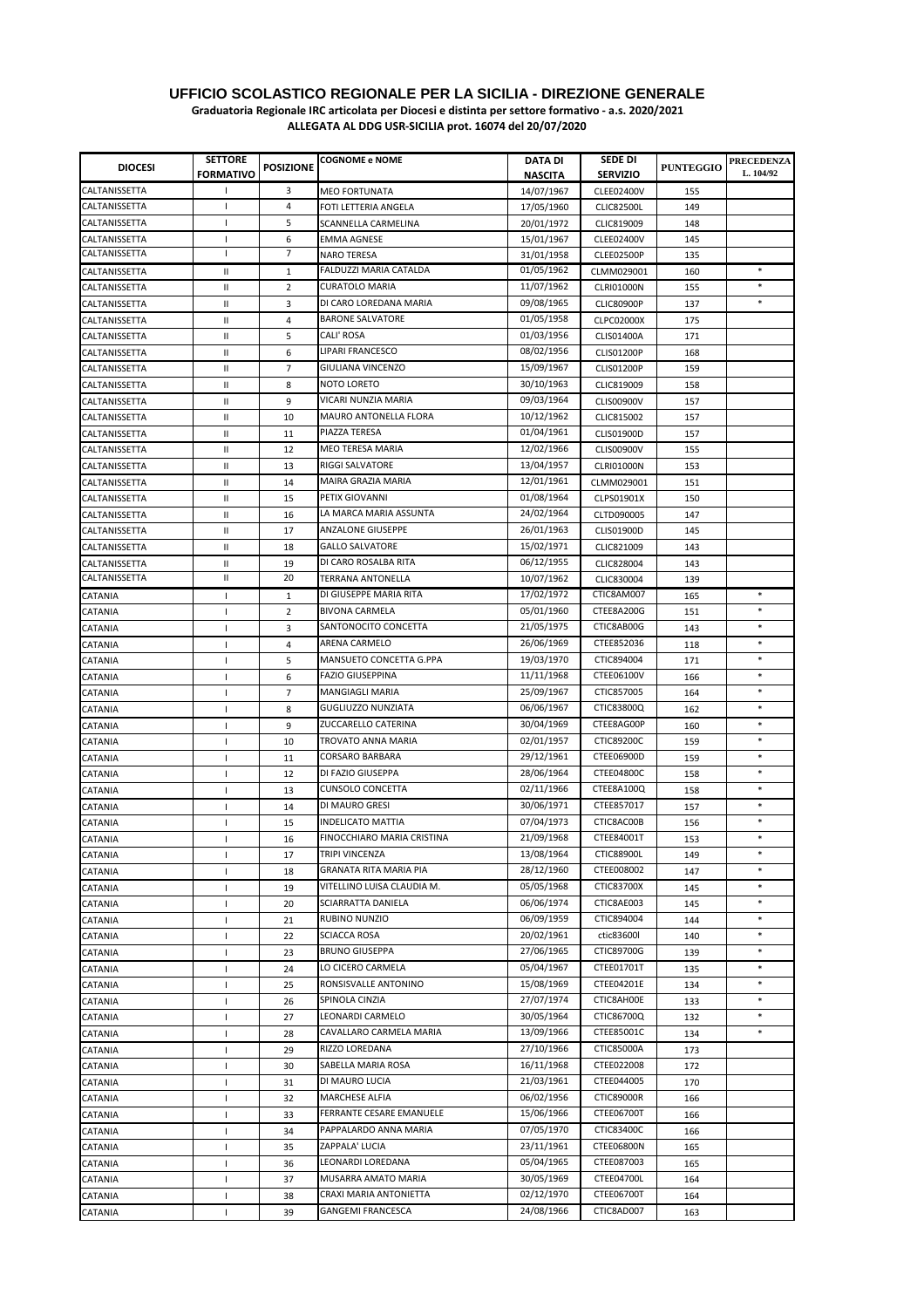**Graduatoria Regionale IRC articolata per Diocesi e distinta per settore formativo - a.s. 2020/2021**

| <b>DIOCESI</b> | <b>SETTORE</b><br><b>FORMATIVO</b> | <b>POSIZIONE</b> | <b>COGNOME e NOME</b>         | DATA DI<br><b>NASCITA</b> | <b>SEDE DI</b><br><b>SERVIZIO</b> | <b>PUNTEGGIO</b> | <b>PRECEDENZA</b><br>L. 104/92 |
|----------------|------------------------------------|------------------|-------------------------------|---------------------------|-----------------------------------|------------------|--------------------------------|
| CATANIA        | $\mathbf{I}$                       | 40               | <b>TOMASELLO GIUSEPPINA</b>   | 22/06/1967                | CTEE044005                        | 163              |                                |
| CATANIA        | $\mathbf{I}$                       | 41               | <b>CIPRIA MARIA STELLA</b>    | 04/11/1953                | CTEE07000N                        | 161              |                                |
| CATANIA        | $\mathbf{I}$                       | 42               | SCHILLACI STEFANIA            | 18/06/1957                | CTIC8AM007                        | 161              |                                |
| CATANIA        | $\mathbf{I}$                       | 43               | CIPRIA ROSANNA                | 29/11/1960                | CTEE845011                        | 161              |                                |
| CATANIA        |                                    | 44               | <b>FRANCO CARMELA</b>         | 01/06/1963                | CTEE045001                        | 161              |                                |
| CATANIA        | $\overline{\phantom{a}}$           | 45               | MASTROIANNI GIUSEPPA          | 09/05/1967                | CTEE008002                        | 161              |                                |
| CATANIA        | $\overline{\phantom{a}}$           | 46               | NAVARRIA MARIA                | 26/04/1968                | CTIC856009                        | 161              |                                |
| CATANIA        |                                    | 47               | LAUDANI MATTEO                | 14/06/1968                | CTEE008002                        | 161              |                                |
| CATANIA        |                                    | 48               | <b>GRASSO GIUSEPPINA</b>      | 30/09/1968                | <b>CTIC87500P</b>                 | 161              |                                |
| CATANIA        | $\mathbf{I}$                       | 49               | <b>GIUFFRIDA GRAZIA</b>       | 02/08/1961                | <b>CTIC85300T</b>                 | 160              |                                |
| CATANIA        | $\mathbf{I}$                       | 50               | <b>BATTIATO ALFINA</b>        | 29/03/1963                | <b>CTIC89000R</b>                 | 160              |                                |
| CATANIA        | $\overline{\phantom{a}}$           | 51               | CATALANO MARIA ROSA           | 20/12/1965                | CTEE8AM02A                        | 160              |                                |
| CATANIA        | -1                                 | 52               | <b>SCIUTO AGATA</b>           | 20/09/1971                | CTIC880006                        | 160              |                                |
| CATANIA        | $\mathbf{I}$                       | 53               | <b>TESTA CLAUDIA</b>          | 13/03/1974                | <b>CTIC88800R</b>                 | 160              |                                |
| CATANIA        | $\mathbf{I}$                       | 54               | MONTAGNA FRANCESCA            | 23/07/1958                | CTEE044005                        | 159              |                                |
| CATANIA        | $\mathbf{I}$                       | 55               | REINA NATALIA                 | 05/12/1959                | <b>CTIC85300T</b>                 | 159              |                                |
| CATANIA        | $\mathbf{I}$                       | 56               | RANDAZZO ADRIANA              | 06/06/1969                | CTEE06900D                        | 159              |                                |
| CATANIA        | $\mathbf{I}$                       | 57               | LOMONACO CRISTINA             | 24/09/1970                | CTEE087014                        | 159              |                                |
| CATANIA        | $\mathbf{I}$                       | 58               | LICARI MARIA                  | 25/04/1967                | <b>CTEE09000V</b>                 | 158              |                                |
| CATANIA        | $\mathbf{I}$                       | 59               | ANASTASI MARGHERITA           | 29/01/1968                | CTIC89600Q                        | 158              |                                |
| CATANIA        | $\overline{\phantom{a}}$           | 60               | LICARI AGATINA                | 01/07/1969                | CTEE04200D                        | 158              |                                |
| CATANIA        | $\mathsf{I}$                       | 61               | <b>MOTTA GRAZIA</b>           | 09/11/1969                | CTEE095002                        | 158              |                                |
| CATANIA        | $\mathbf{I}$                       | 62               | <b>QUACECI VENERANDA</b>      | 20/12/1965                | <b>CTIC88800R</b>                 | 157              |                                |
| CATANIA        | $\mathbf{I}$                       | 63               | ALI' TERESA                   | 18/07/1969                | CTIC8AD007                        | 157              |                                |
| CATANIA        | $\mathbf{I}$                       | 64               | <b>GENNARO GRAZIA</b>         | 07/01/1973                | <b>CTIC88800R</b>                 | 157              |                                |
| CATANIA        | $\mathbf{I}$                       | 65               | <b>MONTEFORTE LAURA</b>       | 06/07/1964                | CTIC86300C                        | 156              |                                |
| CATANIA        | $\overline{\phantom{a}}$           | 66               | CIADAMIDARO GRAZIA            | 23/03/1966                | CTIC8A4007                        | 156              |                                |
| CATANIA        | $\overline{\phantom{a}}$           | 67               | PISTORIO FRANCESCO            | 13/10/1967                | CTEE04600R                        | 156              |                                |
| CATANIA        | $\mathsf{I}$                       | 68               | <b>RUISI GEMMA</b>            | 06/12/1971                | CTIC852002                        | 156              |                                |
| CATANIA        | 1                                  | 69               | <b>GULLIFA EMANUELE</b>       | 03/01/1972                | CTIC880006                        | 156              |                                |
| CATANIA        | -1                                 | 70               | <b>BARBERIS NICOLETTA</b>     | 25/06/1972                | CTEE022008                        | 156              |                                |
| CATANIA        |                                    | 71               | <b>FATTORI EMILIA</b>         | 31/08/1961                | CTEE081004                        | 155              |                                |
| CATANIA        | $\mathbf{I}$                       | 72               | CIARAMELLA DANIELA            | 16/10/1964                | CTIC84200B                        | 154              |                                |
| CATANIA        | -1                                 | 73               | TRECCARICHI ANGELA            | 15/02/1966                | <b>CTIC89000R</b>                 | 154              |                                |
| CATANIA        | $\mathbf{I}$                       | 74               | CARUSO DANIELA                | 28/04/1970                | CTIC88900L                        | 154              |                                |
| CATANIA        |                                    | 75               | <b>FURNARI ELISA IRENE</b>    | 01/06/1971                | CTIC86200L                        | 154              |                                |
| CATANIA        | $\mathbf{I}$                       | 76               | SACCONE CONCETTA              | 03/07/1961                | <b>CTEE06800N</b>                 | 153              |                                |
| CATANIA        | $\mathsf{I}$                       | 77               | CALTABIANO MARIA              | 20/04/1964                | CTEE01700R                        | 153              |                                |
| CATANIA        | $\mathbf{I}$                       | 78               | <b>GRASSO ROSA MARIA RITA</b> | 20/05/1964                | CTEE01700R                        | 153              |                                |
| CATANIA        | -1                                 | 79               | BALSAMO MARIA GRAZIA          | 04/08/1966                | CTEE095002                        | 153              |                                |
| CATANIA        | $\mathbf{I}$                       | 80               | LA SPINA CARMELA              | 24/03/1961                | CTEE01900C                        | 152              |                                |
| CATANIA        | $\mathbf{I}$                       | 81               | SAPIENZA AGATA GIUSEPPA       | 19/03/1965                | CTEE087003                        | 152              |                                |
| CATANIA        | $\mathbf{I}$                       | 82               | D'AGATE CONCETTA              | 10/04/1961                | CTEE043009                        | 151              |                                |
| CATANIA        | 1                                  | 83               | LAUDANI MARIA GRAZIA          | 15/05/1964                | CTEE89700G                        | 151              |                                |
| CATANIA        | $\mathbf{I}$                       | 84               | PAINO CONSOLAZIONE            | 23/03/1969                | CTic837012                        | 151              |                                |
| CATANIA        | $\mathbf{I}$                       | 85               | GIUFFRIDA DANIELA             | 24/10/1966                | CTEE081004                        | 150              |                                |
| CATANIA        | -1                                 | 86               | RUVOLO ALESSANDRA             | 07/03/1969                | CTIC86100R                        | 150              |                                |
| CATANIA        | $\overline{\phantom{a}}$           | 87               | <b>VIGILE MIRELLA</b>         | 09/06/1972                | CTIC887013                        | 150              |                                |
| CATANIA        | $\mathsf{I}$                       | 88               | MARLETTA CATERINA             | 12/10/1964                | CTEE89300E                        | 149              |                                |
| CATANIA        | $\mathbf{I}$                       | 89               | LA MARCA RITA                 | 12/08/1967                | CTEE04800C                        | 149              |                                |
| CATANIA        | $\mathbf{I}$                       | 90               | LEONARDI VINCENZO             | 26/06/1968                | CTIC857005                        | 149              |                                |
| CATANIA        | $\mathbf{I}$                       | 91               | SARDO AGATINA                 | 06/12/1969                | CTEE8A901C                        | 149              |                                |
| CATANIA        | $\mathsf{I}$                       | 92               | PETRUZZELLI ANTONIETTA        | 21/04/1970                | CTAA022003                        | 149              |                                |
| CATANIA        | $\overline{\phantom{a}}$           | 93               | CALI' LAURA CONSOLAZIONE      | 16/05/1973                | CTEE045001                        | 149              |                                |
| CATANIA        |                                    | 94               | TOMASELLO ARIANNA             | 06/04/1974                | CTEE09000V                        | 149              |                                |
| CATANIA        | $\mathsf{I}$                       | 95               | PADALINO GRAZIA               | 27/01/1955                | CTIC858001                        | 148              |                                |
| CATANIA        | 1                                  | 96               | MONTALTO ANTONINO             | 19/01/1962                | CTEE081004                        | 148              |                                |
| CATANIA        |                                    | 97               | FERRERA MARIA                 | 01/09/1967                | CTEE836016                        | 148              |                                |
| CATANIA        |                                    | 98               | PETRALIA CONCETTA             | 07/07/1973                | CTEE045001                        | 148              |                                |
| CATANIA        |                                    | 99               | <b>BELLA RICCARDO</b>         | 11/05/1963                | CTEE8A600V                        | 147              |                                |
| CATANIA        | 1                                  | 100              | <b>MAUGERI ANDREA</b>         | 01/12/1964                | CTEE828005                        | 147              |                                |
| CATANIA        | $\mathbf{I}$                       | 101              | SOTTILE ANGELA                | 17/07/1960                | <b>CTIC83400C</b>                 | 146              |                                |
| CATANIA        | $\overline{\phantom{a}}$           | 102              | <b>SCUTO FELICIA</b>          | 11/08/1962                | CTEE8A801L                        | 146              |                                |
| CATANIA        | $\mathbf{I}$                       | 103              | SEMINATORE CLIZIA             | 21/04/1971                | CTEE8A901C                        | 146              |                                |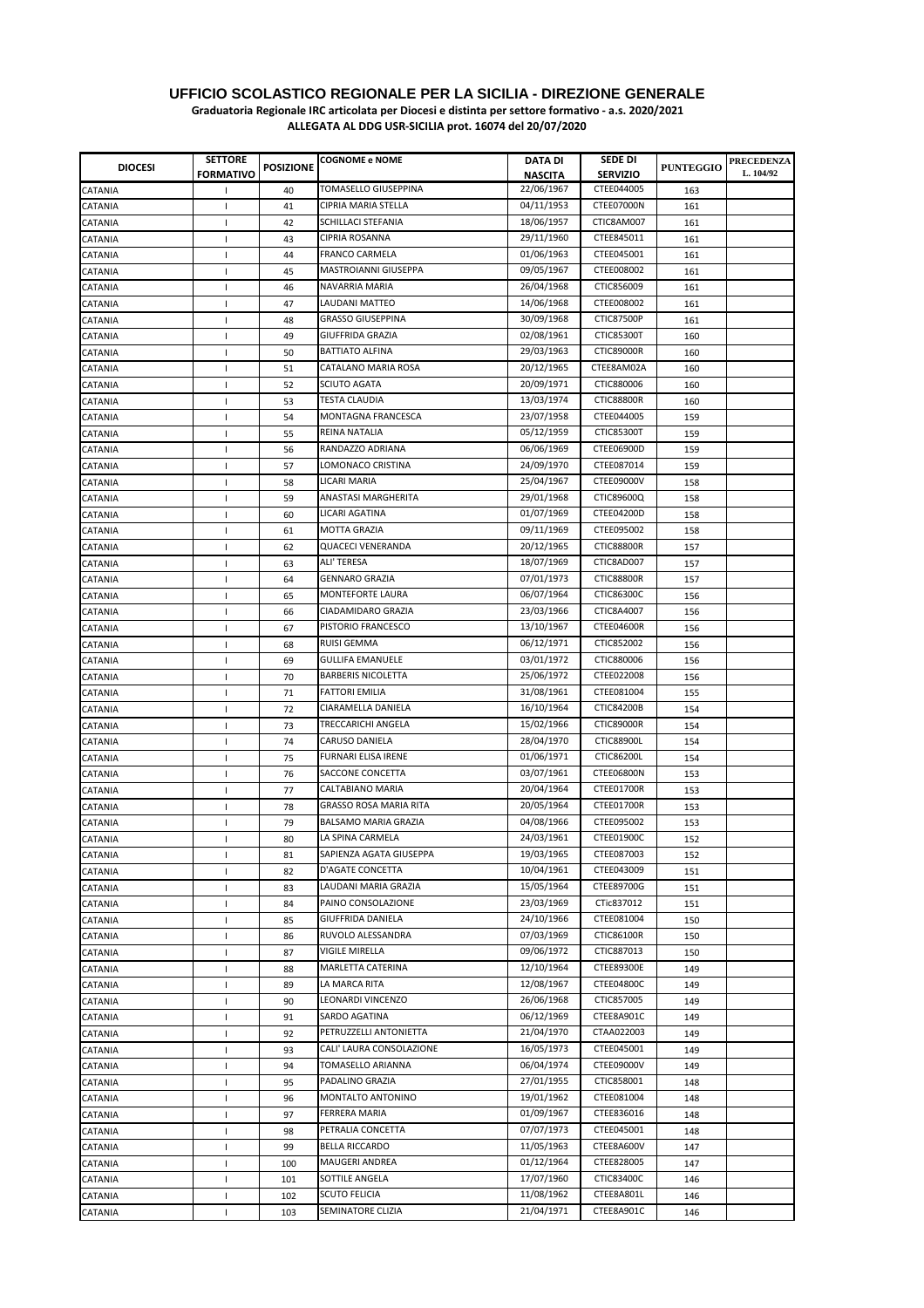**Graduatoria Regionale IRC articolata per Diocesi e distinta per settore formativo - a.s. 2020/2021**

| <b>DIOCESI</b> | <b>SETTORE</b>           | <b>POSIZIONE</b> | <b>COGNOME e NOME</b>       | DATA DI    | <b>SEDE DI</b>    | <b>PUNTEGGIO</b> | <b>PRECEDENZA</b><br>L. 104/92 |
|----------------|--------------------------|------------------|-----------------------------|------------|-------------------|------------------|--------------------------------|
|                | <b>FORMATIVO</b>         |                  |                             | NASCITA    | <b>SERVIZIO</b>   |                  |                                |
| CATANIA        | -1                       | 104              | <b>SGROI ANTONIETTA</b>     | 25/10/1972 | CTIC86300C        | 146              |                                |
| <b>CATANIA</b> | $\mathbf{I}$             | 105              | MASSIMINO CARMELA MARIA G.  | 02/12/1964 | CTEE008002        | 145              |                                |
| CATANIA        | $\mathsf{I}$             | 106              | RAPISARDA MARIA ROSA        | 01/05/1965 | CTEE83901N        | 145              |                                |
| <b>CATANIA</b> | $\mathsf{I}$             | 107              | FURNO' MARIA AGATINA        | 15/09/1965 | CTEE8A200G        | 145              |                                |
| CATANIA        | $\mathbf{I}$             | 108              | <b>SCIUTO MILENA</b>        | 04/10/1972 | CTIC886005        | 145              |                                |
| <b>CATANIA</b> | $\mathbf{I}$             | 109              | CAPONNETTO ANGELA           | 21/04/1975 | <b>CTIC89000R</b> | 145              |                                |
| CATANIA        | $\mathbf{I}$             | 110              | <b>BORZI' GIUSEPPA</b>      | 01/09/1955 | CTIC83700X        | 144              |                                |
| CATANIA        | $\mathsf{I}$             | 111              | BARBAGALLO SALVATORE        | 01/01/1960 | CTEE8AG00P        | 144              |                                |
| CATANIA        | $\mathbf{I}$             | 112              | RECUPERO MARIA              | 09/02/1967 | CTEE044005        | 144              |                                |
| CATANIA        | $\mathbf{I}$             | 113              | CALI' FRANCA                | 21/02/1964 | CTEE043009        | 143              |                                |
| CATANIA        | $\mathbf{I}$             | 114              | D'AMICO MARCELLA            | 08/12/1960 | CTEE860035        | 142              |                                |
| CATANIA        | $\mathsf{I}$             | 115              | D'AMICO GLAUDINA            | 08/12/1960 | CTIC886005        | 142              |                                |
| CATANIA        | $\overline{\phantom{a}}$ | 116              | NASO BARBARA                | 30/12/1960 | CTIC8AD007        | 142              |                                |
| <b>CATANIA</b> | $\mathbf{I}$             | 117              | STURNIOLO CARMELA           | 29/09/1974 | CTIC81300B        | 142              |                                |
| CATANIA        | $\mathbf{I}$             | 118              | <b>MESSINA FRANCESCA</b>    | 04/01/1967 | CTEE06100V        | 141              |                                |
| CATANIA        | $\mathbf{I}$             | 119              | LONGHITANO NUNZIO           | 27/01/1967 | CTIC864008        | 141              |                                |
| <b>CATANIA</b> | $\mathbf{I}$             | 120              | LO PRESTI SILVANA           | 18/09/1961 | CTEE043009        | 140              |                                |
| CATANIA        | J.                       | 121              | <b>MANULI SERGIO</b>        | 08/03/1966 | CTEE081004        | 140              |                                |
| CATANIA        | -1                       | 122              | LOMONACO NICOLINA           | 31/10/1963 | CTEE852036        | 139              |                                |
| CATANIA        | $\mathbf{I}$             | 123              | MIRABELLA ELEONORA          | 16/10/1967 | CTIC8AM007        | 139              |                                |
| CATANIA        | $\mathbf{I}$             | 124              | DISTEFANO CARMELA           | 25/07/1968 | <b>CTIC89800B</b> | 139              |                                |
| CATANIA        | $\mathbf{I}$             | 125              | SCANDURA MARIA GRAZIA       | 29/10/1968 | CTIC8AF00V        | 139              |                                |
|                |                          |                  | STRANO LAURA GRAZIA         | 02/12/1965 | CTIC881002        | 138              |                                |
| CATANIA        | -1                       | 126<br>127       | ZAMMATARO ROSA              | 26/06/1972 | CTEE044005        | 138              |                                |
| CATANIA        | $\mathbf{I}$             |                  | MIRABELLA MARIA             | 08/07/1957 | CTEE828017        |                  |                                |
| <b>CATANIA</b> | $\overline{\phantom{a}}$ | 128              | <b>GIUFFRIDA ANGELA</b>     |            | CTEE09000V        | 137              |                                |
| CATANIA        | $\mathsf{I}$             | 129              |                             | 22/04/1960 |                   | 137              |                                |
| CATANIA        | $\mathbf{I}$             | 130              | <b>RUSSO GRAZIA</b>         | 23/03/1962 | CTEE8A6011        | 137              |                                |
| <b>CATANIA</b> | $\mathbf{I}$             | 131              | REITANO MATILDE             | 15/07/1973 | CTIC89700G        | 137              |                                |
| <b>CATANIA</b> | $\mathbf{I}$             | 132              | <b>FLERES GIUSEPPE</b>      | 04/02/1956 | CTIC852002        | 136              |                                |
| CATANIA        | $\mathbf{I}$             | 133              | DI CARLO CARMELA            | 02/02/1961 | CTIC86200L        | 136              |                                |
| <b>CATANIA</b> | $\overline{\phantom{a}}$ | 134              | <b>PUCCI GIUSEPPA</b>       | 26/04/1964 | CTIC885009        | 136              |                                |
| <b>CATANIA</b> | $\mathbf{I}$             | 135              | DI VITA ANNA                | 17/09/1959 | CTIC89700G        | 135              |                                |
| <b>CATANIA</b> | $\mathbf{I}$             | 136              | AIELLO GIUSEPPA             | 08/02/1961 | CTIC8A800E        | 135              |                                |
| CATANIA        | $\mathbf{I}$             | 137              | DI FRANCESCO VINCENZA LAURA | 21/08/1968 | <b>CTIC87500P</b> | 135              |                                |
| CATANIA        | $\mathsf{I}$             | 138              | MONGIOVI' DOMENICA DORA     | 28/05/1971 | <b>CTIC88300N</b> | 135              |                                |
| CATANIA        | $\mathbf{I}$             | 139              | PLATANIA PIETRA LOREDANA    | 26/11/1972 | CTEE06801P        | 133              |                                |
| CATANIA        | $\mathbf{I}$             | 140              | SARPIETRO CRISTINA MARIANNA | 05/07/1966 | CTIC83800Q        | 132              |                                |
| CATANIA        | $\mathsf{I}$             | 141              | ARCIDIACONO ROSARIA         | 05/10/1972 | CTEE06100V        | 132              |                                |
| CATANIA        | $\mathbf{I}$             | 142              | CATALDO GRAZIA SEBASTIANA   | 20/01/1957 | CTIC8AB01N        | 131              |                                |
| CATANIA        | 1                        | 143              | SALOMONE CINZIA             | 07/04/1966 | CTEE04603X        | 131              |                                |
| <b>CATANIA</b> | $\overline{\phantom{a}}$ | 144              | <b>GEMMELLARO AGATA</b>     | 07/08/1971 | CTEE84801C        | 129              |                                |
| CATANIA        | $\mathsf{I}$             | 145              | PREZZAVENTO KARMELA         | 10/08/1970 | CTIC8AE003        | 127              |                                |
| CATANIA        | $\mathbf{I}$             | 146              | MILAZZO LETIZIA             | 09/10/1966 | CTIC85001C        | 120              |                                |
| CATANIA        | т                        | 147              | MAZZAGLIA MARIA TATIANA     | 03/05/1974 | CTIC83700X        | 112              |                                |
| CATANIA        | Ш                        | $\mathbf{1}$     | NICOLOSI ESCATA             | 30/03/1957 | CTPM03000Q        | 141              | $\ast$                         |
| CATANIA        | $\mathbf{I}$             | $\overline{2}$   | CAVALLARO AGATA             | 01/08/1959 | CTIC8A200G        | 139              | $\ast$                         |
| CATANIA        | $\mathbf{I}$             | 3                | CARUSO GIOVANNA             | 01/06/1957 | <b>CTIC89000R</b> | 178              | $\ast$                         |
| CATANIA        | $\mathbf{I}$             | 4                | MACCARRONE MARIA L.         | 28/01/1966 | CTMM095001        | 168              | $\ast$                         |
| CATANIA        | $\mathbf{I}$             | 5                | <b>GALVAGNO GIUSEPPE</b>    | 29/07/1967 | CTMM119008        | 159              | $\ast$                         |
| CATANIA        | $\mathsf{I}$             | 6                | COPPOLA MARIA C.            | 01/01/1964 | CTMM106006        | 142              | ∗                              |
| CATANIA        | $\mathsf{I}$             | 7                | STAGNITTA MARIA             | 10/03/1966 | CTIC864008        | 130              | $\ast$                         |
| CATANIA        | $\mathsf{I}$             | 8                | SALAMONE CROCIFISSA         | 26/10/1962 | CTIC8A700P        | 157              | *                              |
| CATANIA        | Ш                        | 9                | DI PRIMA CONCETTA           | 16/01/1956 | CTIC83800Q        | 192              |                                |
| CATANIA        | $\mathsf{I}$             | 10               | PAPPALARDO RITA M.          | 29/05/1956 | CTIC83400C        | 176              |                                |
| CATANIA        | $\mathsf{I}$             | 11               | MUSUMECI ELEONORA           | 17/07/1963 | CTTF01000G        | 174              |                                |
| CATANIA        | $\mathsf{I}$             | 12               | <b>TURRISI GIUSEPPA</b>     | 01/01/1959 | CTIC8A900A        | 172              |                                |
| <b>CATANIA</b> | $\mathsf{I}$             | 13               | MONACO LAURA C.             | 10/04/1956 | CTIC885009        | 170              |                                |
| CATANIA        | $\mathsf{I}$             | 14               | SALA LUCIANO                | 13/01/1963 | <b>CTSD02000E</b> | 168              |                                |
| CATANIA        | Ш                        | 15               | <b>FOTI ROSALBA</b>         | 08/01/1959 | CTIC894004        | 167              |                                |
| CATANIA        | Ш                        | 16               | RUSSO NUNZIO                | 03/07/1961 | CTIS00900X        | 167              |                                |
| CATANIA        | Ш                        | 17               | CHIAVAROLI SONIA            | 08/12/1957 | CTIS02600N        | 166              |                                |
| CATANIA        | $\mathsf{I}$             | 18               | NICOTRA MARIA R.            | 24/02/1958 | CTIS04300B        | 165              |                                |
| CATANIA        | $\mathsf{I}$             | 19               | ATTINA' MARIA               | 16/02/1964 | CTPS040009        | 165              |                                |
| CATANIA        | Ш                        | 20               | NAPOLI SPATAFORA VINCENZO   | 19/05/1963 | CTMM119008        |                  |                                |
|                |                          |                  |                             |            |                   | 164              |                                |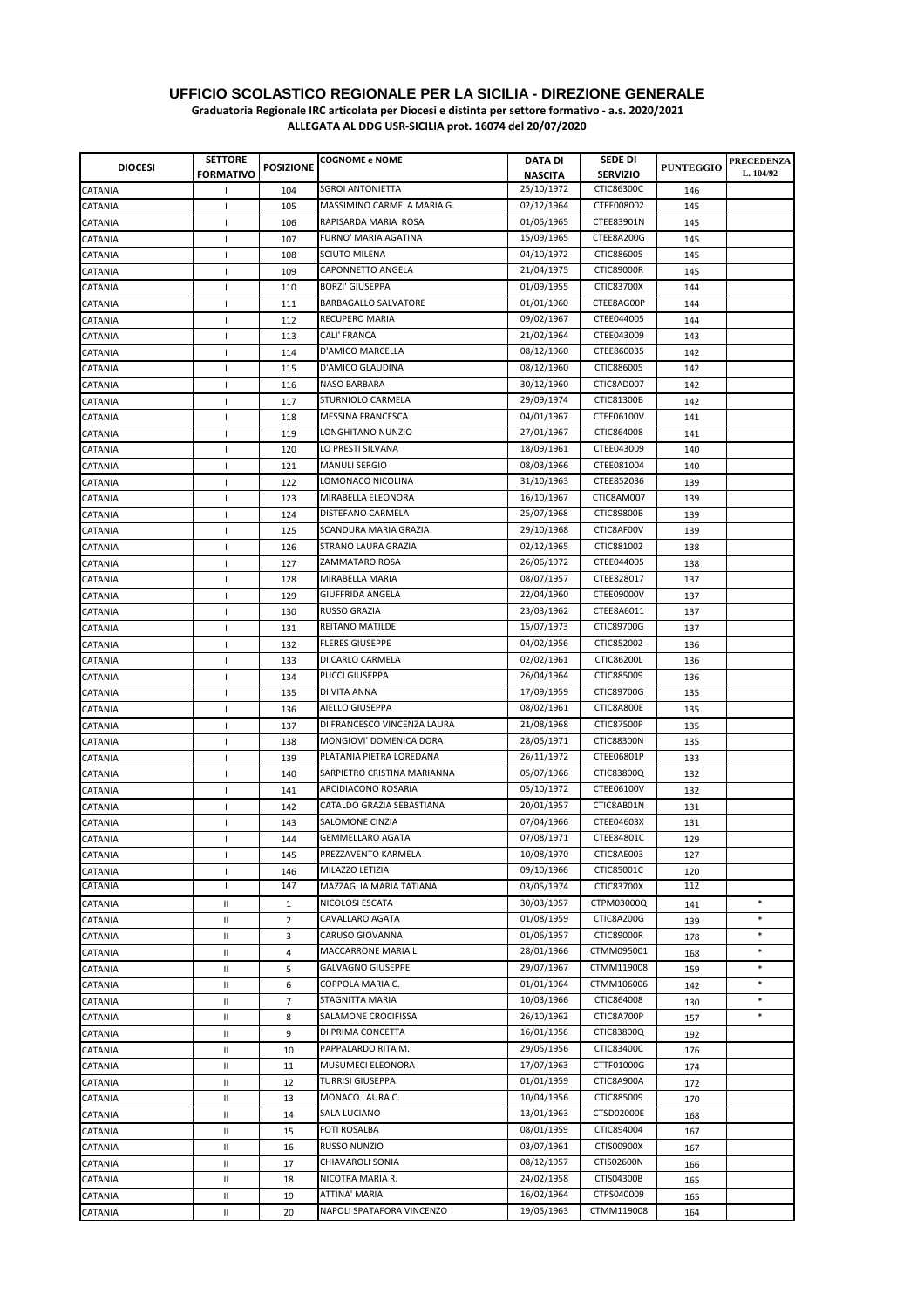**Graduatoria Regionale IRC articolata per Diocesi e distinta per settore formativo - a.s. 2020/2021**

| <b>DIOCESI</b>     | <b>SETTORE</b>             | <b>POSIZIONE</b> | <b>COGNOME e NOME</b>                      | DATA DI                      | <b>SEDE DI</b>                | <b>PUNTEGGIO</b> | <b>PRECEDENZA</b> |
|--------------------|----------------------------|------------------|--------------------------------------------|------------------------------|-------------------------------|------------------|-------------------|
|                    | <b>FORMATIVO</b>           |                  | PELLEGRINO ANGELO                          | <b>NASCITA</b><br>25/05/1962 | <b>SERVIZIO</b><br>CTMM10300P |                  | L. 104/92         |
| CATANIA            | Ш                          | 21               | BATTIATO TERESA M.                         | 01/06/1955                   | CTIC8AM007                    | 163              |                   |
| CATANIA            | Ш                          | 22               | LI GREGGI IRENE                            | 16/07/1964                   | CTPS020004                    | 162              |                   |
| CATANIA            | $\mathbf{I}$               | 23<br>24         | LANZA PIETRO                               | 31/01/1958                   | CTMM099008                    | 162              |                   |
| CATANIA<br>CATANIA | Ш<br>Ш                     | 25               | LAUDANI BARBARA A.                         | 06/02/1957                   | CTPM01000E                    | 161              |                   |
| CATANIA            | Ш                          | 26               | <b>ALETTA PATRIZIA</b>                     | 20/03/1959                   | CTPS020004                    | 159              |                   |
| CATANIA            | Ш                          | 27               | LICCIARDELLO MAURIZIA M.                   | 09/02/1963                   | CTIC856009                    | 159              |                   |
| CATANIA            | Ш                          | 28               | PAZZAGLIA PAOLA                            | 19/05/1965                   | CTIC86300C                    | 159              |                   |
| CATANIA            | $\mathbf{H}$               | 29               | <b>CATANIA SANTA</b>                       | 01/06/1955                   | CTIC8A300B                    | 159<br>158       |                   |
| CATANIA            | Ш                          | 30               | <b>VULLO ANNA</b>                          | 07/10/1961                   | CTPC040006                    | 158              |                   |
| CATANIA            | Ш                          | 31               | <b>BALSAMO NICOLETTA</b>                   | 03/05/1964                   | CTTF13000N                    | 158              |                   |
| CATANIA            | Ш                          | 32               | PISTORIO ELISABETTA                        | 27/03/1966                   | CTPM03000Q                    | 158              |                   |
| CATANIA            | $\mathbf{H}$               | 33               | <b>INDELICATO GIULIANA</b>                 | 25/12/1956                   | CTMM064009                    | 157              |                   |
| CATANIA            | Ш                          | 34               | MIRISOLA CARMELO                           | 06/10/1964                   | CTPC040006                    | 157              |                   |
| CATANIA            | Ш                          | 35               | PARISI ROSARIA                             | 28/03/1965                   | CTPS03000P                    | 157              |                   |
| CATANIA            | Ш                          | 36               | FIRRARELLO LUCIA                           | 05/06/1966                   | CTTD18000C                    | 157              |                   |
| CATANIA            | Ш                          | 37               | TOMASELLO PIERINA                          | 23/01/1955                   | <b>CTIC82000E</b>             | 155              |                   |
| CATANIA            | Ш                          | 38               | SIGNORELLI GIUSEPPA                        | 06/01/1959                   | CTIC857005                    | 155              |                   |
| CATANIA            | Ш                          | 39               | FRENI MARIA C.                             | 27/04/1964                   | CTIC84500V                    | 155              |                   |
| CATANIA            | Ш                          | 40               | ARENA ANTONIO                              | 17/10/1961                   | CTPM01000E                    | 154              |                   |
| CATANIA            | Ш                          | 41               | PLATANIA ADRIANA                           | 11/10/1968                   | CTPS040009                    | 154              |                   |
| CATANIA            | Ш                          | 42               | BATTIATO CONCETTINA                        | 09/11/1959                   | CTIC83900G                    | 153              |                   |
| CATANIA            | Ш                          | 43               | TRICOMI ROSA M.                            | 08/02/1964                   | CTIC84800A                    | 153              |                   |
| CATANIA            | $\mathbf{H}$               | 44               | <b>PUGLISI ANGELA</b>                      | 27/08/1966                   | CTPM020005                    | 153              |                   |
| CATANIA            | Ш                          | 45               | <b>FRAZIANO ROSALBA</b>                    | 04/09/1954                   | CTPM03000Q                    | 151              |                   |
| CATANIA            | $\mathbf{I}$               | 46               | <b>LFOTTA MARIA</b>                        | 04/08/1964                   | <b>CTMM00300T</b>             | 151              |                   |
| CATANIA            | Ш                          | 47               | DORIA MARIA DOLORES                        | 30/09/1962                   | CTPC01000A                    | 150              |                   |
| CATANIA            | $\mathbf{I}$               | 48               | PADALINO GRAZIA                            | 27/01/1955                   | CTIC858001                    | 148              |                   |
| CATANIA            | Ш                          | 49               | <b>DEODATI LIDIA</b>                       | 20/11/1959                   | CTPS020004                    | 147              |                   |
| CATANIA            | Ш                          | 50               | INZERILLI ROSA                             | 11/06/1963                   | CTMM095001                    | 147              |                   |
| CATANIA            | Ш                          | 51               | RODANO RICCARDO                            | 05/01/1959                   | CTTF01000G                    | 146              |                   |
| CATANIA            | Ш                          | 52               | ZINGALI GIUSEPPE                           | 26/03/1969                   | CTIS01700V                    | 145              |                   |
| CATANIA            | Ш                          | 53               | CAROLLO ANGELO                             | 16/01/1962                   | CTTF050002                    | 144              |                   |
| CATANIA            | Ш                          | 54               | PENNISI GIUSEPPINA                         | 03/07/1967                   | CTIS02600N                    | 144              |                   |
| CATANIA            | Ш                          | 55               | FRANCHINO ANNA R.<br>MAZZURCO ANNA         | 06/01/1966                   | CTIC858001                    | 143              |                   |
| CATANIA            | Ш                          | 56               |                                            | 31/07/1961                   | CTIC8A600V                    | 141              |                   |
| CATANIA            | Ш                          | 57               | CIRAVOLO VINCENZO<br>DI MAURO MARIA GRAZIA | 23/02/1959<br>03/03/1954     | CTTD160007<br>CTIS03800X      | 139              |                   |
| CATANIA            | Ш                          | 58               | RIZZO MIRELLA D. M.                        | 10/04/1962                   | CTIC85000A                    | 136              |                   |
| CATANIA<br>CATANIA | Ш<br>Ш                     | 59<br>60         | CAVARRA CARMELA                            | 14/10/1962                   | CTMM00300T                    | 136              |                   |
| CATANIA            | Ш                          | 61               | ROMANO CARMELA                             | 16/07/1956                   | <b>CTPS0600E</b>              | 134<br>130       |                   |
|                    | Ш                          | 62               | <b>VALORE FABIO</b>                        | 25/06/1968                   | CTPS06000E                    |                  |                   |
| CATANIA<br>CATANIA | Ш                          | 63               | LONGO ENRICO                               | 11/04/1955                   | CTPC01000A                    | 122<br>121       |                   |
| CATANIA            | Ш                          | 64               | SANFILIPPO SCIMONELLA IVANA                | 12/01/1972                   | CTIC86001                     | 110              |                   |
| CATANIA            | $\ensuremath{\mathsf{II}}$ | 65               | FERRETO DOMENICA F.                        | 16/04/1960                   | CTIS01200Q                    | 106              |                   |
| CATANIA            | $\ensuremath{\mathsf{II}}$ | 66               | LEANZA VINCENZA B.                         | 15/01/1966                   | CTPM03000Q                    | 106              |                   |
| CATANIA            | $\mathbf{II}$              | 67               | DOLEI ANNA                                 | 12/01/1964                   | <b>CTRH05000N</b>             | 104              |                   |
| CATANIA            | Ш                          | 68               | CONIGLIONE LOREDANA                        | 25/02/1968                   | CTSL01000A                    | 104              |                   |
| CATANIA            | $\ensuremath{\mathsf{II}}$ | 69               | NAPOLITANO LAZZARO                         | 02/03/1955                   | CTTD190003                    | 84               |                   |
| CEFALU'            | J.                         | $\mathbf{1}$     | CORRADINO MARIA ANNA                       | 29/03/1963                   | <b>PAIC82700T</b>             | 156              |                   |
| CEFALU'            | $\overline{\phantom{a}}$   | $\overline{2}$   | ROMANA LUIGI                               | 01/01/1963                   | PAIC81900V                    | 148              |                   |
| CEFALU'            | T                          | 3                | PATTI TERESA                               | 18/04/1962                   | <b>PAIC82800N</b>             | 131              |                   |
| CEFALU'            | ı                          | 4                | <b>VALENTI LOREDANA</b>                    | 02/12/1971                   | PAIC8AJ008                    | 127              |                   |
| CEFALU'            | Ш                          | $\mathbf{1}$     | DI GANGI MARIA PIERA                       | 29/06/1960                   | PAIS018007                    | 161              |                   |
| CEFALU'            | Ш                          | 2                | VAZZANO ANTONINA                           | 30/01/1958                   | <b>PAIC84500B</b>             | 153              | $\ast$            |
| CEFALU'            | Ш                          | 3                | MACALUSO MARIO                             | 09/09/1959                   | PAIS02200V                    | 178              |                   |
| CEFALU'            | Ш                          | 4                | SPINOSA MARIA ANTONIETTA                   | 25/08/1962                   | PAIS00200N                    | 173              |                   |
| CEFALU'            | Ш                          | 5                | AIOSA GABRIELLA CLARA                      | 18/12/1960                   | PAIS00200N                    | 163              |                   |
| CEFALU'            | Ш                          | 6                | RUSSO NUNZIO                               | 29/11/1960                   | PAIS018007                    | 161              |                   |
| CEFALU'            | Ш                          | 7                | SAUSA ANTONIO                              | 31/10/1965                   | PAIC81000C                    | 153              |                   |
| CEFALU'            | Ш                          | 8                | PARADISO SALVATRICE                        | 18/04/1964                   | PAIS01700B                    | 152              |                   |
| CEFALU'            | Ш                          | 9                | ZIMBARDO ANTONINO                          | 12/11/1966                   | PAIS01100C                    | 150              |                   |
| CEFALU'            | $\ensuremath{\mathsf{II}}$ | 10               | RE GIUSEPPINA                              | 12/01/1966                   | PAIC8AJ008                    | 137              |                   |
| CEFALU'            | Ш                          | 11               | DISPENZA ROSARIO                           | 15/04/1967                   | PAIS02200V                    | 136              |                   |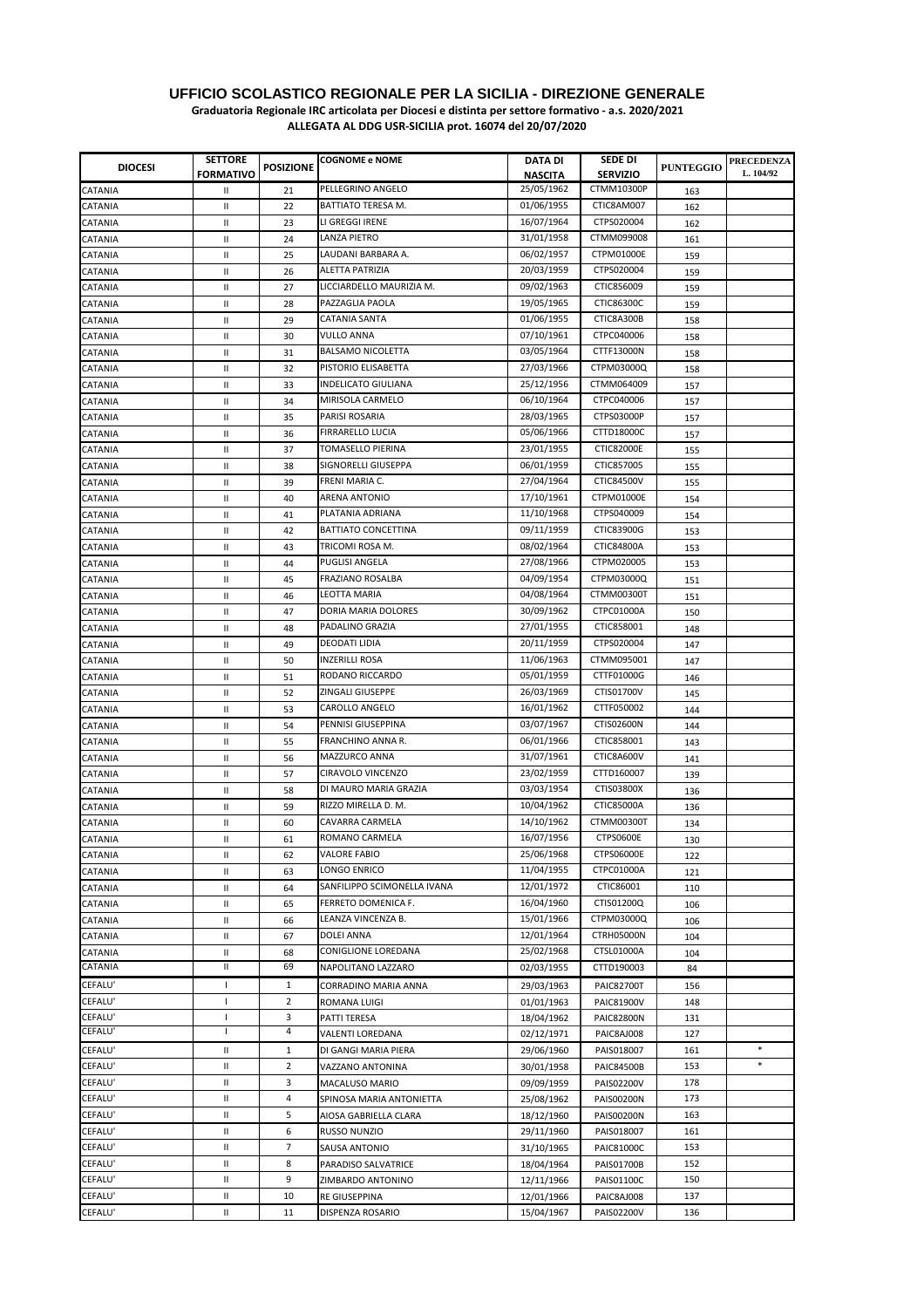**Graduatoria Regionale IRC articolata per Diocesi e distinta per settore formativo - a.s. 2020/2021**

| <b>DIOCESI</b>                                     | <b>SETTORE</b><br><b>FORMATIVO</b> | <b>POSIZIONE</b> | <b>COGNOME e NOME</b>       | DATA DI                      | SEDE DI<br><b>SERVIZIO</b>             | <b>PUNTEGGIO</b> | <b>PRECEDENZA</b><br>L. 104/92 |
|----------------------------------------------------|------------------------------------|------------------|-----------------------------|------------------------------|----------------------------------------|------------------|--------------------------------|
| CEFALU'                                            | Ш                                  | 12               | <b>MARANDANO ROSARIO</b>    | <b>NASCITA</b><br>04/02/1957 | <b>PAIS00700R</b>                      | 129              |                                |
| <b>MAZARA DEL VALLO</b>                            | $\mathbf{I}$                       | $\mathbf{1}$     | MAGGIO GRAZIA MARIA         | 07/02/60                     | <b>TPEE04600R</b>                      | 169              | $\ast$                         |
| <b>MAZARA DEL VALLO</b>                            |                                    | 2                | CULOMA SAVERINA             | 20/07/64                     | TPEE066002                             | 245              | $\ast$                         |
| <b>MAZARA DEL VALLO</b>                            | -1<br>$\mathbf{I}$                 | 3                | PUMA MARIA GIUSEPPA         | 07/10/60                     | TPIC829005                             | 160              | $\ast$                         |
| MAZARA DEL VALLO                                   | -1                                 | 4                | <b>BUA ROSA GRAZIA</b>      | 29/09/59                     | <b>TPIC81800E</b>                      | 147              | $\ast$                         |
| MAZARA DEL VALLO                                   | J.                                 | 5                | <b>MERISIO SIMONETTA</b>    | 05/02/59                     | TPEE066002                             | 253              |                                |
| <b>MAZARA DEL VALLO</b>                            | 1                                  | 6                | <b>GIANCANA NINETTA</b>     | 20/06/57                     | TPIC807004                             | 176              |                                |
| MAZARA DEL VALLO                                   | т.                                 | 7                | EMMOLA MARIA                | 19/02/58                     | TPIC822006                             | 171              |                                |
|                                                    | $\mathbf{I}$                       | 8                | DI GIUSEPPE VITO            | 11/01/61                     | TPIC815003                             | 166              |                                |
| MAZARA DEL VALLO                                   | $\mathbf{I}$                       | 9                | <b>GUZZO MARIA</b>          | 27/10/67                     | <b>TPEE02700B</b>                      | 166              |                                |
| MAZARA DEL VALLO<br><b>MAZARA DEL VALLO</b>        | $\mathbf{I}$                       | 10               | DI STEFANO FRANCESCA        | 26/05/61                     | <b>TPEE02700B</b>                      | 165              |                                |
| <b>MAZARA DEL VALLO</b>                            | $\mathbf{I}$                       | 11               | <b>BARRACO MARIA</b>        | 24/02/67                     | <b>TPIC83900G</b>                      | 165              |                                |
| <b>MAZARA DEL VALLO</b>                            | $\mathbf{I}$                       | 12               | <b>BARRACO MARIA TERESA</b> | 18/09/68                     | <b>TPIC83900G</b>                      | 165              |                                |
| <b>MAZARA DEL VALLO</b>                            | T                                  | 13               | <b>GULLO GIOVANNA</b>       | 27/09/65                     | <b>TPIC84100G</b>                      | 162              |                                |
| <b>MAZARA DEL VALLO</b>                            | $\mathbf{I}$                       | 14               | MARTINICO PATRIZIA          | 01/01/72                     | <b>TPIC82000E</b>                      | 162              |                                |
|                                                    |                                    | 15               | <b>OLIVERI DOMENICA</b>     | 24/04/68                     | TPIC815003                             | 161              |                                |
| <b>MAZARA DEL VALLO</b><br>MAZARA DEL VALLO        | $\mathbf{I}$<br>$\mathbf{I}$       | 16               | CAMPAGNA ROSANNA            | 28/03/62                     | <b>TPEE02700B</b>                      | 160              |                                |
|                                                    |                                    |                  | LA BELLA ROSARIA            | 18/09/65                     | <b>TPIC82100A</b>                      | 160              |                                |
| MAZARA DEL VALLO                                   | Т.                                 | 17               | <b>MARINO MARIA</b>         | 18/06/68                     | <b>TPIC82100A</b>                      | 160              |                                |
| MAZARA DEL VALLO                                   | T                                  | 18               | D'AMORE MARIA LUCREZIA      | 21/10/69                     | TPIC822006                             | 160              |                                |
| <b>MAZARA DEL VALLO</b>                            | 1                                  | 19               | LA TORRE MANUELA MARIA      | 24/02/66                     | <b>TPIC82000E</b>                      | 158              |                                |
| MAZARA DEL VALLO                                   | $\mathbf{I}$                       | 20               | SALADINO MARIA PIA          | 11/04/67                     | <b>TPIC84500V</b>                      | 158              |                                |
| <b>MAZARA DEL VALLO</b>                            | T                                  | 21               | ATTINÀ CARMELA              | 01/09/68                     | <b>TPIC82000E</b>                      | 158              |                                |
| <b>MAZARA DEL VALLO</b><br><b>MAZARA DEL VALLO</b> | T                                  | 22               | PIZZOLATO ANTONELLA SILVANA | 21/09/69                     | <b>TPEE04600R</b>                      | 158              |                                |
|                                                    | $\mathbf{I}$                       | 23               | PALUMBO ANGELA              | 18/08/58                     | TPEE058003                             | 157              |                                |
| <b>MAZARA DEL VALLO</b>                            | $\mathbf{I}$                       | 24               | CAMMARERI VITA ANNA         | 08/10/65                     | TPIC806008                             | 157              |                                |
| <b>MAZARA DEL VALLO</b>                            | 1                                  | 25               | TRANCHIDA CATERINA          | 14/05/67                     | TPIC843007                             | 156              |                                |
| MAZARA DEL VALLO                                   | H                                  | 26               | REINA STEFANIA              | 15/06/69                     | <b>TPIC82100A</b>                      | 156              |                                |
| MAZARA DEL VALLO                                   | 1                                  | 27               | BARRACO ENZA LORELLA MARIA  | 04/09/69                     | <b>TPIC83900G</b>                      | 156              |                                |
| MAZARA DEL VALLO                                   | J.                                 | 28               | <b>DRAGO FRANCESCA</b>      | 25/03/64                     | TPIC829001                             | 155              |                                |
| MAZARA DEL VALLO                                   | T                                  | 29               | LAMPASONA ANNA              | 02/05/69                     |                                        | 155              |                                |
| MAZARA DEL VALLO                                   | J.                                 | 30               | CARACCI CATERINA            | 21/02/56                     | <b>TPIC83800Q</b><br><b>TPIC82400T</b> | 154              |                                |
| MAZARA DEL VALLO                                   | -1                                 | 31               | <b>FOGGIA ANNA</b>          | 23/05/59                     | TPIC844003                             | 154              |                                |
| MAZARA DEL VALLO                                   | $\mathbf{I}$                       | 32               | <b>AMARO CATERINA</b>       | 09/11/66                     | <b>TPIC81800E</b>                      | 154              |                                |
| <b>MAZARA DEL VALLO</b>                            | $\mathbf{I}$                       | 33               | PAVIA MICHELA MARIA         | 10/12/68                     | <b>TPIC84500V</b>                      | 154              |                                |
| <b>MAZARA DEL VALLO</b>                            | $\mathbf{I}$                       | 34               | POLIZZI DOROTEA             | 21/10/62                     | TPIC844003                             | 153              |                                |
| <b>MAZARA DEL VALLO</b><br><b>MAZARA DEL VALLO</b> | $\mathbf{I}$                       | 35               | DI TRAPANI CLELIA           | 07/01/69                     | <b>TPEE05900V</b>                      | 153              |                                |
| <b>MAZARA DEL VALLO</b>                            | $\mathbf{I}$                       | 36               | DI BENEDETTO GIOVANNA       | 23/03/56                     | TPIC806008                             | 152              |                                |
| <b>MAZARA DEL VALLO</b>                            | т.<br>$\mathbf{I}$                 | 37<br>38         | CRISTIANO MARIA GIUSEPPA    | 01/06/64                     | TPEE058003                             | 152              |                                |
|                                                    |                                    |                  | ANGILERI FRANCA             | 20/03/54                     | <b>TPIC81700P</b>                      | 151              |                                |
| <b>MAZARA DEL VALLO</b>                            | T                                  | 39               | LA ROSA GRAZIA              | 13/04/54                     | TPIC843007                             | 151              |                                |
| <b>MAZARA DEL VALLO</b>                            | T                                  | 40               | LA SALA FRANCESCA           | 01/10/57                     | TPEE049008                             | 151              |                                |
| MAZARA DEL VALLO                                   | T                                  | 41               | <b>GENNA MARIA</b>          | 06/01/59                     | <b>TPIC83800Q</b>                      | 151              |                                |
| MAZARA DEL VALLO                                   | т                                  | 42               | <b>GENNA ANTONINA</b>       | 15/02/57                     | <b>TPEE05900V</b>                      | 150              |                                |
| MAZARA DEL VALLO<br>MAZARA DEL VALLO               | L<br>T                             | 43<br>44         | LODATO GIUSEPPA             | 01/08/60                     | TPEE049008                             | 150              |                                |
|                                                    |                                    | 45               | RANDAZZO CALOGERA           | 13/04/59                     | <b>TPEE05900V</b>                      | 149              |                                |
| MAZARA DEL VALLO<br>MAZARA DEL VALLO               | 1<br>т                             | 46               | NORRITO BIANCA MARIA        | 18/07/61                     | TPEE058003                             | 149              |                                |
| MAZARA DEL VALLO                                   | т                                  | 47               | LUPPINO VINCENZA            | 29/04/70                     | <b>TPIC81800E</b>                      | 147              |                                |
| MAZARA DEL VALLO                                   | L                                  | 48               | <b>FARRUGGIO ADA</b>        | 26/11/67                     | TPIC84100G                             | 145              |                                |
| MAZARA DEL VALLO                                   | т                                  | 49               | <b>BONSANGUE ANTONIA</b>    | 14/03/68                     | <b>TPIC83800Q</b>                      | 142              |                                |
| MAZARA DEL VALLO                                   | 1                                  | 50               | TRIOLO VINCENZA             | 24/02/64                     | <b>TPIC81600V</b>                      | 140              |                                |
| MAZARA DEL VALLO                                   | $\mathbf{I}$                       | 51               | CAPPELLO GIUSEPPINA         | 15/03/60                     | TPIC829001                             | 139              |                                |
| MAZARA DEL VALLO                                   | 1                                  | 52               | <b>SCATURRO BRIGIDA</b>     | 03/04/70                     | <b>TPIC82400T</b>                      | 139              |                                |
| MAZARA DEL VALLO                                   | T                                  | 53               | LACAGNINA MARIA LUISA       | 30/05/69                     | TPIC829001                             | 138              |                                |
| MAZARA DEL VALLO                                   | ı                                  | 54               | FERRACANE VINCENZA          | 25/05/64                     | <b>TPIC82000E</b>                      | 137              |                                |
| MAZARA DEL VALLO                                   | T                                  | 55               | BARRACO MARIA TERESA        | 25/06/66                     | <b>TPIC82100A</b>                      | 130              |                                |
| MAZARA DEL VALLO                                   | ı                                  | 56               | CELENTANO VITA              | 11/10/60                     | TPEE049008                             | 127              |                                |
| MAZARA DEL VALLO                                   | Ш                                  | $\mathbf{1}$     | BILARDELLO GIOVANNA         | 21/09/69                     | <b>TPIC81600V</b>                      | 130              |                                |
| MAZARA DEL VALLO                                   | Ш                                  | $\overline{2}$   | MORANA PAOLA                | 25/12/72                     | <b>TPIS00400R</b>                      | 194              |                                |
| MAZARA DEL VALLO                                   | Ш                                  | 3                | <b>GIUNTA GIUSEPPINA</b>    | 19/01/61                     | TPIS002005                             | 178              |                                |
| MAZARA DEL VALLO                                   | Ш                                  | 4                | D'ASSISI ANNA               | 24/09/59                     | <b>TPIC83900G</b>                      | 177              |                                |
| MAZARA DEL VALLO                                   | Ш                                  | 5                | PETRALIA FIORELLA           | 09/08/57                     | TPIS002005                             | 172              |                                |
| MAZARA DEL VALLO                                   | Ш                                  | 6                | CAMPANELLA GIOVANNA         | 27/03/60                     | <b>TPTD03000E</b>                      | 172              |                                |
| MAZARA DEL VALLO                                   | Ш                                  | $\overline{7}$   | SCIACCA TOMMASA             | 30/03/56                     | TPIS024002                             | 162              |                                |
|                                                    |                                    |                  |                             |                              |                                        |                  |                                |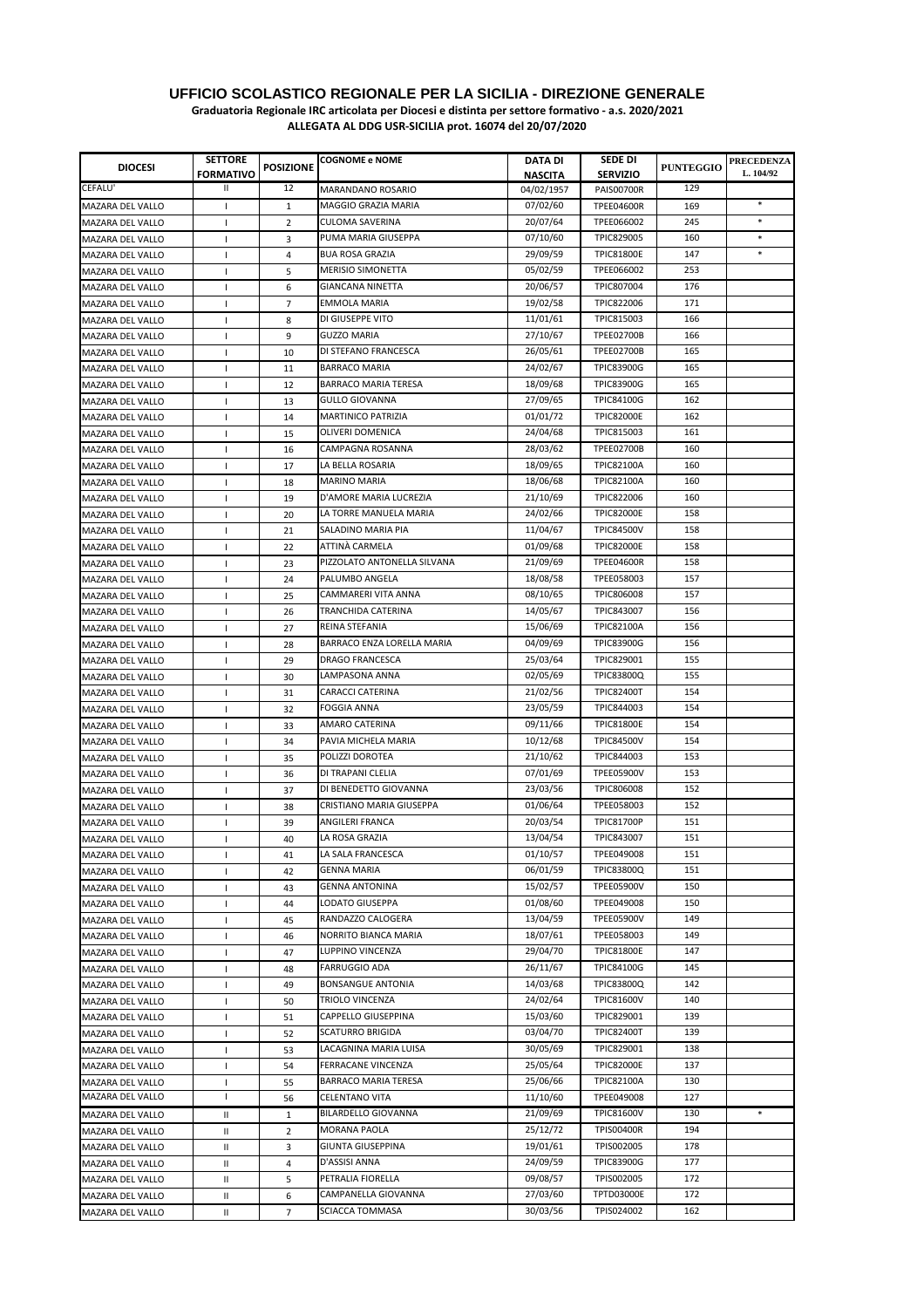**Graduatoria Regionale IRC articolata per Diocesi e distinta per settore formativo - a.s. 2020/2021**

| <b>DIOCESI</b>          | <b>SETTORE</b><br><b>FORMATIVO</b> | <b>POSIZIONE</b> | <b>COGNOME e NOME</b>       | DATA DI<br><b>NASCITA</b> | SEDE DI<br><b>SERVIZIO</b> | <b>PUNTEGGIO</b> | <b>PRECEDENZA</b><br>L. 104/92 |
|-------------------------|------------------------------------|------------------|-----------------------------|---------------------------|----------------------------|------------------|--------------------------------|
| <b>MAZARA DEL VALLO</b> | Ш                                  | 8                | CUDIA IGNAZIA MARINA        | 27/07/60                  | <b>TPMM05400P</b>          | 160              |                                |
| MAZARA DEL VALLO        | Ш                                  | 9                | MANDIRÀ<br>ANNA             | 20/07/58                  | TPIS02700D                 | 159              |                                |
| MAZARA DEL VALLO        | Ш                                  | 10               | INGARGIOLA ANTONINA         | 17/04/67                  | <b>TPIS02600N</b>          | 153              |                                |
| MAZARA DEL VALLO        | Ш                                  | 11               | CATALANO ANTONIA            | 03/06/60                  | <b>TPIC83800Q</b>          | 148              |                                |
| MAZARA DEL VALLO        | Ш                                  | 12               | ZICHITTELLA VINCENZA        | 07/12/70                  | TPIC806008                 | 147              |                                |
| MAZARA DEL VALLO        | Ш                                  | 13               | <b>MALTESE DIEGO</b>        | 09/06/60                  | TPIS01400B                 | 146              |                                |
| MAZARA DEL VALLO        | Ш                                  | 14               | <b>FERRO GIACOMA</b>        | 09/12/61                  | TPIC844003                 | 144              |                                |
| MAZARA DEL VALLO        | Ш                                  | 15               | MANCUSO MARIA VINCENZA      | 01/05/55                  | TPIC843007                 | 135              |                                |
| MAZARA DEL VALLO        | Ш                                  | 16               | <b>BARBARA LORENZO</b>      | 20/02/63                  | TPIC829001                 | 135              |                                |
| <b>MAZARA DEL VALLO</b> | Ш                                  | 17               | <b>BARBERA FRANCESCA</b>    | 22/11/70                  | TPPM03000Q                 | 121              |                                |
| MAZARA DEL VALLO        | Ш                                  | 18               | <b>GENNARO GIUSEPPE</b>     | 18/11/71                  | TPIC815003                 | 118              |                                |
| MAZARA DEL VALLO        | Ш                                  | 19               | PARRINELLO FRANCESCA ELENA  | 03/01/74                  | TPIC815003                 | 103              |                                |
| <b>MESSINA</b>          | $\mathbf{I}$                       | $\mathbf{1}$     | MAZZEO CONCETTA             | 24/09/1964                | <b>MEIC88100R</b>          | 167              | $\ast$                         |
| <b>MESSINA</b>          | T                                  | 2                | CASTELLINO CARMELA          | 03/05/1966                | <b>MEIC87400N</b>          | 166              | $\ast$                         |
| MESSINA                 | J.                                 | 3                | SAITTA FRANCESCA            | 13/03/1968                | <b>MEIC84000E</b>          | 166              | $\ast$                         |
| MESSINA                 | -1                                 | 4                | FAMA' MARIA GRAZIA          | 09/03/1965                | <b>MEIC81600N</b>          | 161              |                                |
| <b>MESSINA</b>          | J.                                 | 5                | <b>BUSA' ANTONINA</b>       | 11/06/1964                | <b>MEIC85800Q</b>          | 158              | $\ast$                         |
| <b>MESSINA</b>          | L                                  | 6                | GERMANO' ANTONINA           | 12/11/1959                | <b>MEIC86200B</b>          | 156              | $\ast$                         |
| <b>MESSINA</b>          | J.                                 | 7                | GIACOBBO BARBARA            | 29/06/1966                | <b>MEIC85400C</b>          | 154              | $\ast$                         |
| <b>MESSINA</b>          | J.                                 | 8                | <b>COSTANTINO FLAVIA</b>    | 01/11/1963                | MEIC8AD002                 | 150              | $\ast$                         |
| <b>MESSINA</b>          | п                                  | 9                | <b>RUSSO VINCENZA</b>       | 14/09/1962                | <b>MEIC89700A</b>          | 148              | $\ast$                         |
| <b>MESSINA</b>          | T                                  | 10               | LICATA KADIA                | 12/03/1969                | MEIC893003                 | 146              | $\ast$                         |
| <b>MESSINA</b>          | T                                  | 11               | RAVIDA' DANIELA             | 22/02/1970                | <b>MEIC88300C</b>          | 146              | $\ast$                         |
| <b>MESSINA</b>          | $\mathbf{I}$                       | 12               | ASTA MARIAROSA              | 30/03/1966                | MEIC819005                 | 145              | $\ast$                         |
| <b>MESSINA</b>          | <sup>1</sup>                       | 13               | SANTORO SANTA               | 13/05/1969                | MEIC835003                 | 140              | $\ast$                         |
| MESSINA                 | $\mathbf{I}$                       | 14               | <b>MENTO FRANCESCA</b>      | 17/02/1963                | <b>MEIC85200R</b>          | 139              | $\ast$                         |
| MESSINA                 | <sup>1</sup>                       | 15               | <b>FOTI GABRIELLA</b>       | 01/10/1971                | MEIC818009                 | 271              |                                |
| MESSINA                 | <sup>1</sup>                       | 16               | SALTALAMACCHIA DANIELA      | 22/10/1963                | MEIC81700D                 | 254              |                                |
| <b>MESSINA</b>          | T                                  | 17               | <b>FALCONIERI LUIGINA</b>   | 11/10/1956                | MEIC818009                 | 251              |                                |
| MESSINA                 | J.                                 | 18               | BARTOLONE MARIA CARMELA     | 03/11/1967                | <b>MEIC82500C</b>          | 172              |                                |
| MESSINA                 | -1                                 | 19               | <b>CORRIERA LETTERIA</b>    | 14/07/1966                | MEIC871006                 | 170              |                                |
| MESSINA                 | <sup>1</sup>                       | 20               | GIAIMO FERDINANDO           | 27/01/1959                | MEIC8AB004                 | 169              |                                |
| MESSINA                 | <sup>1</sup>                       | 21               | <b>MAJORE GIACOMA</b>       | 20/03/1965                | <b>MEIC86500V</b>          | 169              |                                |
| MESSINA                 | -1                                 | 22               | SPINELLA FRANCA             | 24/05/1957                | MEIC869006                 | 167              |                                |
| MESSINA                 | -1                                 | 23               | <b>SCAFFIDI ROSALIA</b>     | 30/05/1961                | MEIC827004                 | 166              |                                |
| MESSINA                 | <sup>1</sup>                       | 24               | <b>TORRE DOMENICA</b>       | 19/11/1965                | <b>MEIC85700X</b>          | 166              |                                |
| <b>MESSINA</b>          | T                                  | 25               | RIZZO RIZZO GRAZIA          | 02/07/1967                | <b>MEIC86600P</b>          | 166              |                                |
| MESSINA                 | п                                  | 26               | CARDULLO BENEDETTA          | 24/06/1961                | MEIC871006                 | 165              |                                |
| MESSINA                 | -1                                 | 27               | <b>FOTI ROSE</b>            | 30/08/1955                | MEIC898006                 | 164              |                                |
| MESSINA                 | -1                                 | 28               | RUNCI CARMELA               | 06/09/1957                | <b>MEIC83300B</b>          | 164              |                                |
| MESSINA                 | T.                                 | 29               | MAIORANA FRANCESCA          | 07/08/1962                | <b>MEIC89600E</b>          | 164              |                                |
| <b>MESSINA</b>          | J.                                 | 30               | <b>BONFIGLIO AGATA</b>      | 01/10/1963                | MEIC869006                 | 163              |                                |
| <b>MESSINA</b>          | -1                                 | 31               | DORI MARIA ANG.             | 19/05/1965                | MEIC893015                 | 163              |                                |
| <b>MESSINA</b>          | -1                                 | 32               | GIANNETTO LUCIA GRAZIA      | 16/07/1966                | <b>MEIC83700P</b>          | 163              |                                |
| <b>MESSINA</b>          | T                                  | 33               | VERMIGLIO GRAZIELLA         | 23/07/1966                | <b>MEIC86600P</b>          | 163              |                                |
| <b>MESSINA</b>          | -1                                 | 34               | PATANE' MARIA ELISA         | 13/06/1967                | <b>MEIC82500C</b>          | 163              |                                |
| <b>MESSINA</b>          | -1                                 | 35               | CONTI DOMENICA              | 18/06/1958                | <b>MEIC82500C</b>          | 162              |                                |
| <b>MESSINA</b>          | п                                  | 36               | <b>SGROI LINA</b>           | 03/09/1967                | <b>MEIC88600X</b>          | 162              |                                |
| <b>MESSINA</b>          | J.                                 | 37               | COSTA ANNA MARIA            | 08/06/1968                | <b>MEIC86700E</b>          | 162              |                                |
| <b>MESSINA</b>          | <sup>1</sup>                       | 38               | CIRAOLO GIUSEPPA            | 29/03/1966                | MEIC851001                 | 161              |                                |
| <b>MESSINA</b>          | <sup>1</sup>                       | 39               | PINIZZOTTO MARIA G.         | 15/02/1968                | MEIC876009                 | 161              |                                |
| <b>MESSINA</b>          | <sup>1</sup>                       | 40               | <b>GAMBINO PAOLA GRAZIA</b> | 14/05/1956                | <b>MEIC85700X</b>          | 160              |                                |
| MESSINA                 | T                                  | 41               | PALELLA ROSANNA             | 04/02/1965                | <b>MEIC88900B</b>          | 160              |                                |
| <b>MESSINA</b>          | <sup>1</sup>                       | 42               | VILLARI CATERINA            | 16/10/1968                | <b>MEIC82500C</b>          | 160              |                                |
| MESSINA                 |                                    | 43               | MANGANARO MARILENA FRAN.    | 28/03/1969                | MEIC8AB004                 | 160              |                                |
| <b>MESSINA</b>          | T                                  | 44               | ARIOSTO CARMELO             | 11/05/1962                | MEEE06000T                 | 159              |                                |
| MESSINA                 | J.                                 | 45               | ZAPPALA' MARGHERITA         | 20/06/1963                | MEIC86100G                 | 159              |                                |
| MESSINA                 | -1                                 | 46               | <b>TORRE CONCETTA</b>       | 17/11/1967                | MEIC899002                 | 158              |                                |
| MESSINA                 |                                    | 47               | CATALANO SANDRA             | 24/04/1966                | MEIC819005                 | 157              |                                |
| <b>MESSINA</b>          | -1                                 | 48               | DUCA DOMENICA               | 20/07/1967                | <b>MEIC89700A</b>          | 157              |                                |
| MESSINA                 |                                    | 49               | MESSINA CARMELA             | 03/08/1965                | MEIC899002                 | 156              |                                |
| <b>MESSINA</b>          | -1                                 | 50               | RAVIDA' MARIA               | 25/07/1969                | <b>MEIC85700X</b>          | 156              |                                |
| MESSINA                 | <sup>1</sup>                       | 51               | VITALI TINDARA              | 21/04/1965                | <b>MEIC85900G</b>          | 155              |                                |
| MESSINA                 | $\mathbf{I}$                       | 52               | CARDULLO GIOVANNA MARINA    | 03/06/1967                | <b>MEIC86500V</b>          | 153              |                                |
|                         |                                    |                  |                             |                           |                            |                  |                                |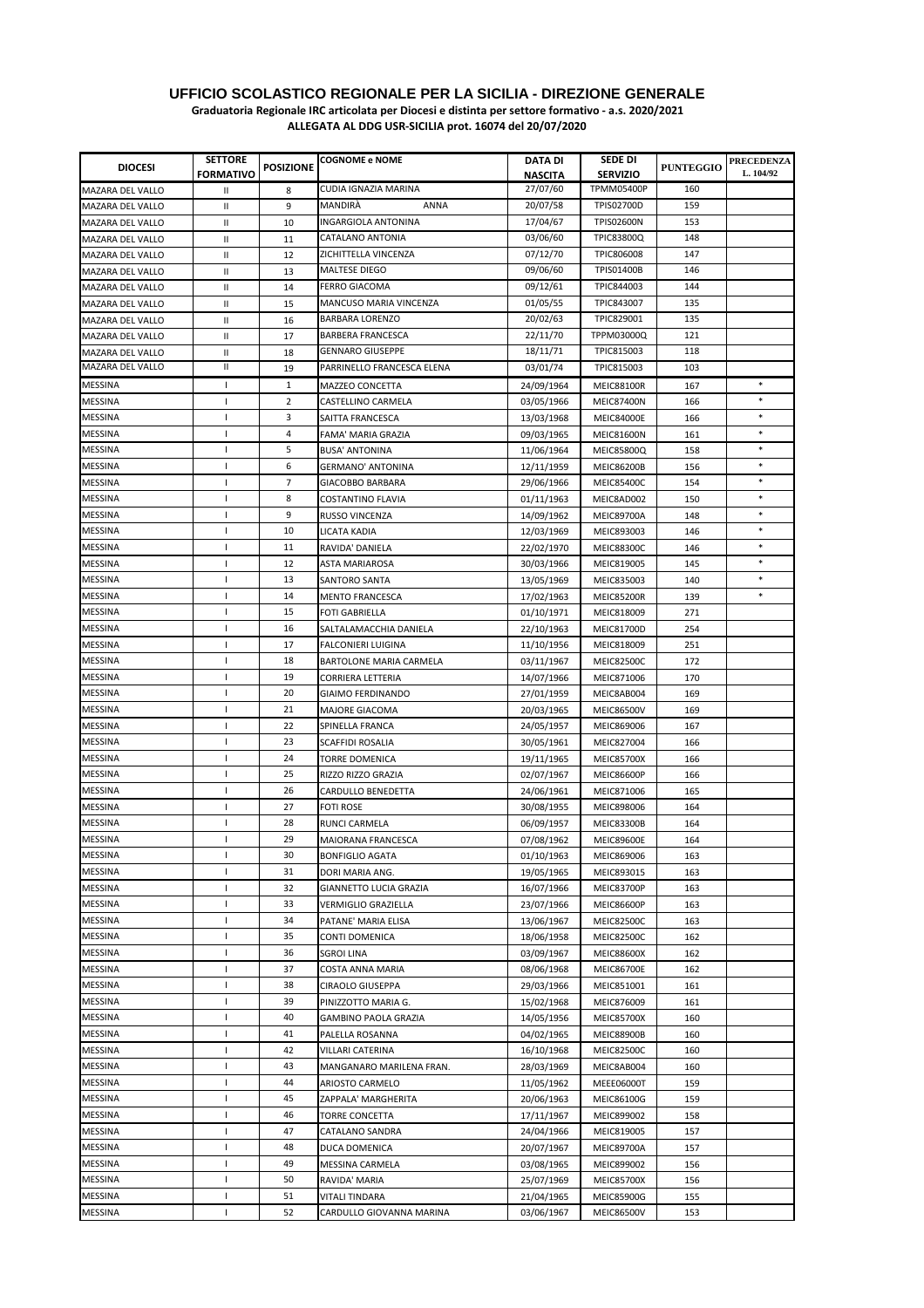| <b>DIOCESI</b> | <b>SETTORE</b><br><b>FORMATIVO</b> | <b>POSIZIONE</b> | <b>COGNOME e NOME</b>     | <b>DATA DI</b><br><b>NASCITA</b> | SEDE DI<br><b>SERVIZIO</b> | <b>PUNTEGGIO</b> | <b>PRECEDENZA</b><br>L. 104/92 |
|----------------|------------------------------------|------------------|---------------------------|----------------------------------|----------------------------|------------------|--------------------------------|
| <b>MESSINA</b> | -1                                 | 53               | <b>BUCCA CATERINA</b>     | 15/03/1968                       | <b>MEIC88300C</b>          | 153              |                                |
| MESSINA        | 1                                  | 54               | FOTI CARMELA              | 25/05/1969                       | <b>MEIC87300N</b>          | 153              |                                |
| MESSINA        | J.                                 | 55               | <b>ALFINO ANTONIO</b>     | 12/02/1958                       | MEEE06000T                 | 152              |                                |
| <b>MESSINA</b> | т.                                 | 56               | GARUFI SEBASTIANA         | 20/01/1968                       | MEIC820009                 | 152              |                                |
| MESSINA        | -1                                 | 57               | DE LORENZO IRENE          | 17/08/1955                       | MEIC869006                 | 151              |                                |
| MESSINA        | $\mathbf{I}$                       | 58               | <b>COMPOSTO GIUSEPPE</b>  | 30/01/1958                       | <b>MEIC88600X</b>          | 151              |                                |
| MESSINA        | J.                                 | 59               | MERCADANTE SALVATRICE     | 18/06/1959                       | <b>MEIC81600N</b>          | 151              |                                |
| MESSINA        |                                    | 60               | CABIBBO ANGELA            |                                  | <b>MEIC01700G</b>          |                  |                                |
|                | T                                  |                  |                           | 01/12/1965                       |                            | 151              |                                |
| MESSINA        | т.                                 | 61               | <b>BOMBARA GIUSEPPA</b>   | 18/08/1958                       | MEIC8AC006                 | 149              |                                |
| MESSINA        | $\mathbf{I}$                       | 62               | <b>TORRE VINCENZA</b>     | 12/11/1965                       | MEIC899002                 | 148              |                                |
| MESSINA        | т.                                 | 63               | <b>COSTA DOMINIQUE</b>    | 09/06/1968                       | <b>MEIC89600E</b>          | 147              |                                |
| MESSINA        | T                                  | 64               | <b>DILATI ANNA</b>        | 08/04/1961                       | <b>MEIC83700P</b>          | 146              |                                |
| MESSINA        | 1                                  | 65               | <b>GIANNONE GRAZIA</b>    | 24/08/1969                       | <b>MEIC86800A</b>          | 145              |                                |
| MESSINA        | ı                                  | 66               | BONVEGNA MARIA RITA       | 28/09/1960                       | MEIC8AA00E                 | 144              |                                |
| MESSINA        | 1                                  | 67               | DI LEO GIOVANNA           | 13/02/1970                       | MEIC822001                 | 144              |                                |
| MESSINA        | т                                  | 68               | <b>MAIMONE GIUSEPPA</b>   | 25/11/1967                       | <b>MEIC85300L</b>          | 143              |                                |
| MESSINA        | т                                  | 69               | CRIMI DOMENICA            | 09/05/1960                       | MEIC855008                 | 142              |                                |
| MESSINA        | 1                                  | 70               | <b>GAIPA CATERINA</b>     | 09/03/1955                       | <b>MEIC85200R</b>          | 141              |                                |
| MESSINA        | T                                  | 71               | VENTURA ROSA              | 28/07/1966                       | MEIC87300N                 | 138              |                                |
| MESSINA        | -1                                 | 72               | PATTI ANNAMARIA           | 09/06/1961                       | MEIC86100G                 | 136              |                                |
| MESSINA        | т                                  | 73               | TRAVAGLIANTI VITO         | 08/01/1966                       | <b>MEIC83300B</b>          | 136              |                                |
| MESSINA        | 1                                  | 74               | <b>FASSERI LETTERIA</b>   | 26/09/1970                       | MEIC01000R                 | 134              |                                |
| MESSINA        | T                                  | 75               | CHILLE' ANGELA M.         | 23/05/1963                       | MEIC876009                 | 132              |                                |
| MESSINA        | -1                                 | 76               | ARNAO LUIGIA GISELLA      | 29/05/1969                       | MEIC013008                 | 132              |                                |
| MESSINA        | ı                                  | 77               | GIUNTA SEBASTIANA         | 21/09/1967                       | <b>MEIC81600N</b>          | 130              |                                |
| MESSINA        | -1                                 | 78               | RECUPERO SEBASTIANO       | 11/04/1963                       | MEIC878001                 | 128              |                                |
| MESSINA        | T                                  | 79               | RAVIDA' MARIA CARMELA     | 14/07/1970                       | MEIC842006                 | 128              |                                |
| MESSINA        | H                                  | 80               | RUSSO CATERINA            | 10/11/1960                       | MEIC864003                 | 127              |                                |
| MESSINA        | Ш                                  | 1                | SPAMPINATO AGATA EPIFANIA | 06/01/1963                       | <b>METD08000A</b>          | 182              |                                |
| MESSINA        | Ш                                  | $\overline{2}$   | <b>ACCARDI ADA</b>        | 20/11/1963                       | METF02701R                 | 170              | $\ast$                         |
| MESSINA        | Ш                                  | 3                | <b>TORRE FORTUNATA</b>    | 25/01/1961                       | <b>MEIC82400L</b>          | 170              | $\ast$                         |
| MESSINA        | Ш                                  | 4                | RIZZO CHIARA MARIA        | 27/04/1962                       | MERC019018                 | 161              | $\ast$                         |
| MESSINA        | Ш                                  | 5                | ILACQUA ELISA             | 01/05/1961                       | MERC01601R                 | 160              | $\ast$                         |
| MESSINA        | Ш                                  | 6                | MUNAFO' FORTUNATA         | 14/08/1957                       | MERI01101A                 | 158              | $\ast$                         |
| MESSINA        | Ш                                  | 7                | SALTALAMACCHIA GIUSEPPE   | 12/08/1958                       | MEPS008019                 | 225              |                                |
| MESSINA        | Ш                                  | 8                | MUNAFO' MATTEO PATRIZIO   | 25/05/1964                       | <b>METD08000A</b>          | 183              |                                |
| MESSINA        | $\mathbf{I}$                       | 9                | <b>ITALIANO PATRIZIA</b>  | 03/03/1963                       | MEPS010008                 | 179              |                                |
| MESSINA        | Ш                                  | 10               | PUGLISI COSIMINA          | 11/10/1955                       | MEPS010008                 | 176              |                                |
| MESSINA        | $\mathbf{I}$                       | 11               | <b>MEO ANNA ROSA</b>      | 16/01/1959                       | MEPM010009                 | 174              |                                |
| MESSINA        | Ш                                  | 12               | <b>BRIGUGLIO MASSIMO</b>  | 03/03/1962                       | MEPS032016                 | 170              |                                |
| <b>MESSINA</b> | Ш                                  | 13               | SINDONI CARMELA           | 04/12/1961                       | METD05000E                 | 167              |                                |
|                |                                    |                  | SPADARO GIUSEPPE          | 20/08/1963                       |                            |                  |                                |
| <b>MESSINA</b> | Ш                                  | 14               | FERRARA SANTINA           | 01/11/1962                       | MERC019018                 | 166              |                                |
| MESSINA        | $\mathbf{I}$                       | 15               | TRIPODO LETTERIA          | 05/11/1965                       | METD03301T                 | 166              |                                |
| MESSINA        | Ш                                  | 16               |                           |                                  | <b>MEIC89400V</b>          | 165              |                                |
| MESSINA        | $\mathbf{I}$                       | 17               | SPADARO VALERIA           | 03/07/1962<br>27/05/1956         | MEPS03000D                 | 165              |                                |
| MESSINA        | Ш                                  | 18               | PUGLISI CARMELA           |                                  | MEIS03100X                 | 164              |                                |
| MESSINA        | Ш                                  | 19               | FERRARA MARIA             | 24/09/1960                       | MEIC876009                 | 163              |                                |
| MESSINA        | $\mathbf{I}$                       | 20               | <b>BRUNO CONCETTA</b>     | 31/08/1959                       | MEIC8A00E                  | 162              |                                |
| MESSINA        | $\mathbf{I}$                       | 21               | CANNI VALENTINO           | 24/05/1956                       | MEPC031017                 | 162              |                                |
| MESSINA        | $\mathsf{I}$                       | 22               | <b>CURCIO MARIA LUCIA</b> | 10/10/1954                       | MESD01602Q                 | 162              |                                |
| MESSINA        | $\mathsf{I}$                       | 23               | LONGO CONCETTA            | 31/12/1960                       | METF020001                 | 160              |                                |
| MESSINA        | $\mathsf{I}$                       | 24               | TRINCHERA FELICETTA       | 16/01/1960                       | <b>MEIC86600P</b>          | 157              |                                |
| MESSINA        | $\mathbf{I}$                       | 25               | MONGELLI ALMIRA MARIA     | 05/11/1957                       | MEIC864003                 | 157              |                                |
| MESSINA        | Ш                                  | 26               | <b>FIO COSTANZA</b>       | 22/04/1965                       | MEIC819005                 | 156              |                                |
| MESSINA        | $\mathsf{I}$                       | 27               | BATTAGLIA M. CONCETTA     | 24/07/1961                       | MEPS02901A                 | 156              |                                |
| MESSINA        | Ш                                  | 28               | SICILIANO ROSARIA         | 19/01/1960                       | <b>MEIC88600X</b>          | 156              |                                |
| MESSINA        | $\mathbf{II}$                      | 29               | ALVARO GIUSEPPA           | 10/04/1956                       | MEPS03000D                 | 155              |                                |
| MESSINA        | Ш                                  | 30               | IALACQUA CONCETTA         | 02/07/1960                       | <b>MEIS01100P</b>          | 154              |                                |
| MESSINA        | Ш                                  | 31               | TRIMARCHI EMANUELA        | 28/04/1959                       | <b>MEIC83700P</b>          | 151              |                                |
| MESSINA        | Ш                                  | 32               | ROTELLA CATERINA          | 26/04/1960                       | MEIC827004                 | 149              |                                |
| MESSINA        | Ш                                  | 33               | STURIALE ELISABETTA       | 29/03/1960                       | MEIS03300G                 | 145              |                                |
| MESSINA        | Ш                                  | 34               | CANNIZZARO GRAZIA         | 03/01/1963                       | MEIS01300A                 | 144              |                                |
| MESSINA        | Ш                                  | 35               | PINO GIUSEPPA             | 04/07/1956                       | MEPS03401T                 | 141              |                                |
| MESSINA        | $\mathsf{I}$                       | 36               | VIOLA RITA                | 29/09/1958                       | META00901E                 | 139              |                                |
|                |                                    |                  |                           |                                  |                            |                  |                                |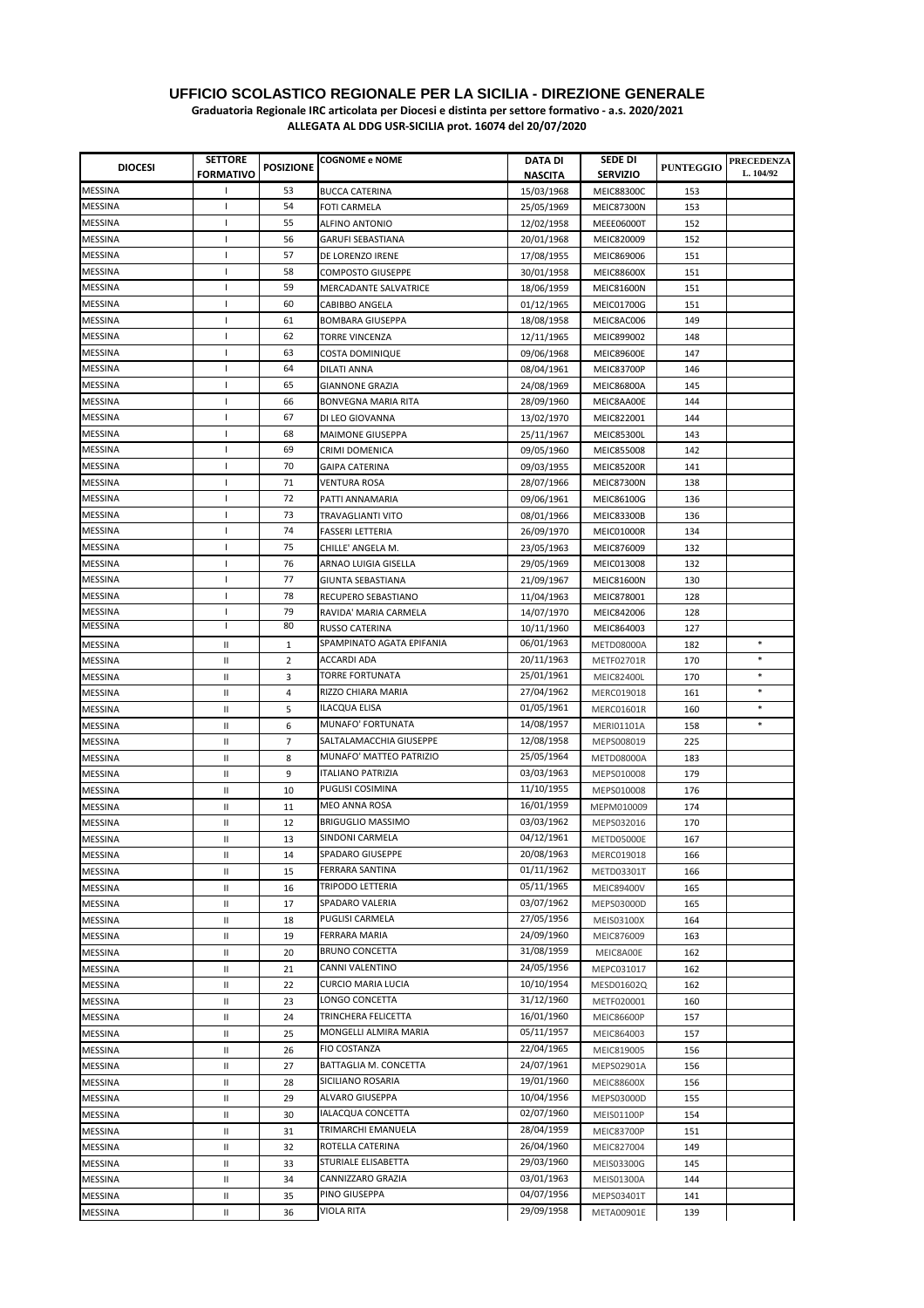| <b>DIOCESI</b>              | <b>SETTORE</b>   | <b>POSIZIONE</b> | <b>COGNOME e NOME</b>                 | DATA DI        | <b>SEDE DI</b>           | <b>PUNTEGGIO</b> | <b>PRECEDENZA</b> |
|-----------------------------|------------------|------------------|---------------------------------------|----------------|--------------------------|------------------|-------------------|
|                             | <b>FORMATIVO</b> |                  |                                       | <b>NASCITA</b> | <b>SERVIZIO</b>          |                  | L. 104/92         |
| <b>MESSINA</b>              | Ш                | 37               | SANSEVERINI CARMELA                   | 05/05/1958     | METD0400X                | 138              |                   |
| MESSINA                     | Ш                | 38               | <b>SCOLARO ROBERTO</b>                | 23/02/1969     | <b>MEIS00200X</b>        | 134              |                   |
| <b>MESSINA</b>              | П.               | 39               | CARDULLO RICCARDO                     | 18/09/1953     | <b>MEIC86700E</b>        | 130              |                   |
| <b>MONREALE</b>             | T                | 1                | <b>MIRTO NADIA</b>                    | 30/01/1970     | <b>PAIC81500G</b>        | 151              | $\ast$            |
| <b>MONREALE</b>             | T                | 2                | <b>GIGLIO CATERINA</b>                | 10/07/1973     | <b>PAIC85000V</b>        | 162              | $\ast$            |
| MONREALE                    | $\mathbf{I}$     | 3                | SALVIA VITO                           | 05/01/1961     | PAIC8AW00B               | 157              | $\ast$            |
| MONREALE                    | T                | 4                | MARABETI GIUSEPPA                     | 13/01/1963     | <b>PAIC88000P</b>        | 156              | $\ast$            |
| MONREALE                    | T.               | 5                | PARATORE LEONARDA                     | 22/03/1968     | <b>PAIC83700C</b>        | 145              | $\ast$            |
| MONREALE                    | $\mathbf{I}$     | 6                | LIOTTA MARIA GIUSEPPA                 | 06/06/1974     | PAIC884002               | 121              | $\ast$            |
| MONREALE                    | $\mathbf{I}$     | 7                | CANCEMI CRISTINA                      | 06/11/1959     | PAIC8A8003               | 170              |                   |
| MONREALE                    | T                | 8                | PARRA ROSARIA                         | 22/06/1962     | <b>PAIC8A7007</b>        | 162              |                   |
| MONREALE                    | T.               | 9                | LO CHIRCO MARIA                       | 25/03/1966     | PAIC8AW00B               | 161              |                   |
| MONREALE                    | -1               | 10               | FINAZZO GIUSEPPINA                    | 16/04/1967     | PAIC846007               | 161              |                   |
| MONREALE                    | <sup>1</sup>     | 11               | MESSINA CATERINA                      | 31/01/1971     | PAIC859009               | 161              |                   |
| MONREALE                    | $\mathbf{I}$     | 12               | SIGNORELLO MARIA                      | 11/08/1964     | PAIC8A300X               | 160              |                   |
| MONREALE                    | T                | 13               | SAVERINO DEBORA                       | 06/06/1970     | <b>PAIC86400R</b>        | 160              |                   |
| MONREALE                    | T                | 14               | VASSALLO MATILDE                      | 03/01/1973     | PAIC840008               | 160              |                   |
| MONREALE                    | $\mathbf{I}$     | 15               | LA FRANCA ANTONELLA                   | 21/09/1976     | <b>PAIC83700C</b>        | 159              |                   |
| MONREALE                    | T                | 16               | PALMERI MARIA ANTONINA                | 25/07/1970     | PAIC8A7007               | 158              |                   |
| MONREALE                    | -1               | 17               | <b>GANCI ROSANNA</b>                  | 03/06/1965     | PAIC8A300X               | 157              |                   |
| MONREALE                    | -1               | 18               | VANGELISTA LUIGI                      | 20/11/1964     | PAIC8A7007               | 156              |                   |
| MONREALE                    | J.               | 19               | MALTESE MARIA ANTONIETTA              | 13/06/1967     | <b>PAIC88700D</b>        | 156              |                   |
| MONREALE                    | $\mathbf{I}$     | 20               | <b>SEGRETO CONCETTA</b>               | 17/02/1969     | PAIC84300Q               | 156              |                   |
| MONREALE                    | T                | 21               | MARRETTA ANNA                         | 08/05/1972     | PAIC8A900V               | 156              |                   |
| MONREALE                    | T                | 22               | <b>MACALUSO VITO</b>                  | 31/07/1974     | <b>PAIC88000P</b>        | 156              |                   |
| MONREALE                    | -1               | 23               | <b>GIRGENTI SALVATORE</b>             | 12/05/1963     | PAIC8A900V               | 154              |                   |
| MONREALE                    | Т.               | 24               | MALTESE MARINA                        | 12/01/1971     | PAIC846007               | 154              |                   |
| MONREALE                    | T                | 25               | <b>CILLUFFO CHIARA</b>                | 29/01/1961     | PAIC862005               | 153              |                   |
| MONREALE                    | T                | 26               | <b>CUCCHIARA NATALE</b>               | 11/06/1963     | PAIC862005               | 153              |                   |
| <b>MONREALE</b>             | $\mathbf{I}$     | 27               | SPINNATO SANTA                        | 06/09/1967     | <b>PAIC85800D</b>        | 153              |                   |
| MONREALE                    | T                | 28               | GIAMMONA MARCELLA                     | 14/03/1972     | PAIC8A900V               | 153              |                   |
| <b>MONREALE</b>             | $\mathbf{I}$     | 29               | SIRACUSA GRAZIELLA                    | 13/03/1954     | PAIC859009               | 152              |                   |
| MONREALE                    | $\mathbf{I}$     | 30               | DI FULGO ANNA MARIA                   | 16/07/1963     | PAIC84300Q               | 152              |                   |
| MONREALE                    | $\mathbf{I}$     | 31               | SCIARA SALVATORE                      | 22/05/1965     | PAIC884002               | 152              |                   |
| MONREALE                    | T.               | 32               | MULE FRANCESCA                        | 16/02/1968     | PAIC840008               | 152              |                   |
| MONREALE                    | T                | 33               | POLIZZOTTO MARISA                     | 26/11/1967     | <b>PAIC85800D</b>        | 151              |                   |
| MONREALE                    | <sup>1</sup>     | 34               | MODICA PATRIZIA                       | 09/01/1970     | <b>PAIC85800D</b>        | 151              |                   |
| MONREALE                    | T                | 35               | RANDAZZO FILOMENA                     | 01/11/1972     | PAIC8A8003               | 150              |                   |
| MONREALE                    | T                | 36               | CATALDO MARIA                         | 22/02/1966     | PAIC834001               | 149              |                   |
| MONREALE                    | -1               | 37               | INGHILLERI LORENZA                    | 08/08/1966     | PAEE10700G               | 149              |                   |
| MONREALE                    | $\mathbf{I}$     | 38               | <b>ESPOSITO GIULIA</b>                | 17/08/1970     | PAIC861009               | 149              |                   |
| MONREALE                    | Τ.               | 39               | TERZO MARIA GRAZIA                    | 29/01/1971     | <b>PAIC86400R</b>        | 149              |                   |
| MONREALE                    | T                | 40               | COSCINO MELINA                        | 23/03/1973     | <b>PAIC82300E</b>        | 149              |                   |
| MONREALE                    | T                | 41               |                                       | 18/01/1969     |                          |                  |                   |
| <b>MONREALE</b>             | T                | 42               | ORLANDO FARA<br><b>BASILE EDUARDO</b> | 06/03/1967     | PAIC846007<br>PAIC884002 | 148<br>147       |                   |
| MONREALE                    | T                | 43               | PERPIGNANO FRANCESCA                  | 01/03/1972     | PAIC88700D               | 147              |                   |
| MONREALE                    | T                | 44               | <b>CUTRONO ROSA</b>                   | 05/09/1969     | <b>PAIC88200A</b>        | 145              |                   |
| MONREALE                    | -1               | 45               |                                       |                |                          |                  |                   |
| MONREALE                    | -1               | 46               | QUARTANA CATERINA                     | 22/04/1972     | PAIC8BC00E               | 145              |                   |
| MONREALE                    | T                | 47               | CANCELLIERE CONCETTA                  | 04/02/1968     | PAIC86000D               | 143              |                   |
|                             |                  |                  | LO PINTO GIUSEPPINA                   | 03/08/1964     | PAEE10700G               | 142              |                   |
| MONREALE                    | T                | 48               | RUSSO GIUSEPPA                        | 07/01/1965     | PAIC81400Q               | 142              |                   |
| MONREALE<br><b>MONREALE</b> | T                | 49               | LO DUCA CAROLINA                      | 28/06/1962     | PAIC8AW00B               | 139              |                   |
|                             | T                | 50               | <b>BLANDINO GIOVANNA</b>              | 05/08/1971     | PAIC859009               | 136              |                   |
| MONREALE<br>MONREALE        | T<br>T           | 51<br>52         | <b>GANCI VINCENZA</b>                 | 06/10/1970     | PAIC84300Q               | 129              |                   |
|                             |                  |                  | TRIOLO FRANCESCA                      | 12/06/1959     | PAIC884002               | 122              |                   |
| MONREALE                    | Ш                | 1                | ALES CALOGERA                         | 26/10/1962     | PAIC884002               | 171              | $\ast$            |
| MONREALE                    | Ш                | $\overline{2}$   | MANCUSO ADELE                         | 25/07/1970     | PAIS00900C               | 170              | $\ast$            |
| MONREALE                    | Ш                | 3                | MAZZOLA MARIA PIA                     | 15/01/1958     | PAIC8A400Q               | 169              | $\ast$            |
| MONREALE                    | Ш                | 4                | <b>GUZZARDO GIUSEPPE</b>              | 30/01/1960     | PAIC8AW00B               | 178              | $\ast$            |
| MONREALE                    | Ш                | 5                | CATALDO ROSARIA                       | 07/09/1963     | PAIC834001               | 165              |                   |
| MONREALE                    | Ш                | 6                | PRESTIGIACOMO DOMENICA                | 14/05/1968     | PAIS004009               | 135              | $\ast$            |
| MONREALE                    | Ш                | 7                | INCONTRERA MARIA ROSA                 | 01/09/1958     | PAIS00800L               | 173              |                   |
| MONREALE                    | Ш                | 8                | CARONNA ANTONINO                      | 13/06/1970     | PAPS080008               | 167              |                   |
| MONREALE                    | Ш                | 9                | SCIARRINO FRANCESCA                   | 01/01/1954     | PAIC8AG007               | 165              |                   |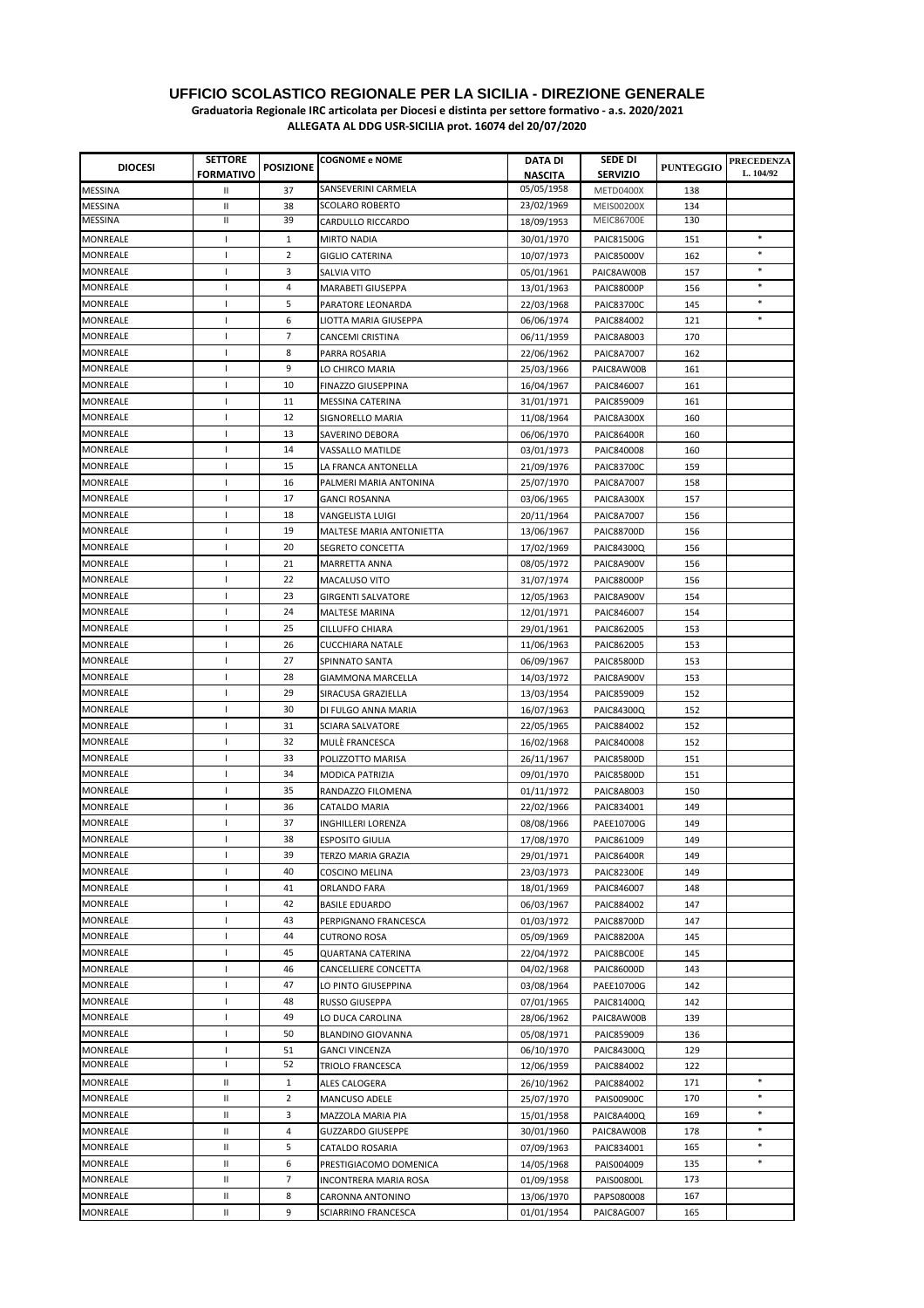| <b>DIOCESI</b>             | <b>SETTORE</b><br><b>FORMATIVO</b> | <b>POSIZIONE</b> | <b>COGNOME e NOME</b>                 | DATA DI<br>NASCITA       | <b>SEDE DI</b><br><b>SERVIZIO</b> | <b>PUNTEGGIO</b> | <b>PRECEDENZA</b><br>L. 104/92 |
|----------------------------|------------------------------------|------------------|---------------------------------------|--------------------------|-----------------------------------|------------------|--------------------------------|
| <b>MONREALE</b>            | Ш                                  | 10               | RICCOBONO MARIA STELLA                | 05/01/1956               | PAIC86000D                        | 161              |                                |
| MONREALE                   | Ш                                  | 11               | CHIMENTI MICHELE                      | 05/10/1969               | PATD09000P                        | 156              |                                |
| MONREALE                   | Ш                                  | 12               | ROSOLINO ANGELA MARIA                 | 18/04/1970               | <b>PAIC88000P</b>                 | 155              |                                |
| MONREALE                   | Ш                                  | 13               | <b>VILARDO MICHELE</b>                | 01/07/1964               | PAPS080008                        | 153              |                                |
| MONREALE                   | Ш                                  | 14               | <b>VITALE GIOVANNA</b>                | 04/09/1956               | <b>PAIC83700C</b>                 | 151              |                                |
| MONREALE                   | Ш                                  | 15               | CARUSO ROSARIA MARIA                  | 12/11/1957               | PATD09000P                        | 151              |                                |
| MONREALE                   | Ш                                  | 16               | PROVENZANO MARIA SILVANA              | 03/10/1957               | PAPS080008                        | 149              |                                |
| MONREALE                   | Ш                                  | 17               | CROCE MARIA ANGELA                    | 20/11/1956               | <b>PAIC88700D</b>                 | 148              |                                |
| <b>MONREALE</b>            | Ш                                  | 18               | DI MICELI LAURA                       | 15/10/1971               | PAIS00900C                        | 147              |                                |
| MONREALE                   | Ш                                  | 19               | ALESSI MARIA                          | 17/04/1955               | PAIS021003                        | 143              |                                |
| <b>MONREALE</b>            | Ш                                  | 20               | DI DIA ROSARIA                        | 22/07/1961               | PAIS034005                        | 140              |                                |
| <b>MONREALE</b>            | Ш                                  | 21               | LA NEVE MARIA CONCETTA                | 28/10/1959               | PAIC8A900V                        | 139              |                                |
| <b>MONREALE</b>            | Ш                                  | 22               | <b>CARONNA SALVATORE</b>              | 04/07/1972               | PAIS01400X                        | 132              |                                |
| MONREALE                   | Ш                                  | 23               | D'ORIO TOMMASA                        | 23/02/1957               | <b>PAIC8A7007</b>                 | 127              |                                |
| MONREALE                   | Ш                                  | 24               | NOTO ANTONINO                         | 03/05/1964               | PAIS021003                        | 100              |                                |
| <b>NICOSIA</b>             | Τ.                                 | $\mathbf{1}$     | CRIFO' CESARE MARILENA                | 07/03/1954               | <b>ENEE062002</b>                 | 156              |                                |
| NICOSIA                    | T                                  | 2                | D'AMICO ROSA                          | 13/10/1961               | <b>ENIC80500Q</b>                 | 153              | $\ast$                         |
| NICOSIA                    | $\mathbf{I}$                       | 3                | SCINARDO RATTO GIUSEPPINA             | 28/07/1965               | ENEE05600P                        | 169              |                                |
| <b>NICOSIA</b>             | $\mathbf{I}$                       | 4                | ROSSO ADRIANA                         | 04/09/1964               | <b>ENEE062002</b>                 | 167              |                                |
| <b>NICOSIA</b>             | T                                  | 5                | <b>TIMPANARO FILIPPA</b>              | 03/09/1971               | <b>ENIC81900N</b>                 | 165              |                                |
| <b>NICOSIA</b>             | $\mathbf{I}$                       | 6                | <b>BARBERA FLAVIA</b>                 | 11/05/1962               | <b>ENIC82200D</b>                 | 163              |                                |
| <b>NICOSIA</b>             | $\mathbf{I}$                       | $\overline{7}$   | FISCELLA DAMIANA                      | 02/07/1963               | ENEE061006                        | 156              |                                |
| <b>NICOSIA</b>             | $\mathbf{I}$                       | 8                | CALDARERI FELICETTA                   | 09/11/1968               | ENEE061006                        | 155              |                                |
| <b>NICOSIA</b>             | T                                  | 9                | <b>FRANCO MICHELA</b>                 | 19/01/1966               | <b>ENEE062002</b>                 | 154              |                                |
| <b>NICOSIA</b>             | T                                  | 10               | PRIVITERA VENERA LUCIA                |                          | <b>ENIC80600G</b>                 | 154              |                                |
| <b>NICOSIA</b>             | T                                  | 11               | MANCUSO ANGELA                        | 13/12/1962<br>10/05/1957 | ENEE05600P                        | 154              |                                |
| <b>NICOSIA</b>             | $\mathbf{I}$                       | 12               | INGRASSIA VIVIANA                     | 11/03/1970               | <b>ENIC80600G</b>                 | 148              |                                |
| <b>NICOSIA</b>             | т.                                 | 13               | MILLAURO FRANCESCA                    | 20/08/1973               | <b>ENIC81900N</b>                 | 140              |                                |
| <b>NICOSIA</b>             | I.                                 | 14               | TESTAGROSSA VINCENZA                  | 24/08/1964               | <b>ENIC81800T</b>                 | 141              |                                |
| <b>NICOSIA</b>             | Ш                                  | $\mathbf{1}$     | SCIALABBA GIUSEPPINA                  | 09/02/1958               | ENMM110005                        | 159              | $\ast$                         |
| <b>NICOSIA</b>             | Ш                                  | 2                |                                       | 14/03/1957               | <b>ENISO1900T</b>                 | 155              | $\ast$                         |
| <b>NICOSIA</b>             | Ш                                  | 3                | L'EPISCOPO GIUSEPPA                   | 25/12/1956               | <b>ENIC816006</b>                 | 154              | $\ast$                         |
| <b>NICOSIA</b>             | Ш                                  | 4                | VASTA GIOVANNA                        | 28/02/1963               | <b>ENIS01990T</b>                 | 153              | $\ast$                         |
| <b>NICOSIA</b>             | Ш                                  | 5                | GAGLIANO FILIPPA                      | 10/03/1960               | <b>ENIS00800B</b>                 | 171              |                                |
| <b>NICOSIA</b>             | Ш                                  | 6                | <b>SECONDO GIUSEPPE</b>               | 14/08/1967               | <b>ENIS00600Q</b>                 | 167              |                                |
| <b>NICOSIA</b>             | Ш                                  | 7                | GULLOTTA MARIA SANTA<br>NOVELLO MARIA |                          | ENIS018021                        | 166              |                                |
| <b>NICOSIA</b>             | Ш                                  | 8                |                                       | 30/05/1965<br>15/09/1959 | ENIS018021                        | 158              |                                |
| <b>NICOSIA</b>             | Ш                                  | 9                | <b>BERTINO MICHELE</b>                | 06/03/1966               | ENIS018021                        | 156              |                                |
| NICOSIA                    | Ш                                  | 10               | <b>FALCO LAURA</b><br>POLITI ROSA     | 18/06/1961               | <b>ENIC82200D</b>                 | 168              |                                |
| <b>NOTO</b>                |                                    | $\mathbf{1}$     | CAPOCASALE MARIA                      | 09/12/1960               | SRIC859001                        | 144              | $\ast$                         |
| <b>NOTO</b>                | Т.<br>$\mathbf{I}$                 | 2                | RISCICA ANNA                          | 15/10/1965               | SREE01400D                        | 170              | $\ast$                         |
| <b>NOTO</b>                |                                    | 3                | CASSARISI SEBASTIANA                  | 23/09/1965               |                                   |                  |                                |
|                            | т.                                 | 4                | APARO SEBASTIANA                      | 12/06/1960               | SREE01300N                        | 162              |                                |
| NOTO                       | T                                  | 5                | VALVO LAURA                           | 13/01/1964               | SRIC85600D                        | 161              |                                |
| <b>NOTO</b>                | T                                  | 6                | ANTONUCCIO ANTONIETTA                 | 17/02/1966               | SRIC832001                        | 161<br>159       |                                |
| <b>NOTO</b><br><b>NOTO</b> | T<br>$\mathbf{I}$                  | $\overline{7}$   | MARINO CORRADA                        | 21/09/1965               | SREE01300N<br>SRIC858005          | 157              |                                |
| NOTO                       | $\mathbf{I}$                       | 8                | BELLUARDO GRAZIA                      | 17/05/1962               | RGIC825001                        | 156              |                                |
| <b>NOTO</b>                | $\mathbf{I}$                       | 9                | CAVALLO LUCILLA                       | 05/03/1961               | SREE01400D                        | 155              |                                |
| NOTO                       | $\mathbf{I}$                       | 10               | RUBINO SALVATORE                      | 29/09/1965               | SRIC84900A                        | 153              |                                |
| NOTO                       | T                                  | 11               | <b>BUONASERA ANGELA</b>               | 01/09/1962               | <b>RGIC83000C</b>                 | 151              |                                |
|                            |                                    | 12               | TIRALONGO MARIA GRAZIA                | 27/10/1964               |                                   |                  |                                |
| NOTO                       | T<br>$\mathbf{I}$                  | 13               | ARRABITO GIOVANNA                     | 28/08/1959               | SRIC83400L                        | 149              |                                |
| NOTO<br>NOTO               | T                                  | 14               | <b>QUARTARONE SALVATORE</b>           | 18/05/1969               | <b>RGIC81200V</b><br>SRIC853002   | 143<br>141       |                                |
|                            |                                    |                  | DI CARO ROSARIA                       | 04/10/1954               |                                   |                  | $\ast$                         |
| NOTO                       | Ш<br>Ш                             | 1                | <b>IEMMOLO MARIA</b>                  | 18/02/1954               | <b>SRIC84800E</b>                 | 143              | $\ast$                         |
| NOTO                       |                                    | 2                | RIZZA GIUSEPPINA                      | 14/11/1960               | RGRH020005                        | 169              | $\ast$                         |
| <b>NOTO</b>                | Ш                                  | 3                | MILITELLO DONATELLA                   | 20/07/1958               | SRIC85600D                        | 163              |                                |
| NOTO                       | Ш                                  | 4                |                                       | 14/05/1961               | <b>RGTD01000L</b>                 | 182              |                                |
| NOTO                       | Ш                                  | 5                | VACCARO CORRADO                       |                          | SRIS017003                        | 177              |                                |
| NOTO                       | Ш                                  | 6                | <b>ALVARES PATRIZIA</b>               | 27/12/1964               | SRIS02300A                        | 174              |                                |
| NOTO                       | Ш                                  | 7                | MICELI MARIA GRAZIA                   | 28/10/1959               | <b>RGIS00800B</b>                 | 171              |                                |
| <b>NOTO</b>                | Ш                                  | 8                | RUSCICA ORAZIO                        | 19/01/1958               | RGIS00100L                        | 169              |                                |
| NOTO                       | Ш                                  | 9                | MODICA SALVATORE                      | 06/02/1957               | <b>RGIS00800B</b>                 | 163              |                                |
| NOTO                       | Ш                                  | 10               | CALVO GIOVANNA                        | 04/10/1961               | SRIS02100P                        | 163              |                                |
| <b>NOTO</b>                | $\mathbf{II}$                      | 11               | <b>GIANNONE MARIA</b>                 | 14/10/1962               | <b>SRIC85000E</b>                 | 163              |                                |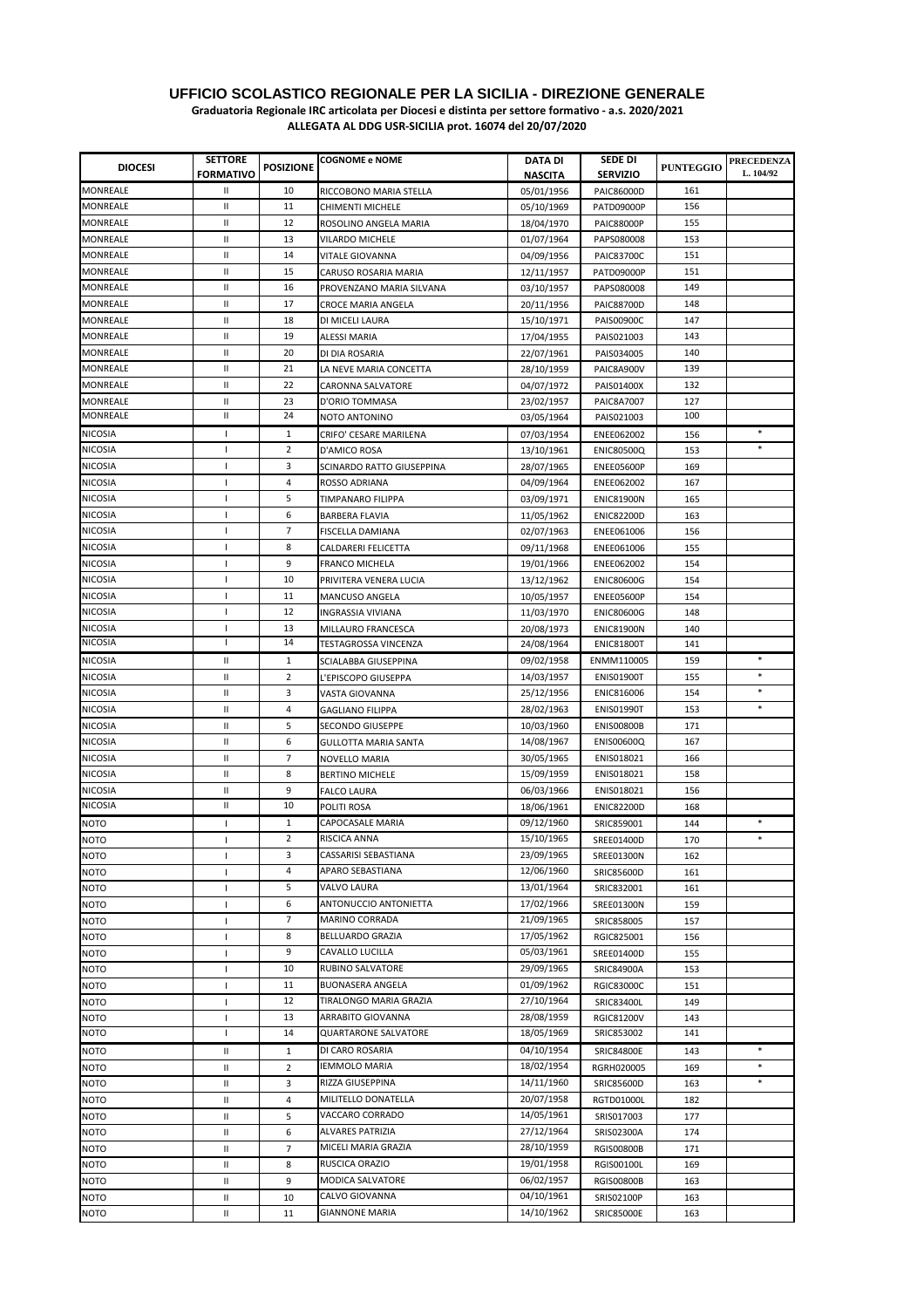**Graduatoria Regionale IRC articolata per Diocesi e distinta per settore formativo - a.s. 2020/2021**

| <b>DIOCESI</b>     | <b>SETTORE</b><br><b>FORMATIVO</b> | <b>POSIZIONE</b> | <b>COGNOME e NOME</b>          | DATA DI<br><b>NASCITA</b> | SEDE DI<br><b>SERVIZIO</b> | <b>PUNTEGGIO</b> | <b>PRECEDENZA</b><br>L. 104/92 |
|--------------------|------------------------------------|------------------|--------------------------------|---------------------------|----------------------------|------------------|--------------------------------|
| <b>NOTO</b>        | Ш                                  | 12               | <b>SUDANO GIUSEPPINA</b>       | 11/05/1957                | SRIS017003                 | 161              |                                |
| <b>NOTO</b>        | Ш                                  | 13               | <b>SUDANO MARIA</b>            | 14/07/1960                | <b>RGIC80700B</b>          | 161              |                                |
| <b>NOTO</b>        | Ш                                  | 14               | SCIVOLETTO MARISA              | 29/07/1960                | RGRH020005                 | 161              |                                |
| <b>NOTO</b>        | Ш                                  | 15               | DIMAURO MARISELLA              | 14/08/1960                | SRIS01200X                 | 161              |                                |
| <b>NOTO</b>        | Ш                                  | 16               | CAVALLO SEBASTIANA             | 15/04/1963                | <b>SRIC83300R</b>          | 161              |                                |
| <b>NOTO</b>        | Ш                                  | 17               | CONTI MARIA PIETRINA           | 15/05/1960                | <b>RGIC82600R</b>          | 157              |                                |
| NOTO               | Ш                                  | 18               | GIANI' CONCETTA                | 05/01/1963                | <b>RGIC83000C</b>          | 157              |                                |
|                    |                                    |                  | <b>SCALA CONCETTA</b>          | 10/05/1965                |                            |                  |                                |
| <b>NOTO</b>        | Ш                                  | 19               | <b>GUGLIOTTA GIUSEPPA</b>      | 25/03/1954                | SRIC84100Q                 | 157              |                                |
| NOTO               | Ш                                  | 20               | SPADARO MARIA                  | 27/01/1957                | <b>RGPS02000B</b>          | 153              |                                |
| <b>NOTO</b>        | Ш                                  | 21               | SANTOCONO CAROLINA             |                           | RGIS004004                 | 152              |                                |
| <b>NOTO</b>        | Ш                                  | 22               |                                | 15/02/1964<br>15/03/1965  | RGIS00200C                 | 149              |                                |
| <b>NOTO</b>        | Ш                                  | 23               | COLOMBO DONATELLA              |                           | RGIC810007                 | 147              |                                |
| NOTO               | Ш                                  | 24               | <b>CIVELLO SILVANA</b>         | 03/09/1954                | <b>RGIS00200C</b>          | 143              |                                |
| <b>NOTO</b>        | Ш                                  | 25               | ADAMO MARIA                    | 10/09/1961                | <b>RGIS00200C</b>          | 136              |                                |
| <b>NOTO</b>        | Ш                                  | 26               | ANDOLINA ANTONINA              | 29/11/1961                | SRIC832001                 | 112              |                                |
| <b>NOTO</b>        | Ш                                  | 27               | CAVALLO GIANNA                 | 24/12/1970                | SRIC83400L                 | 79               |                                |
| PALERMO            | -1                                 | 1                | FERRARA PATRIZIA               | 30/10/1969                | PAEE055004                 | 137              | $\ast$                         |
| PALERMO            | т.                                 | 2                | SPATOLA ANNA                   | 04/09/1966                | PAEE09500E                 | 147              | $\ast$                         |
| PALERMO            | -1                                 | 3                | DE FRANCISCI DANIELA           | 18/11/1969                | PAIC8AL00X                 | 144              | $\ast$                         |
| <b>PALERMO</b>     | J.                                 | 4                | MINEO ROSARIA LINDA            | 31/07/1963                | PAIC8A500G                 | 137              | $\ast$                         |
| PALERMO            | -1                                 | 5                | MINAUDO MASSIMILIANO           | 09/06/1970                | PAEE11300V                 | 157              |                                |
| PALERMO            | J.                                 | 6                | NICOLOSI LILIANA               | 06/01/1963                | PAIC8AR00V                 | 151              |                                |
| PALERMO            | T                                  | 7                | MASI MARIA                     | 23/06/1973                | PAIC839004                 | 151              |                                |
| PALERMO            | -1                                 | 8                | <b>BUTTITTA CATERINA</b>       | 05/07/1973                | PAEE055004                 | 150              |                                |
| PALERMO            | J.                                 | 9                | MISTRETTA ENRICO               | 19/06/1961                | PAIC8AR00V                 | 148              |                                |
| PALERMO            | -1                                 | 10               | AMPOLA GIUSEPPA                | 30/12/1969                | <b>PAIC85300A</b>          | 147              |                                |
| <b>PALERMO</b>     | $\mathbf{I}$                       | 11               | NICOSIA MAURIZIO               | 02/12/1973                | PAIC8AX007                 | 147              |                                |
| <b>PALERMO</b>     | $\mathbf{I}$                       | 12               | CENTINEO ANTONIA               | 30/10/1975                | PAEE03100G                 | 147              |                                |
| <b>PALERMO</b>     | J.                                 | 13               | <b>GIUDICE MARIA GABRIELLA</b> | 10/05/1961                | <b>PAIC89800X</b>          | 146              |                                |
| <b>PALERMO</b>     | -1                                 | 14               | LOMBARDO GIUSEPPE              | 10/12/1969                | <b>PAIC87900E</b>          | 146              |                                |
| PALERMO            | -1                                 | 15               | <b>BASILE GIUSEPPA</b>         | 27/01/1962                | PAIC8AR00V                 | 145              |                                |
| PALERMO            | T                                  | 16               | PERRONE DANIELA                | 19/11/1972                | <b>PAIC84900P</b>          | 145              |                                |
| PALERMO            | -1                                 | 17               | LA MENDOLA GIOVANNA            | 18/06/1974                | PAEE054008                 | 144              |                                |
| PALERMO            | -1                                 | 18               | <b>CARTAINO ROBERTA</b>        | 31/05/1970                | PAIC8AX007                 | 143              |                                |
| PALERMO            | $\mathbf{I}$                       | 19               | SCORDATO ANTONIA MARCELLA      | 11/11/1969                | <b>PAIC84900P</b>          | 142              |                                |
| PALERMO            | $\mathbf{I}$                       | 20               | ALLENZA GIUSEPPINA             | 11/08/1965                | <b>PAIC81600B</b>          | 141              |                                |
| <b>PALERMO</b>     | $\mathbf{I}$                       | 21               | CONTINO ANNAMARIA              | 16/02/1969                | <b>PAIC85100P</b>          | 137              |                                |
| PALERMO            | -1                                 | 22               | TORNABENE LETIZIA              | 30/06/1969                | PAIC8AT00X                 | 137              |                                |
| PALERMO            | -1                                 | 23               | <b>GRIMALDINI GIUSEPPINA</b>   | 03/08/1974                | PAIC8A500G                 | 137              |                                |
| PALERMO            | $\mathbf{I}$                       | 24               | GUAJANA RITA                   | 25/02/1960                | PAEE020005                 | 128              |                                |
| PALERMO            | Ш                                  | $\mathbf{1}$     |                                |                           |                            | 183              | $\ast$                         |
|                    |                                    |                  | DI GIACINTO GIUSEPPA           | 13/06/1956                | <b>PAMM06400T</b>          |                  |                                |
| PALERMO<br>PALERMO | Ш                                  | 2                | MONTAINA ADELAIDE              | 12/06/1961                | PAMM041005                 | 163              | $\ast$                         |
|                    | Ш                                  | 3                | <b>MESSINA ENZA</b>            | 23/09/1966                | PAIS03700L                 | 157              | $\ast$                         |
| PALERMO            | Ш                                  | 4                | CAPASSO ANNARITA               | 04/08/1960                | PAIS02800T                 | 149              | $\ast$                         |
| PALERMO            | Ш                                  | 5                | DAVI FABIO                     | 30/05/1969                | <b>PAIS03600R</b>          | 144              | $\ast$                         |
| PALERMO            | Ш                                  | 6                | ARNONE CALOGERO                | 30/03/1957                | PARH050006                 | 141              | $\ast$                         |
| PALERMO            | Ш                                  | 7                | POLIZZI CORBO DOMENICA         | 02/01/1961                | PAPS010002                 | 172              | $\ast$                         |
| PALERMO            | Ш                                  | 8                | LA SCALA ROSARIA               | 14/01/1959                | PAMM12600X                 | 167              | $\ast$                         |
| PALERMO            | Ш                                  | 9                | <b>CORICA PIETRO</b>           | 25/05/1956                | PATF030009                 | 165              |                                |
| PALERMO            | Ш                                  | 10               | RAMINI CARMELA                 | 28/04/1960                | PAIS01100C                 | 163              | $\ast$                         |
| PALERMO            | Ш                                  | 11               | LIBERTI ROSALIA                | 26/04/1965                | PAIS033009                 | 152              |                                |
| PALERMO            | Ш                                  | 12               | RIGGI PAOLO                    | 11/06/1964                | PAMM09900R                 | 149              | *                              |
| PALERMO            | Ш                                  | 13               | SCAVUZZO MARIA ROSA            | 19/08/1954                | PAIS039008                 | 142              | $\ast$                         |
| PALERMO            | Ш                                  | 14               | PALERMO MARIA ASSUNTA          | 13/10/1966                | PAIS02300P                 | 134              | $\ast$                         |
| PALERMO            | Ш                                  | 15               | RESTIFO LOREDANA               | 25/16/1955                | PAIS02900N                 | 180              |                                |
| PALERMO            | Ш                                  | 16               | BUTERA MARIA NUNZIA            | 31/08/1956                | PAPC09000Q                 | 180              |                                |
| PALERMO            | Ш                                  | 17               | <b>BURGIO MARIO</b>            | 15/05/1955                | PAIS03200D                 | 179              |                                |
| PALERMO            | Ш                                  | 18               | LA ROCCA MARGHERITA            | 30/12/1961                | PAPS060003                 | 179              |                                |
| PALERMO            | Ш                                  | 19               | CANNELLA FRANCESCO             | 02/02/1954                | PAPS100008                 | 177              |                                |
| PALERMO            | Ш                                  | 20               | PETTINEO ALBERTA               | 28/12/1958                | PAIS03700L                 | 175              |                                |
| PALERMO            | Ш                                  | 21               | IMPALLARI FRANCA MARIA         | 20/12/1961                | PATF030009                 | 175              |                                |
| PALERMO            | Ш                                  | 22               | DI GIACINTO CATERINA           | 05/05/1954                | PAIC8DA00V                 | 171              |                                |
| PALERMO            | Ш                                  | 23               | LA GATTUTA MARIA               | 25/06/1960                | PAMM05000X                 | 171              |                                |
| PALERMO            | Ш                                  | 24               | SCHIAVO ROSALIA CONCETTA       | 30/06/1960                | PAIS02900N                 | 170              |                                |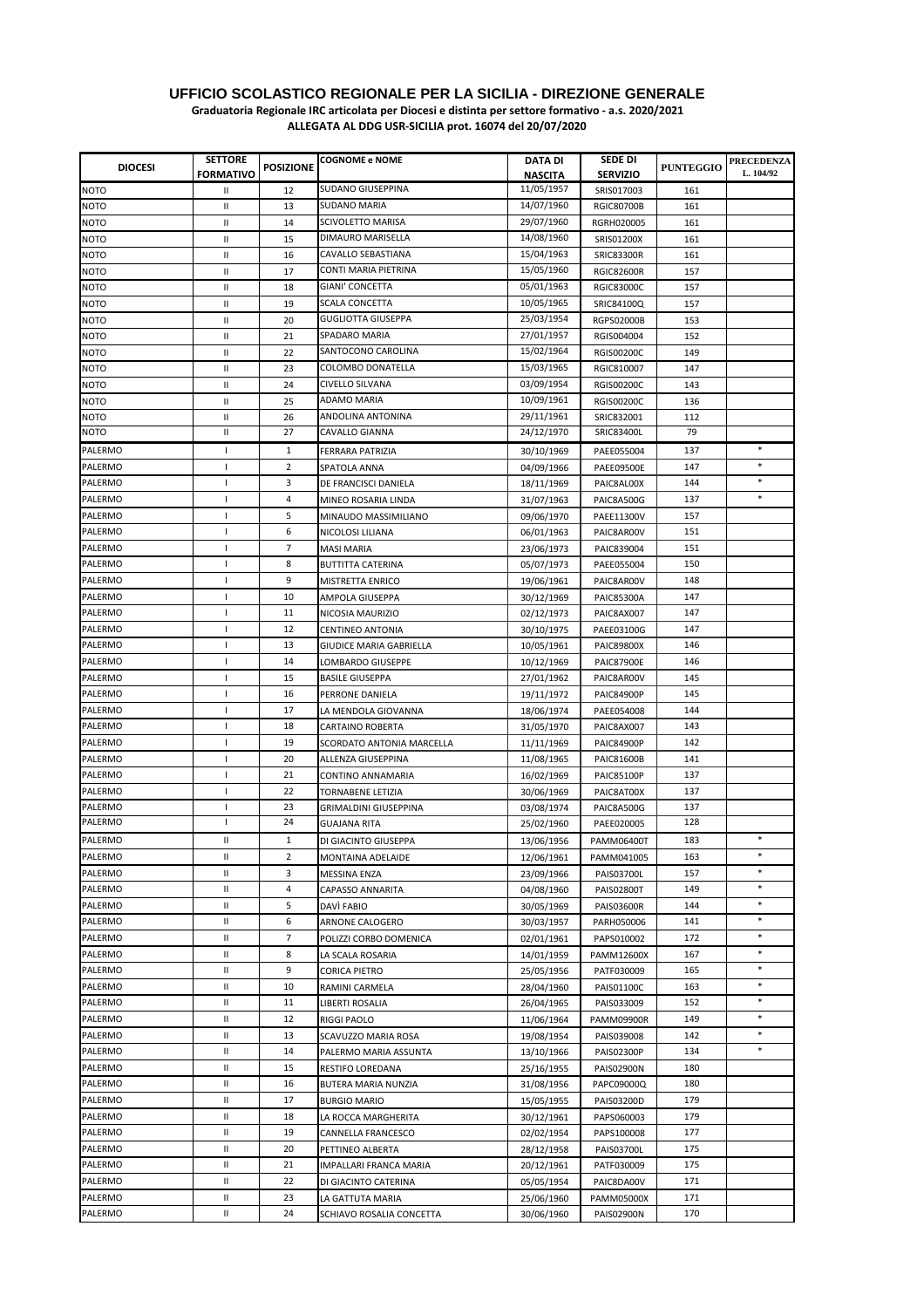| <b>DIOCESI</b>     | <b>SETTORE</b><br><b>FORMATIVO</b> | <b>POSIZIONE</b> | <b>COGNOME e NOME</b>                         | DATA DI<br><b>NASCITA</b> | SEDE DI<br><b>SERVIZIO</b> | <b>PUNTEGGIO</b> | <b>PRECEDENZA</b><br>L. 104/92 |
|--------------------|------------------------------------|------------------|-----------------------------------------------|---------------------------|----------------------------|------------------|--------------------------------|
| PALERMO            | Ш                                  | 25               | LO SARDO GIOVANNI                             | 17/04/1957                | PAIS033009                 | 169              |                                |
| PALERMO            | Ш                                  | 26               | SAITTA ANNA MARIA                             | 03/11/1959                | PAPC030004                 | 169              |                                |
| PALERMO            | Ш                                  | 27               | RIZZOLO PIERINA                               | 27/05/1964                | <b>PAMM09900R</b>          | 168              |                                |
| PALERMO            | Ш                                  | 28               | SERINA MATTEO                                 | 03/03/1956                | PAIC 892001                | 167              |                                |
| PALERMO            | Ш                                  | 29               | <b>BIGNONE GIUSEPPE</b>                       | 18/05/1962                | PAPS100008                 | 167              |                                |
| PALERMO            | Ш                                  | 30               | TERRANOVA ANTONINA                            | 22/04/1956                | PAIIC8A500G                | 165              |                                |
| PALERMO            | Ш                                  | 31               | MASELLI MARIA GIOVANNA                        | 21/07/1957                | PAPC09000Q                 | 165              |                                |
| PALERMO            | Ш                                  | 32               | GIAMBELLUCA SALVATORE                         | 01/08/1963                | PAIS013004                 | 165              |                                |
| PALERMO            | Ш                                  | 33               | <b>MANNINO SILVANA</b>                        | 06/04/1967                | <b>PAPM02000N</b>          | 165              |                                |
| PALERMO            | Ш                                  | 34               | VALGUARNERA ANTONIA                           | 22/03/1961                | PARH02000A                 | 164              |                                |
| PALERMO            | Ш                                  | 35               | <b>BOSCO GIUSEPPE</b>                         | 27/11/1964                | PAIC8AN00G                 | 164              |                                |
| PALERMO            | Ш                                  | 36               | SANSONE VINCENZO                              | 25/08/1962                | PAVE010005                 | 163              |                                |
| PALERMO            | Ш                                  | 37               | <b>GIURINTANO CROCIFISSA</b>                  | 18/04/1964                | PAIC8AQ003                 | 163              |                                |
| PALERMO            | Ш                                  | 38               | PROFETA ELISA                                 | 29/05/1954                | PAPS05000C                 | 161              |                                |
| PALERMO            | $\mathbf{H}$                       | 39               | <b>FAUCI LETIZIA</b>                          | 08/10/1958                | <b>PAPM07000P</b>          | 161              |                                |
| PALERMO            | Ш                                  | 40               | FANDUZZA SILVANA                              | 15/03/1962                | <b>PAIC89300R</b>          | 161              |                                |
| PALERMO            | Ш                                  | 41               | CASSATA PASQUALINA                            | 21/07/1962                | PAIC8AU00Q                 | 161              |                                |
| PALERMO            | Ш                                  | 42               |                                               |                           | PAPS05000C                 | 161              |                                |
| PALERMO            | Ш                                  | 43               | LOMBINO FABIOLA<br>RINELLA ROSARIA MARIA RITA | 03/07/1963<br>24/09/1964  | <b>PAIC84800V</b>          | 161              |                                |
| PALERMO            | Ш                                  | 44               |                                               |                           |                            | 161              |                                |
|                    | Ш                                  |                  | CAMMARERI ROSARIA                             | 15/11/1965                | PAIC87700V                 | 161              |                                |
| PALERMO<br>PALERMO |                                    | 45               | CARRUBBA ISABELLA                             | 30/06/1966                | PAIC8A1008                 | 159              |                                |
|                    | Ш                                  | 46               | <b>BAIAMONTE PAOLA</b>                        | 22/03/1963                | PAPS02000L                 |                  |                                |
| PALERMO            | Ш                                  | 47               | VERSO ANNA MARIA                              | 22/01/1965                | PAPM010003                 | 159              |                                |
| PALERMO            | Ш                                  | 48               | PATRONAGGIO ROSOLINO                          | 18/12/1958                | PAIS013004                 | 157              |                                |
| PALERMO            | Ш                                  | 49               | PACE GIUSEPPE                                 | 14/05/1960                | PAPS010002                 | 157              |                                |
| PALERMO            | $\mathbf{I}$                       | 50               | CIPOLLA ELIANA                                | 03/06/1961                | PAIC8AP007                 | 157              |                                |
| PALERMO            | Ш                                  | 51               | <b>BUCCHERI DOMENICO</b>                      | 30/05/1967                | PAIC87200Q                 | 156              |                                |
| PALERMO            | Ш                                  | 52               | <b>ESPOSITO MILENA</b>                        | 11/06/1959                | PAPS02000L                 | 155              |                                |
| PALERMO            | Ш                                  | 53               | MESSINA ANTONINA                              | 30/04/1973                | PAPS24000G                 | 155              |                                |
| PALERMO            | $\mathbf{II}$                      | 54               | VALLOTTA GIUSEPPA                             | 11/12/1954                | PAIC870004                 | 153              |                                |
| PALERMO            | $\mathbf{H}$                       | 55               | SANTORELLI AURELIA                            | 24/08/1956                | <b>PAPM02000N</b>          | 153              |                                |
| PALERMO            | $\mathbf{II}$                      | 56               | SAUSA GANDOLFO                                | 09/11/1960                | <b>PAIS02800T</b>          | 153              |                                |
| PALERMO            | $\mathbf{II}$                      | 57               | TRICOLI CATERINA                              | 07/03/1966                | PAPS100008                 | 153              |                                |
| PALERMO            | Ш                                  | 58               | BRIANNÌ MARIA                                 | 12/02/1967                | PAIS01600G                 | 153              |                                |
| PALERMO            | Ш                                  | 59               | ORILIO MARIA                                  | 19/04/1964                | PAIC8AL00X                 | 152              |                                |
| PALERMO            | $\mathbf{I}$                       | 60               | DI MINO MARIANNA                              | 24/08/1966                | PAPS060003                 | 152              |                                |
| PALERMO            | Ш                                  | 61               | GAMBINA TERESA                                | 25/07/1961                | PAPC04000P                 | 151              |                                |
| PALERMO            | Ш                                  | 62               | DE LUCA GASPARE                               | 06/12/1962                | PAPC11000Q                 | 150              |                                |
| PALERMO            | Ш                                  | 63               | LA BELLA MARIA                                | 02/10/1968                | PAPS010002                 | 150              |                                |
| PALERMO            | Ш                                  | 64               | FONNESU SALVATORE                             | 19/11/1968                | <b>PAIS03600R</b>          | 150              |                                |
| PALERMO            | Ш                                  | 65               | <b>BIANCOROSSO PAOLO</b>                      | 26/07/1961                | PAIC8AS004                 | 149              |                                |
| PALERMO            | Ш                                  | 66               | CHIARELLO ANTONINA                            | 19/07/1962                | PAIC87100X                 | 149              |                                |
| PALERMO            | Ш                                  | 67               | PELLERITI SONIA                               | 14/08/1962                | PATF030009                 | 149              |                                |
| PALERMO            | Ш                                  | 68               | <b>INCORVAIA TOMASO</b>                       | 19/07/1965                | PAMM03600N                 | 149              |                                |
| PALERMO            | Ш                                  | 69               | PECORARO ROSALIA                              | 20/04/1960                | PAMM06400T                 | 148              |                                |
| PALERMO            | $\ensuremath{\mathsf{II}}$         | 70               | SORCI ADRIANA                                 | 15/02/1969                | PATN01000Q                 | 148              |                                |
| PALERMO            | Ш                                  | 71               | DEL MONTE MARIO                               | 06/02/1970                | PAPS02000L                 | 148              |                                |
| PALERMO            | Ш                                  | 72               | PISCIOTTA MARIA ROSARIA                       | 07/04/1956                | PAIC83600L                 | 147              |                                |
| PALERMO            | Ш                                  | 73               | GIAMMANCO FRANCESCA                           | 21/08/1965                | PAIC8AN00G                 | 147              |                                |
| PALERMO            | $\ensuremath{\mathsf{II}}$         | 74               | BARTOLOTTA GIOVANNA                           | 24/02/1958                | PAIS039008                 | 146              |                                |
| PALERMO            | $\ensuremath{\mathsf{II}}$         | 75               | MACHI FRANCESCO                               | 11/04/1965                | PAPC11000Q                 | 146              |                                |
| PALERMO            | Ш                                  | 76               | FIORENTINO VINCENZA                           | 20/06/1961                | <b>PAMM01500L</b>          | 143              |                                |
| PALERMO            | $\mathbf{II}$                      | 77               | PROFETA GAETANO                               | 04/04/1961                | PAIC838008                 | 142              |                                |
| PALERMO            | Ш                                  | 78               | NORRITO ROSALIA                               | 25/07/1963                | PAMM02300G                 | 142              |                                |
| PALERMO            | $\mathbf{II}$                      | 79               | CALÒ GIUSEPPA                                 | 21/10/1965                | PARH050006                 | 141              |                                |
| PALERMO            | Ш                                  | 80               | DI TORA FRANCESCO                             | 24/09/1969                | PAPM04000V                 | 140              |                                |
| PALERMO            | $\mathbf{II}$                      | 81               | PROVENZA ARIANNA                              | 22/12/1970                | PAIS027002                 | 140              |                                |
| PALERMO            | $\mathbf{II}$                      | 82               | CAMMARATA GIUSEPPE                            | 14/08/1972                | PARH01000Q                 | 140              |                                |
| PALERMO            | $\mathbf{II}$                      | 83               | MORELLO SILVANA                               | 26/04/1956                | PAMMOO7OON                 | 139              |                                |
| PALERMO            | Ш                                  | 84               | ARTALE FRANCESCO                              | 13/04/1963                | PAIC86500L                 | 139              |                                |
| PALERMO            | Ш                                  | 85               | MENCHINI ANNARELLA                            | 09/09/1964                | PAIC89900Q                 | 139              |                                |
| PALERMO            | Ш                                  | 86               | NORRITO ANTONIO                               | 11/03/1966                | PAIC8AK004                 | 139              |                                |
| PALERMO            | Ш                                  | 87               | LEONARDI DONATELLA                            | 18/06/1968                | PAIC8AX007                 | 139              |                                |
| PALERMO            | Ш                                  | 88               | SCALETTA DANIELA                              | 03/02/1965                | PAPM04000V                 | 138              |                                |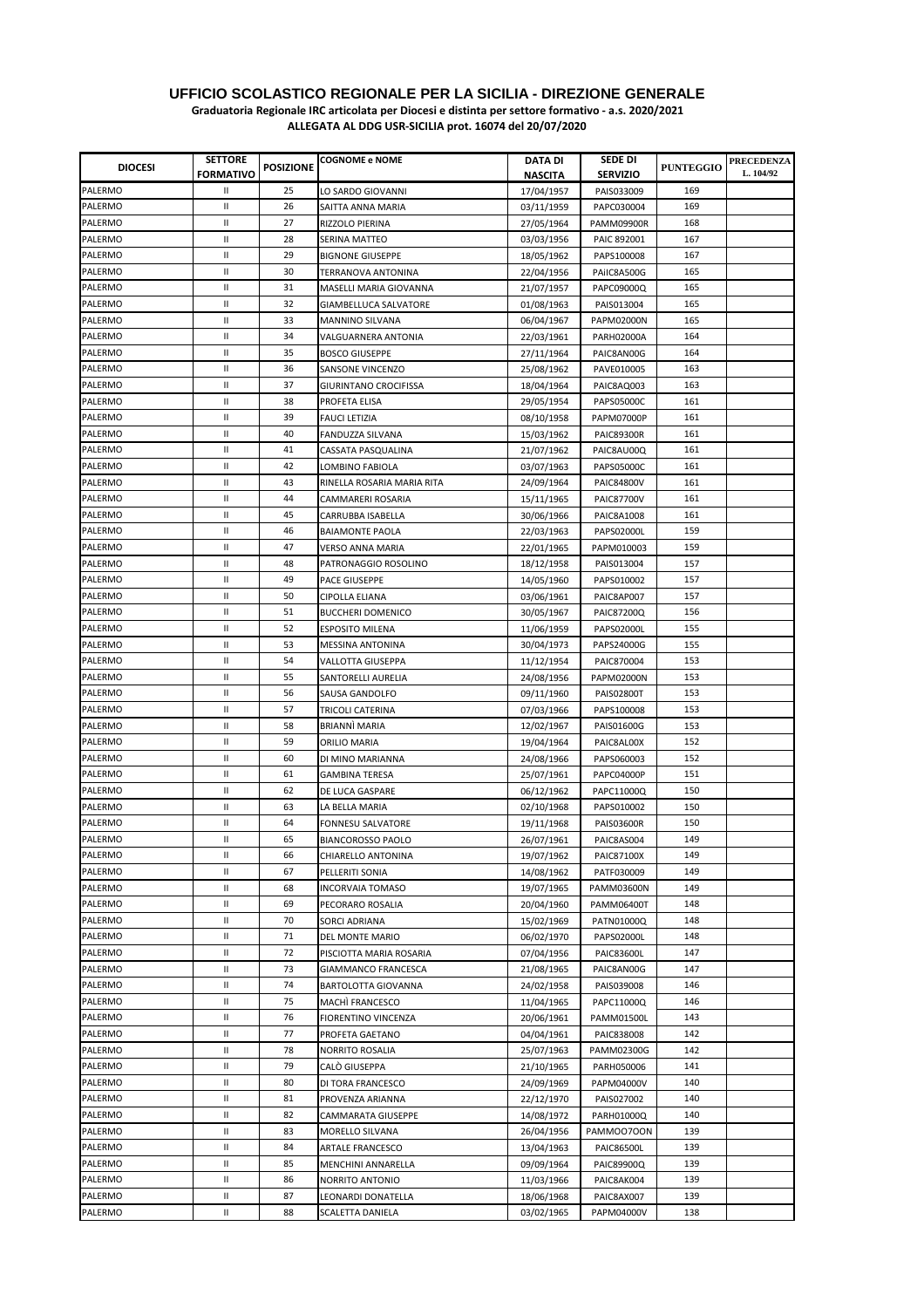| <b>DIOCESI</b>  | <b>SETTORE</b>           | <b>POSIZIONE</b> | <b>COGNOME e NOME</b>              | DATA DI        | SEDE DI           | <b>PUNTEGGIO</b> | <b>PRECEDENZA</b><br>L. 104/92 |
|-----------------|--------------------------|------------------|------------------------------------|----------------|-------------------|------------------|--------------------------------|
|                 | <b>FORMATIVO</b>         |                  |                                    | <b>NASCITA</b> | <b>SERVIZIO</b>   |                  |                                |
| PALERMO         | Ш                        | 89               | CATANESE ELVIRA                    | 24/04/1956     | PAMM138006        | 137              |                                |
| PALERMO         | Ш                        | 90               | PASSANTINO MARIA                   | 30/09/1961     | PARH01000Q        | 137              |                                |
| PALERMO         | Ш                        | 91               | PINELLI MARIA PIA SALVATRICE       | 06/08/1963     | PAPM07000P        | 137              |                                |
| PALERMO         | Ш                        | 92               | VISCUSO ANTONINA                   | 06/03/1964     | PAPM04000V        | 136              |                                |
| PALERMO         | Ш                        | 93               | <b>SCAMBIA PAOLA</b>               | 01/01/1961     | PATN01000Q        | 135              |                                |
| PALERMO         | Ш                        | 94               | REGINELLA GIUSEPPE                 | 18/04/1964     | PAVE010005        | 135              |                                |
| PALERMO         | $\mathbf{I}$             | 95               | PEDONE GIUSEPPE                    | 26/12/1964     | PAIS01600G        | 135              |                                |
| PALERMO         | Ш                        | 96               | NASCA MICHELANGELO                 | 18/07/1969     | <b>PARH02000A</b> | 134              |                                |
| PALERMO         | Ш                        | 97               | PECORARO FRANCESCA                 | 29/07/1971     | <b>PAMM01500L</b> | 134              |                                |
| PALERMO         | Ш                        | 98               | NORRITO LUCIA                      | 01/12/1972     | PARH050006        | 134              |                                |
| PALERMO         | Ш                        | 99               | GRECO MARIA GRAZIA                 | 30/06/1960     | PAIS027002        | 133              |                                |
| PALERMO         | Ш                        | 100              | UMILTÀ ALESSANDRA                  | 08/09/1962     | <b>PARH02000A</b> | 133              |                                |
| PALERMO         | Ш                        | 101              | TODARO MICHELE                     | 21/07/1964     | <b>PAIS03600R</b> | 133              |                                |
| PALERMO         | Ш                        | 102              | DI PIETRA SALVATORE                | 26/01/1968     | PAIS03800C        | 132              |                                |
| PALERMO         | $\mathbf{H}$             | 103              | <b>GIARDINA ROSARIA</b>            | 21/07/1960     | PAIS03200D        | 131              |                                |
| PALERMO         | Ш                        | 104              | PLUMERI GIUSEPPINA                 | 23/06/1967     | PAIS03200D        | 131              |                                |
| PALERMO         | Ш                        | 105              | FINOCCHIARO MARILENA               | 14/08/1965     | PAIS03800C        | 130              |                                |
| PALERMO         | Ш                        | 106              | SPATARO ROSA LUCIA                 | 24/06/1955     | PAPC030004        | 127              |                                |
| PALERMO         | Ш                        | 107              | CALDARELLA MARIA GIUSEPPA          | 21/11/1967     | <b>PAIC88500T</b> | 125              |                                |
| PALERMO         | Ш                        | 108              | <b>BAGNASCO GIANLUIGI</b>          | 18/12/1962     | PAIC8AM00Q        | 123              |                                |
| PALERMO         | Ш                        | 109              | <b>GENTILE ALESSANDRA</b>          | 29/05/1972     | PAIS01600G        | 122              |                                |
| PALERMO         | Ш                        | 110              | <b>BALISTRERI GIUSEPPE</b>         | 03/01/1962     | PAPC01000V        | 119              |                                |
| PALERMO         | Ш                        | 111              | SANNASARDO MARIA TERESA            | 18/09/1958     | PAIS03800C        | 116              |                                |
| PALERMO         | Ш                        | 112              | RISO ROSARIA                       | 09/05/1967     | PATN01000Q        | 115              |                                |
| PALERMO         | Ш                        | 113              | <b>BARBATA SILVIO</b>              | 26/04/1957     | PAMM01900X        | 114              |                                |
| PALERMO         | $\mathbf{II}$            | 114              | ALAMIA SABBADINI SCHILLACI MICHELA | 23/09/1958     | PAPM100009        | 90               |                                |
| PATTI           | $\mathbf{I}$             | 1                | ORLANDO MARIA                      | 13/11/1953     | MEIC848005        | 154              |                                |
| PATTI           | J.                       | $\overline{2}$   | <b>BONANNO NATALA</b>              | 30/08/1954     | MEIC834007        | 150              |                                |
| PATTI           | 1                        | 3                | LAGANGA GIUSEPPA                   | 01/01/1959     | MEIC813006        | 146              |                                |
| PATTI           | $\overline{\phantom{a}}$ | 4                | LIUZZO MARIA LUISA                 | 04/04/1961     | MEIC849001        | 141              |                                |
| PATTI           | J.                       | 5                | PATERNITI FRANCA AN.               | 04/03/1967     | <b>MEIC89100B</b> | 139              |                                |
| PATTI           | J.                       | 6                | VIRTUOSO CARMELA                   | 23/02/1970     | <b>MEIC83900A</b> | 137              |                                |
| PATTI           | $\mathbf{I}$             | $\overline{7}$   | CALCO' CRISTINA                    | 26/09/1969     | MEIC847009        | 120              |                                |
| PATTI           | $\overline{1}$           | 8                | MARO' CATERINA                     | 20/12/1952     | MEIC826008        | 118              |                                |
| PATTI           | J.                       | 9                | <b>SCAGLIONE PAOLA</b>             | 19/07/1970     | MEIC878001        | 108              |                                |
| PATTI           | Ш                        | $\mathbf{1}$     | SATTA ANTONINA                     | 10/08/1963     | <b>MEIC83000X</b> | 166              | $\ast$                         |
| PATTI           | Ш                        | 2                | ARRIGO NICOLA                      | 04/04/1966     | MEIC848005        | 151              | $\ast$                         |
| PATTI           | Ш                        | 3                | FARINA MARIA ROSA ANTONINA         | 24/10/1954     | METF040006        | 152              |                                |
| PATTI           | Ш                        | 4                | D'ANGELO MARIA TERESA              | 14/07/1960     | MEIC826008        | 141              |                                |
| PATTI           | Ш                        | 5                | TRISCARI SPRIMUTO SEBASTIANO       | 19/09/1959     | MEPS02801E        | 134              |                                |
| PATTI           | $\mathbf{II}$            | 6                | MUSARRA CALOGERO                   | 09/05/1956     | MEPS02801E        | 134              |                                |
| PATTI           | Ш                        | 7                | MURGIA MICHELANGELO                | 22/01/1959     | MESD028011        | 128              |                                |
| PATTI           | Ш                        | 8                | CIPRIANO ANTONIO                   | 27/08/1965     | MEIS001004        | 121              |                                |
| PATTI           | Ш                        | 9                | <b>TESTA NICOLO'</b>               | 09/09/1967     | METD11001         | 106              |                                |
| PIAZZA ARMERINA | $\mathbf{I}$             | $\mathbf{1}$     | <b>GAZZOLA DANIELA</b>             | 01/05/1957     | CLEE010001        | 152              |                                |
| PIAZZA ARMERINA | $\mathbf{I}$             | 2                | AQUILINO CARMELA TIZIANA           | 04/01/1954     | CLEE010001        | 163              |                                |
| PIAZZA ARMERINA | $\overline{\phantom{a}}$ | 3                | <b>FARACI ANGELO</b>               | 23/05/1971     | ENIC824005        | 159              |                                |
| PIAZZA ARMERINA | J.                       | 4                | BORGESE MARIA CONCETTA             | 03/12/1963     | CLIC823001        | 157              |                                |
| PIAZZA ARMERINA | $\mathbf{I}$             | 5                | <b>CACI MARIA</b>                  | 02/01/1967     | <b>CLIC83100X</b> | 156              |                                |
| PIAZZA ARMERINA | $\mathbf{I}$             | 6                | DE MARTINO ANNA                    | 09/03/1961     | ENIC809003        | 156              |                                |
| PIAZZA ARMERINA | $\overline{\phantom{a}}$ | 7                | CASSARINO NUNZIO ANTONIO           | 26/05/1964     | <b>CLIC81100P</b> | 155              |                                |
| PIAZZA ARMERINA | $\mathbf{I}$             | 8                | D'ALEO FRANCA DANIELA              | 16/12/1969     | <b>CLIC83100X</b> | 154              |                                |
| PIAZZA ARMERINA | $\mathbf{I}$             | 9                | CALI' MARIA                        | 21/11/1963     | ENIC809003        | 154              |                                |
| PIAZZA ARMERINA | $\mathbf{I}$             | 10               | RUSSO CONCETTA MARILENA            | 02/06/1960     | <b>ENIC82100N</b> | 154              |                                |
| PIAZZA ARMERINA | $\mathbf{I}$             | 11               | DICINTIO ROSSANA                   | 05/09/1958     | <b>CLIC83100X</b> | 154              |                                |
| PIAZZA ARMERINA | $\overline{\phantom{a}}$ | 12               | ZUPPARDO CARMELA                   | 14/12/1953     | CLEE014008        | 152              |                                |
| PIAZZA ARMERINA | J.                       | 13               | PENNATA FLAVIA VIVIANA             | 19/08/1964     | CLEE014008        | 150              |                                |
| PIAZZA ARMERINA | $\overline{\phantom{a}}$ | 14               | <b>BRIFFI CONCETTA</b>             | 23/07/1962     | CLIC823001        | 150              |                                |
| PIAZZA ARMERINA | $\overline{\phantom{a}}$ | 15               | LAURIA AURORA                      | 18/12/1956     | <b>CLIC82400R</b> | 150              |                                |
| PIAZZA ARMERINA | $\overline{\phantom{a}}$ | 16               | ROMANO ANGELA RITA                 | 09/06/1956     | CLEE014008        | 150              |                                |
| PIAZZA ARMERINA | $\mathbf{I}$             | 17               | SECA MARIA                         | 19/04/1956     | CLIC81000V        | 150              |                                |
| PIAZZA ARMERINA | $\mathbf{I}$             | 18               | PROVINZANO GABRIELLA MARIA         | 04/11/1971     | CLEE010001        | 149              |                                |
| PIAZZA ARMERINA | $\overline{\phantom{a}}$ | 19               | CAVALLO NUCCIA                     | 09/04/1972     | CLEE01100R        | 148              |                                |
| PIAZZA ARMERINA | $\mathbf{I}$             | 20               | SAUNA CONCETTA ROSA                | 27/11/1969     | <b>CLEE01100R</b> | 146              |                                |
|                 |                          |                  |                                    |                |                   |                  |                                |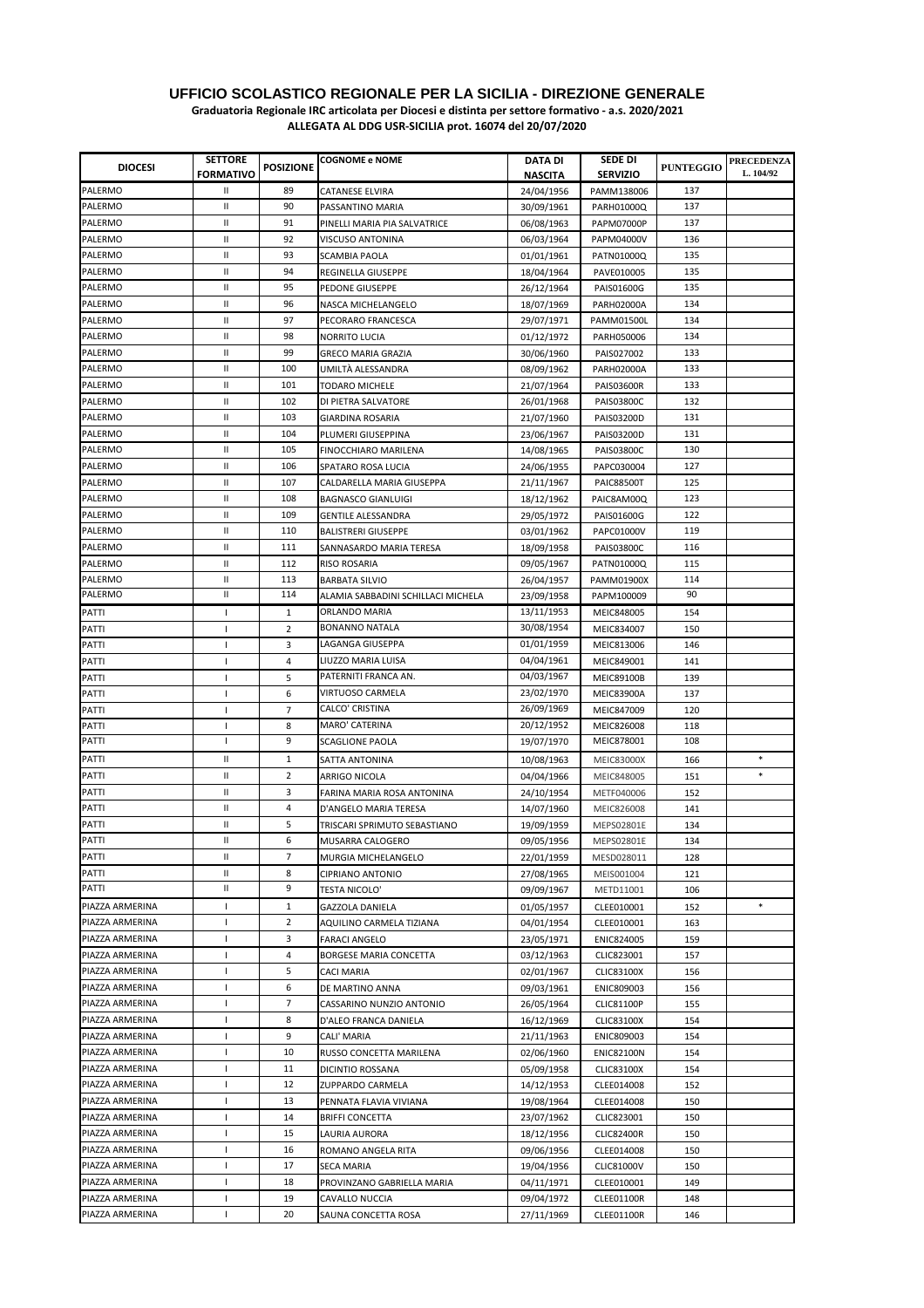| <b>DIOCESI</b>   | <b>SETTORE</b>   | <b>POSIZIONE</b> | <b>COGNOME e NOME</b>              | DATA DI                  | SEDE DI                  | <b>PUNTEGGIO</b> | <b>PRECEDENZA</b> |
|------------------|------------------|------------------|------------------------------------|--------------------------|--------------------------|------------------|-------------------|
|                  | <b>FORMATIVO</b> |                  |                                    | <b>NASCITA</b>           | <b>SERVIZIO</b>          |                  | L. 104/92         |
| PIAZZA ARMERINA  | $\mathsf{I}$     | 21               | <b>GATTO FRANCESCO</b>             | 27/09/1961               | <b>ENIC82100N</b>        | 145              |                   |
| PIAZZA ARMERINA  | $\mathsf{I}$     | 22               | <b>VERDE CALOGERA</b>              | 18/11/1963               | ENIC825001               | 144              |                   |
| PIAZZA ARMERINA  | $\mathsf{I}$     | 23               | ALESSANDRO PATRIZIA MARIA VITTORIA | 30/01/1966               | ENIC824005               | 143              |                   |
| PIAZZA ARMERINA  | $\mathsf{I}$     | 24               | SPAMPINATO PIETRO                  | 17/12/1963               | ENIC810007               | 143              |                   |
| PIAZZA ARMERINA  | $\mathsf{I}$     | 25               | DI BELLA EPIFANIA                  | 25/02/1958               | ENIC809003               | 141              |                   |
| PIAZZA ARMERINA  | $\mathsf{I}$     | 26               | ROMANO GRAZIA ANGELA               | 03/07/1963               | CLEE014008               | 140              |                   |
| PIAZZA ARMERINA  | T                | 27               | LAURIA CALOGERA                    | 05/01/1969               | CLEE010001               | 138              |                   |
| PIAZZA ARMERINA  | $\mathsf{I}$     | 28               | BONADONNA MARIA ROCCA              | 03/12/1958               | CLEE023003               | 138              |                   |
| PIAZZA ARMERINA  | $\mathsf{I}$     | 29               | DELLARIA GRAZIA                    | 19/01/1967               | <b>CLIC81700N</b>        | 136              |                   |
| PIAZZA ARMERINA  | $\mathbf{I}$     | 30               | <b>CUCI GIOVANNA</b>               | 27/11/1955               | <b>ENIC82100N</b>        | 136              |                   |
| PIAZZA ARMERINA  | T                | 31               | SANZO MARIA PAOLA                  | 05/04/1959               | <b>CLIC81000V</b>        | 135              |                   |
| PIAZZA ARMERINA  | $\mathsf{I}$     | 32               | <b>GELOTTI NUNZIATA RITA</b>       | 09/09/1958               | <b>CLIC81100P</b>        | 164              |                   |
| PIAZZA ARMERINA  | $\mathsf{I}$     | 33               | SAMPARISI NUNZIATA MARIA           | 12/02/1954               | CLIC823001               | 161              |                   |
| PIAZZA ARMERINA  | $\mathbf{I}$     | 34               | INCORVAIA GIOVANNA                 | 18/12/1964               | CLEE01100R               | 159              |                   |
| PIAZZA ARMERINA  | $\mathsf{I}$     | 35               | TURCO MARIA GRAZIA                 | 05/01/1966               | <b>CLEE01100R</b>        | 155              |                   |
| PIAZZA ARMERINA  | $\mathsf{I}$     | 36               | LOBUE ANTONIETTA                   | 02/10/1966               | CLEE031002               | 143              |                   |
| PIAZZA ARMERINA  | L                | 37               | GALLERIA MARIA PIA                 | 21/04/1964               | ENIC825001               | 156              |                   |
| PIAZZA ARMERINA  | Ш                | $\mathbf{1}$     | MAISANO GIOVANNA                   | 28/12/1956               | <b>CLIC81000V</b>        | 169              | $\ast$            |
| PIAZZA ARMERINA  | Ш                | 2                | <b>AUSIELLO PATRIZIA</b>           | 19/06/1963               | ENIS004004               | 145              | $\ast$            |
| PIAZZA ARMERINA  | Ш                | 3                | DI MARTINO VINCENZO                | 24/01/1960               | CLIS007007               | 172              |                   |
| PIAZZA ARMERINA  | Ш                | 4                | DI MARIA MARIA GRAZIA              | 22/10/1957               | CLIC827008               | 172              |                   |
| PIAZZA ARMERINA  | Ш                | 5                | MORINA CARRUBBA ELIA               | 19/01/1955               | <b>CLIC82400R</b>        | 170              |                   |
| PIAZZA ARMERINA  | Ш                | 6                | <b>MAZZAPICA VITO</b>              | 13/09/1954               | <b>CLIC81600T</b>        | 169              |                   |
| PIAZZA ARMERINA  | Ш                | 7                | TOMASI RITA MARIA                  | 15/08/1954               | <b>CLMM83201R</b>        | 169              |                   |
| PIAZZA ARMERINA  | Ш                | 8                | SAUNA CONCETTA GRAZIA              | 30/06/1962               | CLTF020005               | 168              |                   |
| PIAZZA ARMERINA  | Ш                | 9                | SAUNA CATERINA                     | 30/06/1962               | <b>CLIS00300X</b>        | 166              |                   |
| PIAZZA ARMERINA  | Ш                | 10               | INNORTA EMANUELA MARIA             | 19/05/1963               | CLIS002004               | 163              |                   |
| PIAZZA ARMERINA  | Ш                | 11               | CARDACI DEMETRIO                   | 29/12/1960               | <b>ENIC82000T</b>        | 161              |                   |
| PIAZZA ARMERINA  | Ш                | 12               | <b>BUZZI CARMEN LARA</b>           | 05/04/1968               | CLIS007007               | 153              |                   |
| PIAZZA ARMERINA  | Ш                | 13               | <b>GRASSO ANTONIA</b>              | 28/04/1956               | <b>ENIS00700G</b>        | 153              |                   |
| PIAZZA ARMERINA  | Ш                | 14               | CAMBIANO DONATELLA                 | 17/02/1960               | CLPS03000N               | 150              |                   |
| PIAZZA ARMERINA  | Ш                | 15               | SALANITRO GIUSEPPA RITA            | 10/05/1966               | <b>CLIC81600T</b>        | 148              |                   |
| PIAZZA ARMERINA  | Ш                | 16               | CALCAGNO ROSANNA                   | 06/10/1964               | ENIS017006               | 147              |                   |
| PIAZZA ARMERINA  | Ш                | 17               | <b>FARINA SALVATORE</b>            | 25/11/1960               | <b>ENIS00700G</b>        | 138              |                   |
| RAGUSA           | $\mathsf{I}$     | $\mathbf{1}$     | <b>GIUNTA PATRIZIA</b>             | 17/03/1962               | <b>RGEE82202L</b>        | 159              | *                 |
| RAGUSA           | T                | 2                | <b>SEGRETO GIUSEPPINA</b>          | 10/07/1963               | RGEE82701P               | 135              | $\ast$            |
| RAGUSA           | $\mathsf{I}$     | 3                | <b>GIUDICE GIUSEPPA</b>            | 21/04/1957               | RGEE83602E               | 161              |                   |
| RAGUSA           | $\mathsf{I}$     | 4                | MIRABILE ERMENEGILDA               | 01/01/1957               | RGIC824005               | 142              |                   |
| <b>RAGUSA</b>    | T                | 5                | <b>BENEDETTINI GIOVANNA</b>        | 31/01/1954               | RGEE82701P               | 139              |                   |
| RAGUSA           | L                | 6                | <b>CAMPO GINA</b>                  | 09/07/1969               | RGEE816018               | 130              |                   |
| RAGUSA           | $\mathbf{II}$    | $\mathbf{1}$     | SGARLATA MARIA GRAZIA              | 08/06/1961               | RGPM01801D               | 161              | $\ast$            |
| <b>RAGUSA</b>    | Ш                | 2                | <b>MANGIONE MARIA ELENA</b>        |                          | RGMM83601C               | 165              | *                 |
| RAGUSA           | Ш                | 3                |                                    | 18/08/1959<br>18/01/1958 | <b>RGIS01400P</b>        | 161              | *                 |
|                  | Ш                |                  | SANFILIPPO NUNZIATA                |                          |                          |                  | $\ast$            |
| RAGUSA<br>RAGUSA | Ш                | 4<br>5           | <b>BUSACCA MARIA</b>               | 23/03/1957               | RGIS003008<br>RGMM83601C | 145<br>169       |                   |
| RAGUSA           | Ш                |                  | ADAMO BIAGIA<br>PALAZZOLO CONCETTA | 23/08/1958               | RGIS018002               | 169              |                   |
| RAGUSA           | Ш                | 6<br>7           |                                    | 11/11/1960               | <b>RGIS01400P</b>        |                  |                   |
| RAGUSA           |                  |                  | <b>GALESI ALBINA</b>               | 31/07/1954               | RGIS018002               | 168              |                   |
| RAGUSA           | Ш<br>Ш           | 8<br>9           | CORRAO MARIA CARMELA               | 03/12/1956               | <b>RGIC82800C</b>        | 168<br>165       |                   |
| RAGUSA           | Ш                | 10               | PILOTO SALVATRICE MARIA            | 04/08/1954               | RGIS017006               | 165              |                   |
|                  |                  |                  | DIERNA ANNA LUISA                  | 27/11/1956               |                          |                  |                   |
| RAGUSA           | Ш                | 11               | <b>CROCE MARGHERITA</b>            | 16/07/1956               | <b>RGIS01400P</b>        | 163              |                   |
| <b>RAGUSA</b>    | Ш                | 12               | MACCHIANO CONCETTA                 | 10/01/1958               | RGMM83401R               | 161              |                   |
| RAGUSA           | Ш                | 13               | <b>SCUCCES GIUSEPPA</b>            | 17/05/1961               | RGIS01300V               | 159              |                   |
| RAGUSA           | Ш                | 14               | <b>GIACCHI SALVATRICE</b>          | 03/02/1963               | RGTD01701C               | 157              |                   |
| RAGUSA           | Ш                | 15               | LIZZIO GIOVANNA                    | 26/07/1965               | RGIS012003               | 157              |                   |
| <b>RAGUSA</b>    | Ш                | 16               | PERRICONE ROSARIA                  | 20/09/1963               | RGPS01000R               | 156              |                   |
| RAGUSA           | Ш                | 17               | MODICA DOROTEA                     | 21/01/1954               | RGTD03000T               | 154              |                   |
| RAGUSA           | Ш                | 18               | <b>INSAUDO TERESA</b>              | 23/07/1958               | RGMM81501B               | 151              |                   |
| RAGUSA           | Ш                | 19               | MORMINA DONATA                     | 13/09/1960               | RGMM833011               | 147              |                   |
| RAGUSA           | Ш                | 20               | <b>GULINO ORAZIO</b>               | 10/01/1963               | RGIS01300V               | 112              |                   |
| SIRACUSA         | ı                | 1                | CACCIAGUERRA GIOACCHINO            | 28/01/1971               | SRIC830009               | 149              |                   |
| SIRACUSA         | L                | 2                | BROGNA ANNA MARIA                  | 19/09/1965               | <b>SRIC81900E</b>        | 141              | $\ast$            |
| SIRACUSA         | L                | 3                | CALAMONIERE GIUSEPPINA             | 20/10/1967               | <b>SRIC83800X</b>        | 156              | $\ast$            |
| SIRACUSA         | T                | 4                | CANNIA MARIA ROSARIA               | 25/03/1968               | SRIC823006               | 149              | $\ast$            |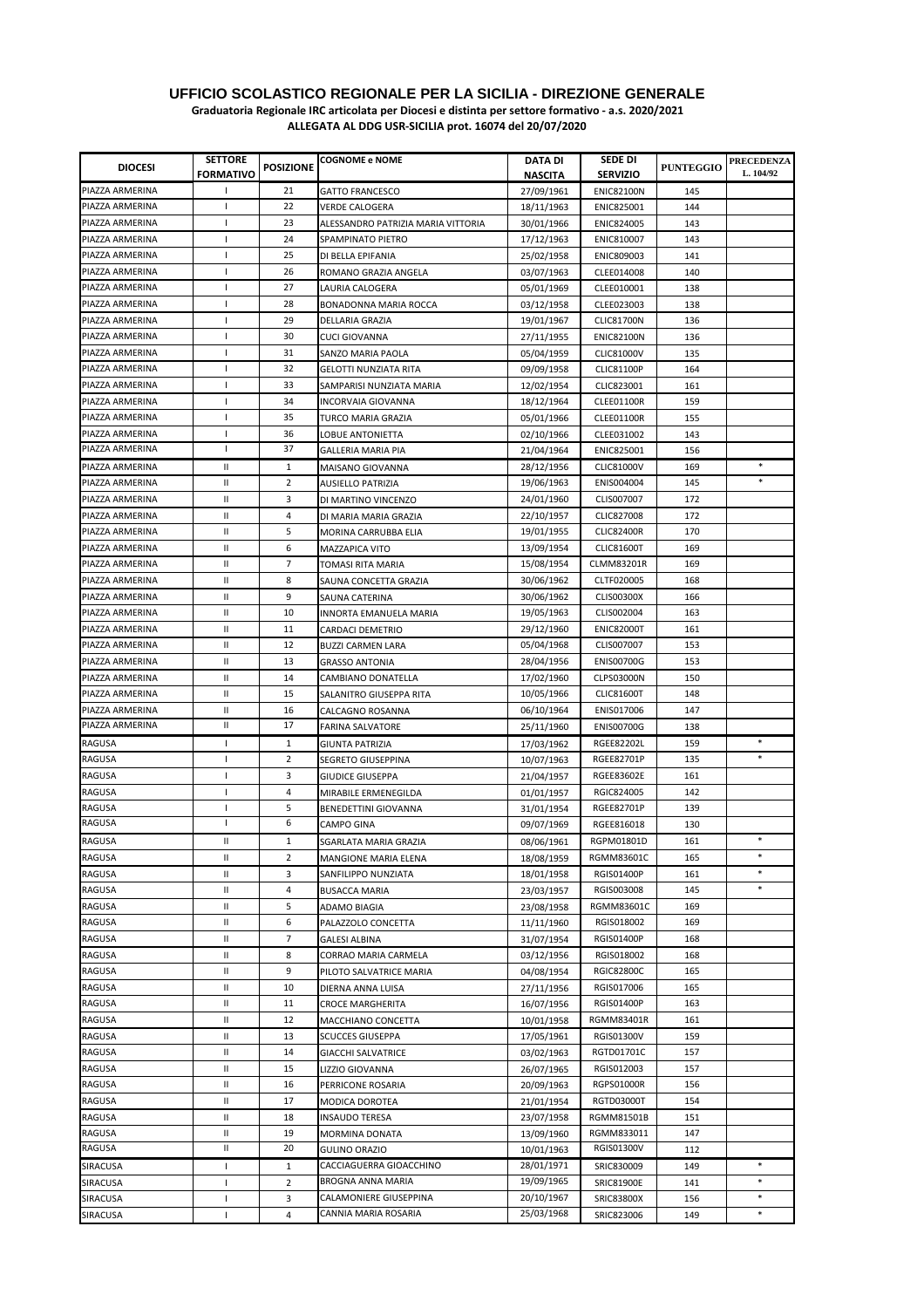| <b>DIOCESI</b>  | <b>SETTORE</b>   | <b>POSIZIONE</b> | <b>COGNOME e NOME</b>      | <b>DATA DI</b> | <b>SEDE DI</b>                  | <b>PUNTEGGIO</b> | <b>PRECEDENZA</b> |
|-----------------|------------------|------------------|----------------------------|----------------|---------------------------------|------------------|-------------------|
|                 | <b>FORMATIVO</b> |                  |                            | <b>NASCITA</b> | <b>SERVIZIO</b>                 |                  | L. 104/92         |
| SIRACUSA        | т.               | 5                | RICCIARDO ROSARIA          | 16/11/1970     | SRIC829005                      | 144              | $\ast$            |
| <b>SIRACUSA</b> | $\mathbf{I}$     | 6                | RUSSO ALESSANDRA           | 06/01/1969     | SRIC807008                      | 167              |                   |
| SIRACUSA        | $\mathbf{I}$     | $\overline{7}$   | SPADARO CARMELA            | 22/02/1961     | <b>SRIC86200R</b>               | 166              |                   |
| SIRACUSA        | T                | 8                | LEONE ALESSIO              | 17/07/1957     | <b>SRIC85400T</b>               | 162              |                   |
| SIRACUSA        | T                | 9                | <b>MARCIANTE MARIA</b>     | 03/12/1959     | SRIC828009                      | 160              |                   |
| <b>SIRACUSA</b> | $\mathbf{I}$     | 10               | SPICUGLIA CARMELA          | 13/10/1956     | SRIC828009                      | 157              |                   |
| SIRACUSA        | $\overline{1}$   | 11               | AGOSTA CONCETTA            | 24/07/1963     | SRIC823006                      | 156              |                   |
| SIRACUSA        | $\mathsf{I}$     | 12               | PAGLIARO FRANCESCA         | 26/05/1971     | SRIC831005                      | 156              |                   |
| SIRACUSA        | $\mathbf{I}$     | 13               | FICHERA ANNA MARIA         | 05/10/1954     | SRIC808004                      | 155              |                   |
| <b>SIRACUSA</b> | $\mathbf{I}$     | 14               | <b>CASTRO FILOMENA</b>     | 15/01/1960     | SRIC837004                      | 155              |                   |
| SIRACUSA        | $\mathsf{I}$     | 15               | DISTEFANO MARIA            | 19/04/1961     | SRIC810004                      | 155              |                   |
| SIRACUSA        | $\mathbf{I}$     | 16               | TRINGALI NUNZIATA          | 14/05/1970     | SRIC837004                      | 154              |                   |
| SIRACUSA        | $\mathbf{I}$     | 17               | ALOSCHI CINZIA             | 03/12/1972     | SRIC80600C                      | 154              |                   |
| SIRACUSA        | $\mathbf{I}$     | 18               | AMODDIO VINCENZA           | 24/12/1970     | SRIC845003                      | 153              |                   |
| SIRACUSA        | $\mathsf{I}$     | 19               | BALESTRAZZI VALERIA        | 15/02/1974     | <b>SRIC86200R</b>               | 152              |                   |
| SIRACUSA        | $\mathbf{I}$     | 20               | FANGANO CARMELA            | 20/08/1970     | SRIC852006                      | 151              |                   |
| SIRACUSA        | $\mathsf{I}$     | 21               | PAPA CONCETTINA            | 01/03/1965     | <b>SREE02800B</b>               | 150              |                   |
| SIRACUSA        | $\mathbf{I}$     | 22               | SIENA MARIA TERESA         | 26/01/1963     | SRIC836008                      | 149              |                   |
| SIRACUSA        | $\mathsf{I}$     | 23               | <b>BUCELLO VINCENZO</b>    | 09/02/1971     | <b>SRIC84000X</b>               | 149              |                   |
| SIRACUSA        | $\mathsf{I}$     | 24               | <b>MARINO RITA</b>         | 19/12/1966     | SRIC81100X                      | 148              |                   |
| SIRACUSA        | $\mathsf{I}$     | 25               | <b>MARINO FIORELLA</b>     | 27/05/1971     | <b>SRIC83800X</b>               | 146              |                   |
| SIRACUSA        | $\mathsf{I}$     | 26               | <b>SBONA VINCENZA</b>      | 12/01/1972     | SRIC831005                      | 146              |                   |
|                 |                  |                  | <b>BIRRICO CONCETTA</b>    | 25/03/1961     |                                 |                  |                   |
| SIRACUSA        | $\mathsf{I}$     | 27               | DI NATALE MARIA ROSA       | 31/05/1965     | SRIC802005<br><b>SRIC82500T</b> | 143              |                   |
| SIRACUSA        | $\mathbf{I}$     | 28               |                            |                |                                 | 143              |                   |
| SIRACUSA        | $\overline{1}$   | 29               | TROTTA ROSA FILOMENA       | 10/02/1970     | <b>SRIC81400B</b>               | 143              |                   |
| SIRACUSA        | $\overline{1}$   | 30               | <b>IANNELLO ROSSANA</b>    | 24/05/1970     | <b>SRIC84600V</b>               | 143              |                   |
| SIRACUSA        | $\mathbf{I}$     | 31               | CARRABINO ALESSANDRA       | 17/08/1970     | SRIC824002                      | 143              |                   |
| SIRACUSA        | $\mathbf{I}$     | 32               | PELAIA MARIA CARMELA       | 09/01/1959     | <b>SRIC84000X</b>               | 142              |                   |
| SIRACUSA        | $\mathbf{I}$     | 33               | DIMAURO PAOLA              | 23/06/1954     | <b>SRIC81700V</b>               | 141              |                   |
| SIRACUSA        | $\mathbf{I}$     | 34               | CIAFFAGLIONE SEBASTIANA    | 29/03/1956     | SRIC829005                      | 141              |                   |
| SIRACUSA        | $\mathbf{I}$     | 35               | SALERNO MARIA              | 19/04/1956     | <b>SRIC82600N</b>               | 141              |                   |
| SIRACUSA        | $\mathbf{I}$     | 36               | PAVANO ROSA                | 05/01/1960     | SRIC824002                      | 141              |                   |
| SIRACUSA        | $\mathbf{I}$     | 37               | <b>GRANATA CONCETTA</b>    | 06/04/1971     | <b>SRIC82100E</b>               | 141              |                   |
| SIRACUSA        | $\mathbf{I}$     | 38               | <b>CALDERARO RITA</b>      | 12/09/1955     | SRIC802005                      | 139              |                   |
| SIRACUSA        | $\mathsf{I}$     | 39               | <b>VETRI ANTONIETTA</b>    | 26/11/1956     | SRIC836008                      | 139              |                   |
| SIRACUSA        | $\mathbf{I}$     | 40               | <b>GIACCOTTO ENZA</b>      | 02/02/1959     | <b>SRIC84600V</b>               | 139              |                   |
| SIRACUSA        | $\mathsf{I}$     | 41               | <b>UCCELLO FRANCESCA</b>   | 12/12/1963     | SRIC816003                      | 139              |                   |
| SIRACUSA        | $\mathbf{I}$     | 42               | <b>COCO ROSANNA</b>        | 07/03/1970     | <b>SRIC81400B</b>               | 136              |                   |
| SIRACUSA        | $\mathbf{I}$     | 43               | CAPPUCCIO ANTONELLA        | 11/07/1966     | <b>SRIC80900X</b>               | 133              |                   |
| SIRACUSA        | -1               | 44               | CATAPANO ANTONELLA         | 14/07/1959     | SRIC86300L                      | 129              |                   |
| SIRACUSA        | 1                | 45               | SAGLIMBENI LUCIA           | 28/06/1968     | SRIC80500L                      | 116              |                   |
| SIRACUSA        | Ш                | $\mathbf{1}$     | <b>FANGANO ROSA</b>        | 23/12/1963     | SRPS03000V                      | 155              | $\ast$            |
| <b>SIRACUSA</b> | Ш                | 2                | <b>FAILLA SILVANA</b>      | 19/10/1963     | SRIS00600L                      | 149              | $\ast$            |
| SIRACUSA        | Ш                | 3                | PISTRITTO ANTONELLA        | 04/12/1965     | SRTD01000D                      | 143              | $\ast$            |
| SIRACUSA        | Ш                | 4                | SPINOCCIA MARIA            | 10/04/1958     | SRIS004001                      | 177              |                   |
| SIRACUSA        | Ш                | 5                | ROCCASALVA FIRENZE MIRELLA | 04/06/1961     | SRIS02200E                      | 177              |                   |
| <b>SIRACUSA</b> | Ш                | 6                | CARUSO IRENE               | 15/05/1962     | SRIC830009                      | 169              |                   |
| SIRACUSA        | Ш                | 7                | <b>GIACALONE CATERINA</b>  | 20/07/1954     | SRTF01000Q                      | 168              |                   |
| SIRACUSA        | Ш                | 8                | SAVINI GIOVANNA            | 09/07/1960     | SRIC81400B                      | 166              |                   |
| SIRACUSA        | Ш                | 9                | FERLITA MARIA AMALIA       | 01/11/1960     | SRIC81700V                      | 163              |                   |
| SIRACUSA        | Ш                | 10               | BELLISTRI ROSA ANNA        | 24/03/1964     | SRPC070006                      | 163              |                   |
| SIRACUSA        | Ш                | 11               | RUSCICA SEBASTIANO         | 22/03/1957     | SRIS009004                      | 160              |                   |
| SIRACUSA        | Ш                | 12               | MARINO SANTA               | 08/04/1955     | SRPS120005                      | 159              |                   |
| SIRACUSA        | Ш                | 13               | NOVARA LUCA                | 22/10/1966     | SRPS050004                      | 159              |                   |
| SIRACUSA        | Ш                | 14               | SERRA GIOVANNI             | 25/03/1959     | SRIC837004                      | 157              |                   |
| SIRACUSA        | Ш                | 15               | CAVALLARO PIETRO           | 07/07/1970     | SRPM01000P                      | 155              |                   |
| SIRACUSA        | $\mathbf{H}$     | 16               | OLIVA MICHELA              | 31/08/1958     | SRTF01000Q                      | 153              |                   |
| SIRACUSA        | Ш                | 17               | CAVALLARO ALESSANDRA       | 29/10/1966     | SRRH01000B                      | 152              |                   |
| SIRACUSA        | Ш                | 18               | MARCIANTE LUISA            | 18/12/1961     | SRIC81300G                      | 147              |                   |
| SIRACUSA        | Ш                | 19               | DI NATALE MASSIMO          | 08/07/1968     | SRTD01000D                      | 147              |                   |
| SIRACUSA        | Ш                | 20               | BELPASSO MARIA CRISTINA    | 10/12/1966     | SRIC810004                      | 146              |                   |
| SIRACUSA        | Ш                | 21               | LOMBARDO FRANCESCA         | 20/03/1954     | SRIS003005                      | 145              |                   |
| SIRACUSA        | Ш                | 22               | TIRRO' ANTONELLA           | 13/06/1955     | <b>SRIC83800X</b>               | 145              |                   |
| SIRACUSA        | Ш                | 23               | SPARATORE SALVATORE        | 02/09/1970     | SRIS004001                      | 145              |                   |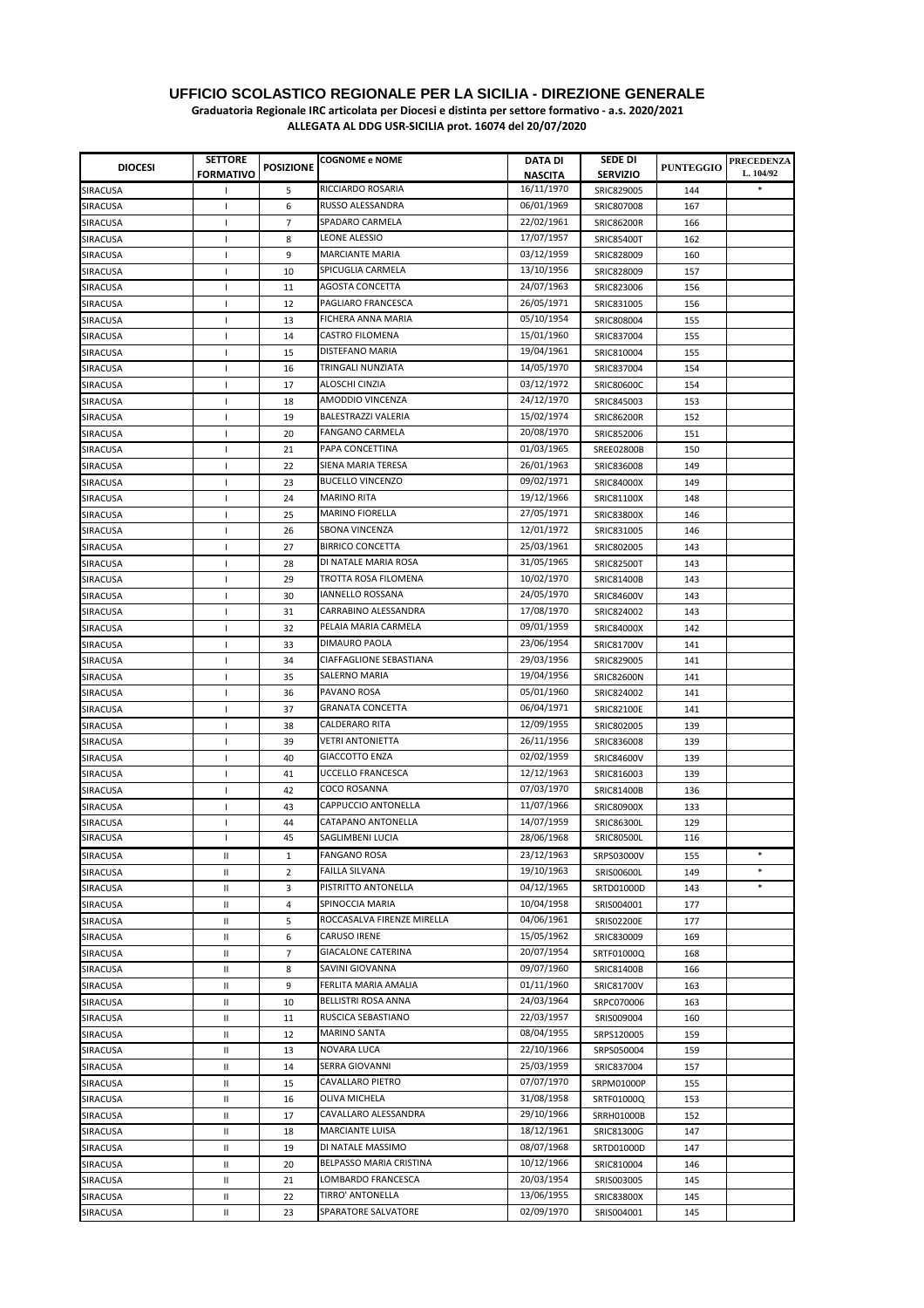**Graduatoria Regionale IRC articolata per Diocesi e distinta per settore formativo - a.s. 2020/2021**

| <b>DIOCESI</b>            | <b>SETTORE</b><br><b>FORMATIVO</b> | <b>POSIZIONE</b> | <b>COGNOME e NOME</b>        | DATA DI                      | SEDE DI<br><b>SERVIZIO</b> | <b>PUNTEGGIO</b> | <b>PRECEDENZA</b><br>L. 104/92 |
|---------------------------|------------------------------------|------------------|------------------------------|------------------------------|----------------------------|------------------|--------------------------------|
| SIRACUSA                  | Ш                                  | 24               | CATALANO DOROTEA             | <b>NASCITA</b><br>15/06/1957 | SRIS00700C                 | 143              |                                |
| SIRACUSA                  | Ш                                  | 25               | DI NATALE ROSA               | 04/08/1963                   | SRIC824002                 | 143              |                                |
| SIRACUSA                  | Ш                                  | 26               | <b>BELPASSO LOREDANA</b>     | 20/02/1964                   | SRIC80600C                 | 143              |                                |
| SIRACUSA                  | Ш                                  | 27               | TARANTELLO MICHELE           | 07/04/1958                   | SRIS01800V                 | 141              |                                |
| SIRACUSA                  | Ш                                  | 28               | NASONTE FRANCESCO            | 11/11/1959                   | SRIC845003                 | 137              |                                |
| SIRACUSA                  | Ш                                  | 29               | DANGELO ROSA                 | 07/03/1956                   | SRIC81100X                 | 135              |                                |
| SIRACUSA                  | Ш                                  | 30               | <b>CANTONE MARIA RITA</b>    | 18/05/1963                   | SRIS01900P                 | 135              |                                |
| SIRACUSA                  | Ш                                  | 31               | <b>RUMA MICHELE</b>          | 29/03/1963                   | SRIS011004                 | 133              |                                |
| SIRACUSA                  | $\mathsf{I}$                       | 32               | <b>CILIO ANNA</b>            | 08/02/1967                   | SRIC829005                 | 133              |                                |
| TRAPANI                   | $\mathbf{I}$                       | $\mathbf{1}$     | <b>SCARCELLA MARIA</b>       | 31/12/66                     | <b>TPIC83700X</b>          | 166              |                                |
|                           |                                    | 2                | ACCARDI ANA                  | 13/11/60                     | <b>TPEE00400P</b>          | 162              |                                |
| TRAPANI                   | $\mathsf{I}$                       | 3                | ZAPPATA ELISABETTA           | 26/07/62                     | <b>TPIC83400C</b>          | 162              |                                |
| TRAPANI<br>TRAPANI        | $\mathbf{I}$<br>$\mathsf{I}$       | $\overline{4}$   | LO IACONO MARIA ANTONINA     | 10/10/64                     | <b>TPIC81100Q</b>          | 162              |                                |
| TRAPANI                   | $\mathsf{I}$                       | 5                | <b>FOGLIANA MARIA</b>        | 03/11/66                     | TPIC814007                 | 162              |                                |
| TRAPANI                   | $\mathsf{I}$                       | 6                | FOTI MARIA TINDARA BENEDETTA | 04/08/65                     | <b>TPEE00300V</b>          | 161              |                                |
| TRAPANI                   | $\mathbf{I}$                       | $\overline{7}$   | RICCA ALFONSO                | 04/09/60                     | <b>TPIC84200B</b>          | 159              |                                |
| TRAPANI                   | $\mathsf{I}$                       | 8                | <b>SENIA TOMMASA</b>         | 30/10/64                     | <b>TPEE01200N</b>          | 158              |                                |
| TRAPANI                   | $\mathsf{I}$                       | 9                | MARTINEZ SALVATORE           | 29/08/61                     | TPIC83300L                 | 157              |                                |
|                           |                                    | 10               | SCIBILIA ROSARIA             | 10/01/63                     | <b>TPEE00400P</b>          | 157              |                                |
| TRAPANI<br><b>TRAPANI</b> | $\mathbf{I}$<br>$\mathbf{I}$       | 11               | CANINO MARIA ANTONIA         | 23/09/65                     | <b>TPIC82500N</b>          | 157              |                                |
| <b>TRAPANI</b>            | $\mathbf{I}$                       | 12               | <b>COTTONE LILIANA</b>       | 07/11/68                     | TPIC836004                 | 157              |                                |
| TRAPANI                   | $\mathsf{I}$                       | 13               | <b>GRIMAUDO ANGELA MARIA</b> | 12/09/62                     | <b>TPEE03500A</b>          | 156              |                                |
| <b>TRAPANI</b>            | $\mathbf{I}$                       | 14               | <b>BICA ANTONINA</b>         | 07/01/65                     | <b>TPEE01200N</b>          | 155              |                                |
|                           | $\mathbf{I}$                       | 15               | <b>MANNINA FILIPPINA</b>     | 01/11/63                     | TPIC836004                 | 154              |                                |
| <b>TRAPANI</b>            | $\mathbf{I}$                       |                  | CALVARUSO MARIA ENZA         | 07/02/68                     | <b>TPIC81200G</b>          | 153              |                                |
| <b>TRAPANI</b><br>TRAPANI | $\mathsf{I}$                       | 16<br>17         | <b>MARTINEZ MARGHERITA</b>   | 11/05/56                     | TPEE001007                 | 152              |                                |
|                           | $\mathbf{I}$                       | 18               | BONVENTRE SILVIA DANIELA     | 15/05/67                     | <b>TPIC80900Q</b>          | 152              |                                |
| TRAPANI<br>TRAPANI        | $\overline{\phantom{a}}$           | 19               | MARTINEZ CATERINA            | 01/03/57                     | <b>TPIC83300L</b>          | 150              |                                |
| TRAPANI                   | $\mathsf{I}$                       | 20               | <b>SCALA LETIZIA</b>         | 09/10/60                     | <b>TPIC84000Q</b>          | 150              |                                |
| TRAPANI                   | $\mathbf{I}$                       | 21               | AMICO GIUSEPPA               | 26/10/69                     | <b>TPEE00300V</b>          | 150              |                                |
|                           | $\mathbf{I}$                       | 22               | VICARI MARIANTONIA           | 12/01/62                     | <b>TPEE00300V</b>          | 149              |                                |
| TRAPANI<br>TRAPANI        | $\mathbf{I}$                       | 23               | D'ANGELO FRANCESCA           | 16/07/62                     | <b>TPIC81000X</b>          | 148              |                                |
| TRAPANI                   | $\mathsf{I}$                       | 24               | BRUCIA MARIA FRANCESCA       | 25/09/65                     | <b>TPIC81200G</b>          | 148              |                                |
| TRAPANI                   | $\mathbf{I}$                       | 25               | CALVARUSO FRANCESCA PAOLA    | 26/03/58                     | <b>TPIC84200B</b>          | 147              |                                |
| <b>TRAPANI</b>            | $\mathbf{I}$                       | 26               | BASIRICO MARIA ANTONIETTA    | 20/03/65                     | <b>TPEE00400P</b>          | 146              |                                |
| TRAPANI                   | $\mathbf{I}$                       | 27               | <b>BOSSIO CRISTINA</b>       | 25/10/65                     | TPIC836004                 | 146              |                                |
| <b>TRAPANI</b>            | J.                                 | 28               | FIORINO MARIA CONCETTA       | 08/12/57                     | <b>TPIC82600D</b>          | 145              |                                |
| TRAPANI                   | $\mathbf{I}$                       | 29               | LUCIDO STEFANIA              | 06/08/65                     | <b>TPIC80900Q</b>          | 145              |                                |
| TRAPANI                   | $\mathbf{I}$                       | 30               | ZICHICHI GIACOMA             | 30/08/54                     | TPIC831001                 | 143              |                                |
| TRAPANI                   | $\mathbf{I}$                       | 31               | CAMPANINI MARIA TERESA       | 25/02/66                     | <b>TPIC81900A</b>          | 141              |                                |
| TRAPANI                   | J.                                 | 32               | <b>IMPERIALE MARIA</b>       | 15/05/68                     | <b>TPIC81000X</b>          | 141              |                                |
| TRAPANI                   | J.                                 | 33               | MAZZARA GIACOMA DANIELA      | 07/08/68                     | TPIC835008                 | 140              |                                |
| TRAPANI                   | $\mathbf{I}$                       | 34               | MARCHESE ROSALBA             | 16/04/69                     | <b>TPIC81100Q</b>          | 139              |                                |
| TRAPANI                   | $\mathbf{I}$                       | 35               | SERINA ANTONELLA             | 02/02/70                     | <b>TPIC81900A</b>          | 137              |                                |
| TRAPANI                   | $\mathsf{I}$                       | 36               | BALSAMO GIOVANNA             | 12/08/64                     | <b>TPIC82600D</b>          | 135              |                                |
| TRAPANI                   | J.                                 | 37               | <b>BARRACO PETRONILLA</b>    | 29/03/54                     | TPIC831001                 | 133              |                                |
| TRAPANI                   | Ш                                  | $\mathbf{1}$     | ALTOMONTE VITO               | 04/10/55                     | TPIS02200A                 | 162              | $\ast$                         |
| TRAPANI                   | Ш                                  | $\overline{2}$   | MALTESE ANNA GABRIELLA       | 16/06/65                     | TPIC814007                 | 159              | $\ast$                         |
| TRAPANI                   | Ш                                  | 3                | DI GAETANO FEDELA            | 03/03/55                     | <b>TPIC83400C</b>          | 178              |                                |
| TRAPANI                   | Ш                                  | 4                | GIOIA GIOVANNA PATRIZIA      | 02/08/62                     | TPIS008004                 | 174              |                                |
| TRAPANI                   | Ш                                  | 5                | CERNIGLIARO VITA CATERINA    | 25/05/59                     | TPIS031005                 | 170              |                                |
| TRAPANI                   | Ш                                  | 6                | ADORNO ROSALIA PATRIZIA      | 16/03/61                     | TPIS031005                 | 169              |                                |
| TRAPANI                   | Ш                                  | $\overline{7}$   | CIOTTA PALMINA               | 04/07/58                     | TPIS029005                 | 161              |                                |
| TRAPANI                   | Ш                                  | 8                | D'ANGELO GIUSEPPINA          | 06/01/63                     | <b>TPIS00900X</b>          | 161              |                                |
| TRAPANI                   | $\mathsf{I}$                       | 9                | MINAUDO ANTONIA              | 01/03/62                     | <b>TPIC83700X</b>          | 155              |                                |
| TRAPANI                   | $\sf II$                           | 10               | BAMBINA ANNA MARIA           | 24/01/54                     | TPIC81200G                 | 154              |                                |
| TRAPANI                   | Ш                                  | 11               | MICELI MARGHERITA            | 16/08/56                     | <b>TPIS01800P</b>          | 153              |                                |
| TRAPANI                   | Ш                                  | 12               | VALLONE ANTONINO             | 02/02/61                     | <b>TPIS00900X</b>          | 152              |                                |
| TRAPANI                   | Ш                                  | 13               | VIRGILIO MARIA PIA           | 27/06/65                     | <b>TPIS01800P</b>          | 152              |                                |
| TRAPANI                   | Ш                                  | 14               | MESSINA GIOVANNA             | 03/10/64                     | <b>TPIC81000X</b>          | 148              |                                |
| TRAPANI                   | Ш                                  | 15               | PIZZIMENTI SEBASTIANA        | 13/07/65                     | TPPM050001                 | 146              |                                |
| TRAPANI                   | Ш                                  | 16               | <b>BRUCIA ROSA ANNA</b>      | 31/10/61                     | TPPM050001                 | 145              |                                |
| TRAPANI                   | Ш                                  | 17               | TARTAMELLA GIUSEPPE          | 24/07/62                     | TPIC835008                 | 144              |                                |
| TRAPANI                   | Ш                                  | 18               | <b>GRIMALDI VINCENZA</b>     | 17/10/65                     | TPIS028009                 | 139              |                                |